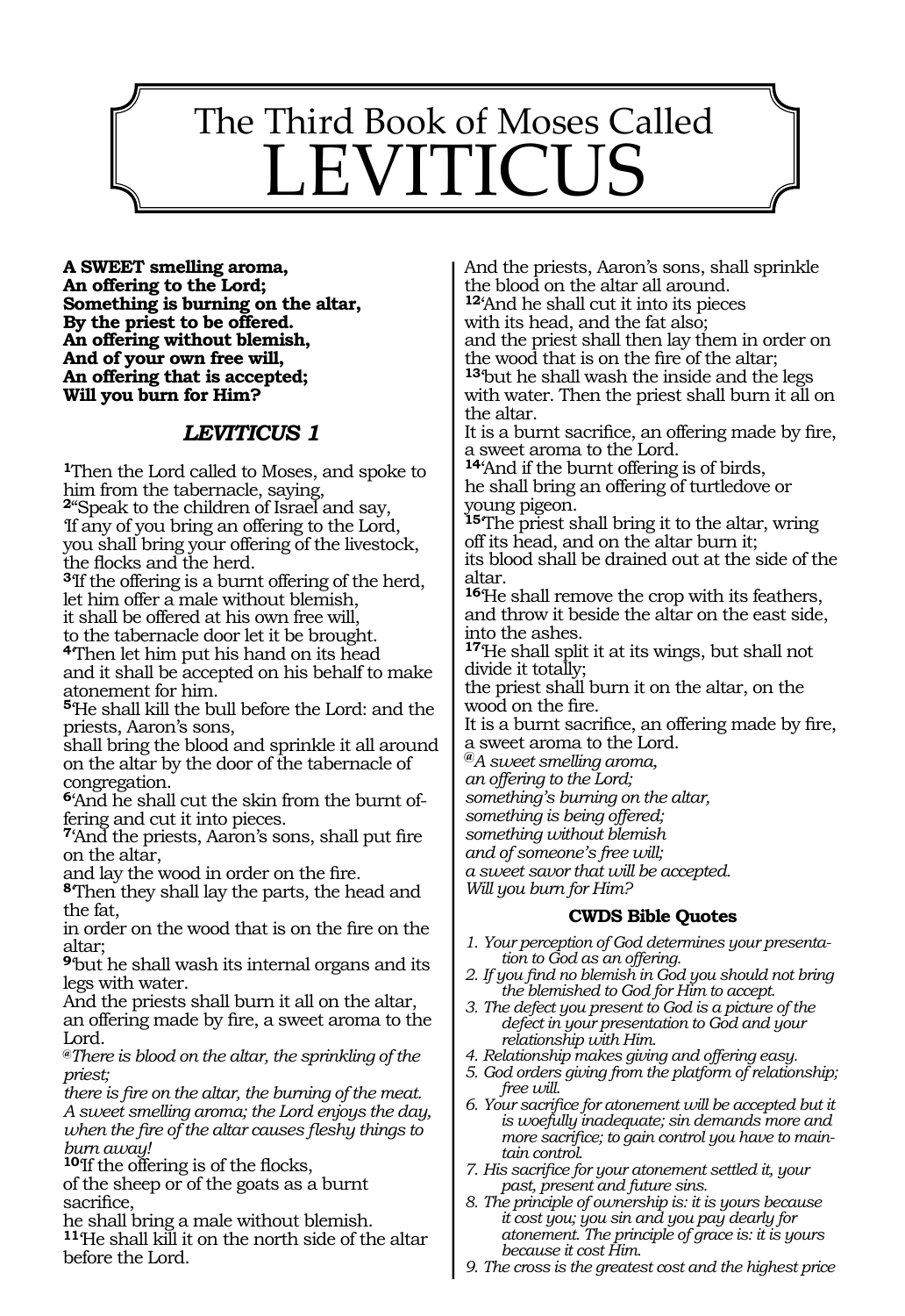*ever paid for sacrifice; you cannot best it but you can let it inspire your best.*

*10. The aroma of the cross is continually sweet to God; sin is a continual stench; step into the cross, there is no other sacrifice acceptable.*

#### **PRAYER POINTS**

- Lord God of heaven and earth, teach me how to give freely without reservation to You. Amen.
- Lord Jesus, make me an offering, a sweet aroma to You; help me to burn before You always. Make me an offering to Your people. Amen.
- My Father and my God, I lay myself on the altar of sacrifice, let Your fire burn every fleshy thing away from my life. Amen.
- Lord God of promise, Professor of heaven and earth, it all belongs to You; give me complete freedom in Your presence. Amen.
- King of kings and Lord of lords; I will honor You with everything You have entrusted to me, in the name of Jesus.
- Lord Jesus, thank You so much for not restraining Yourself from being an offering to the Father on my behalf.
- Lord Jesus, I am amazed daily by the cross, my heart overflows at the sacrifice You made and the cost You paid on my behalf.

#### **Salt and offering;**

**All meal offerings must have salt. A memorial from the offering The priest shall burn to the Lord. He will receive your offering, An offering smelling sweet; An offering that is salted. Will make the Lord pleased?**

#### *LEVITICUS 2*

**<sup>1</sup>**'When anyone offers a grain offering to the Lord, it shall be of fine flour.

He shall pour oil and put frankincense on it. **<sup>2</sup>**'He shall bring it to the priests, Aaron's sons, and one of them shall take his hand full of the fine flour, and oil with all the frankincense. The priest shall burn it as a memorial on the altar,

an offering made by fire, a sweet aroma to the Lord.

**<sup>3</sup>**'The remainder of the grain offering is most holy of the offerings to the Lord by fire;

it shall be for Aaron and his sons the priests. **<sup>4</sup>**'If you offer a grain offering that in the oven is baked,

it shall be of fine flour mixed with oil, used to make unleavened cake,

or unleavened wafer anointed with oil.

**<sup>5</sup>**'If the offering is a grain offering baked in a pan,

**<sup>6</sup>**'you shall break it in pieces and pour oil on it; it is a grain offering.

**<sup>7</sup>**'If it is a grain offering baked in a covered pan,

it shall be made of fine flour with oil.

**<sup>8</sup>**'You shall bring the grain offering made of these things to the Lord,

when it is presented to the priest, he shall bring it to the altar.

**<sup>9</sup>**'The priest shall take a memorial portion from the grain offering, and burn it on the altar, it is an offering made by fire, a sweet aroma to

the Lord.

**<sup>10</sup>**'The remainder of the grain offering is for Aaron and his sons;

it is most holy of the offerings to the Lord made by fire.

**<sup>11</sup>**'No grain offering you bring to the Lord is to be made with leaven,

for you shall burn no leaven in any offering to the Lord made by fire.

**<sup>12</sup>**'Offer the offering of the firstfruits, but do not burn them on the altar for a sweet aroma. **13**'Every grain offering you offer you shall season with salt;

do not let the salt of your God's covenant be lacking from your grain offering at all. *Salt and offering:*

With all your offering you shall offer salt. **<sup>14</sup>**'If you offer a grain offering of your firstfruits

to the Lord,

you shall offer green ears of grain roasted on the fire; grain beaten from the full ear.

**<sup>15</sup>**'You shall put oil on it and lay frankincense on it; it is a grain offering.

**<sup>16</sup>**'The priest shall then burn the memorial portion:

part of the beaten grain and part of its oil, with all the frankincense;

it is an offering made by fire to the Lord.

**@***There is salt in His covenant,*

*salt and offering;*

*the salt must not be lacking*

*when you offer yourself to Him.*

#### **CWDS Bible Quotes**

- 1. When the memorial is presented, the rest is memorable; it is fully represented. Always present a memorial of all your income to God.
- 2. Heaven dictates the portion for the priests; their provision is heaven's ordination.
- 3. The portion for the priests is most holy of the offering to the Lord; He regards their provision.
- 4. Every offering must have salt to be accepted; of dead meat much more of living sacrifices. We are commanded to have salt in ourselves.
- 5. We are the salt of the earth; we make the earth savory in God's sight.
- 6. Keep the word in your mouth, for if the salt loses its taste the earth loses its face.
- 7. They brought their offering for the priest to present it on their behalf; Jesus brought Himself as the offering and as High Priest subjected Himself to the fire of the cross on your behalf.

#### **PRAYER POINTS**

- Father in the name of Jesus, let my life be a sweet savor to You perpetually. Amen.
- King of Glory, let the heart to contribute to the house of God fall upon everyone who calls on the name of the Lord today, in the name of Jesus.
- Heavenly Father, let me be a reservoir through whom You may pour Your blessings to the nations, in the name of Jesus.
- King of Glory, You have dictated a portion for eve-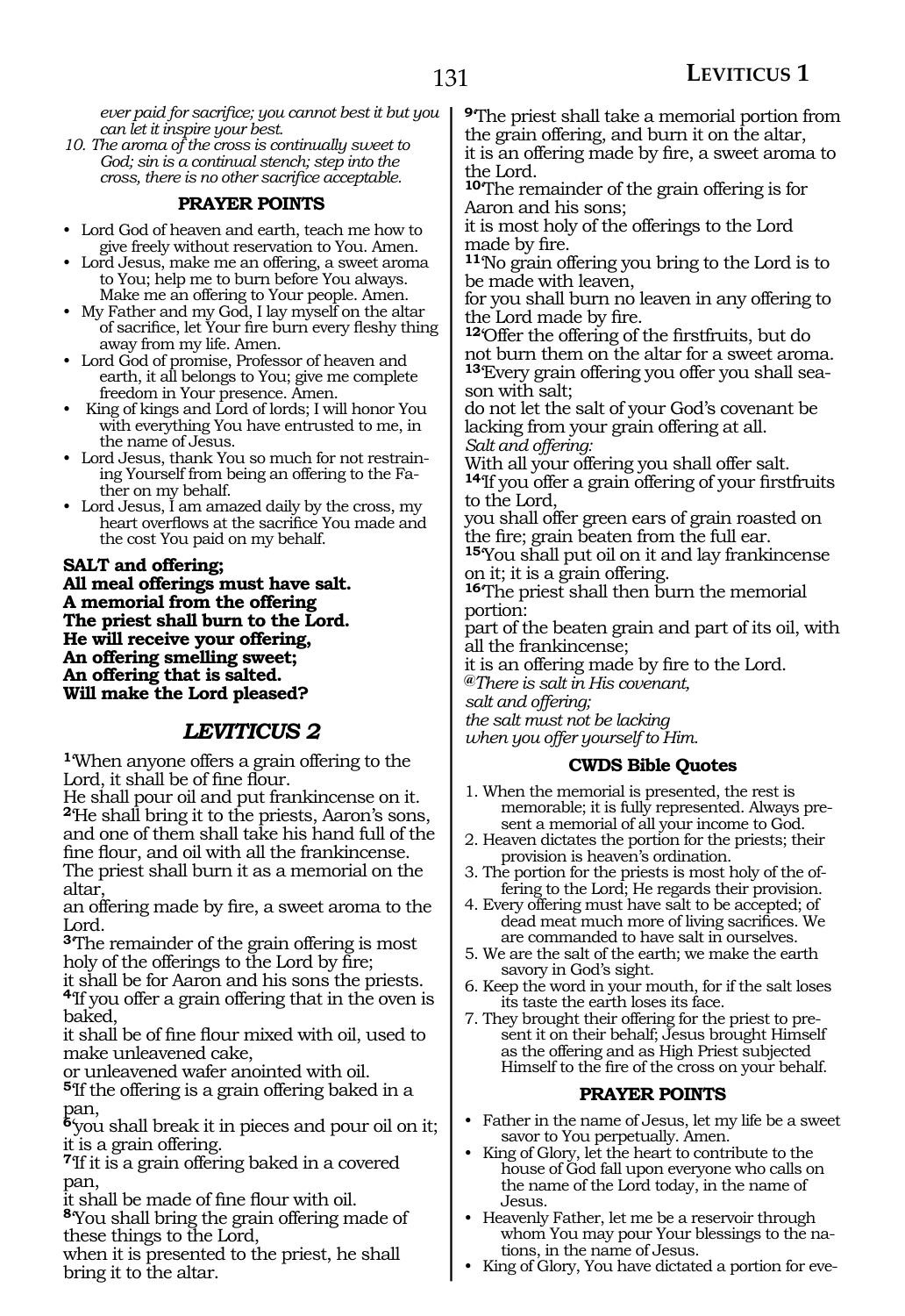ryone who is involved in ministry; let the power for divine release rest heavily in the hearts of believers, in the name of Jesus.

• By the power in the blood of Jesus, my life shall never lose its taste, in Jesus name. I declare that I shall be savory in this earth, in the name of Jesus.

**What gives you cause to worship? What shall the people bring? What's with the flock you are bringing? What is a peace offering? I love the choice you are making, Indeed the way to live; An offering without blemish; Teach me the way to give.**

#### *LEVITICUS 3*

**<sup>1</sup>**'When the offering is a sacrifice of peace offer- ing, if he offers it of the herd,

whether male or female, it shall be without blemish before the Lord.

**<sup>2</sup>**'He shall lay his hand on its head,

and kill it at the tabernacle door,

and Aaron's sons shall sprinke the blood at the altar all around.

**<sup>3</sup>**'From the sacrifice of peace offering, he shall offer an offering made by fire,

the fat that covers the internal organs, and all the fat on them,

**<sup>4</sup>**'the two kidneys and the fat on them by the flanks,

and the caul above the kidneys, he shall re- move.

**<sup>5</sup>**'And Aaron's sons shall burn this on the altar upon the burnt sacrifice,

which is on the wood, on the fire;

it is an offering made by fire, a sweet aroma to the Lord.

**<sup>6</sup>**'If the sacrifice of peace offering is of the flock, whether male or female, it shall be without blemish.

**<sup>7</sup>**'If he offers a lamb, let him offer it before the Lord.

<sup>8</sup>He shall lay his hand on the head of the offering, and kill it before the tabernacle, and Aaron's sons shall sprinkle its blood all around the altar.

**<sup>9</sup>**'Then he shall offer from the sacrifice of peace offering, an offering made by fire to the Lord, its fat and the whole rump which he shall re- move close to the backbone.

And the fat that covers the internal organs, and all the fat on them.

**<sup>10</sup>**'The two kidneys and the fat on them by the flanks,

and he shall remove the caul attached to the liver above the kidneys;

**<sup>11</sup>**'the priest shall burn them on the altar as food, an offering made by fire to the Lord. **12**'If his offering is a goat, he shall offer it be-

fore the Lord. **<sup>13</sup>**'He shall lay his hand on its head and kill it before the tabernacle,

and Aaron's sons shall sprinkle the blood all around the altar.

**<sup>14</sup>**'Then he shall offer his offering from it, an offering made by fire to the Lord.

The fat that covers the internal organs and all the fat on them,

**<sup>15</sup>**'the two kidneys and the fat on them by the flanks,

and he shall remove the caul attached to the liver above the kidneys.

**<sup>16</sup>**'The priest shall burn them on the altar as food, an offering made by fire for a sweet aroma; all the fat is the Lord's.

**<sup>17</sup>**'This shall be a perpetual statute throughout your generations in your dwelling places: you shall not eat fat or blood.'"

*@If God says it then do it; give your best in offering to Him;*

*what I ask O Lord is, teach me how to worship and teach me how to give.*

#### **CWDS Bible Quotes**

- *1. Your offering must be burning on the altar to be accepted, not be burning in your pockets.*
- *2. Your peace offering has been offered; the price has been paid, but you must appreciate the cost; maintain the attitude of giving.*
- *3. The Prince of Peace is your peace offering; only He could resolutely settle it.*
- *4. If you want your gift to matter to God, let giving to God matter to you; give your unblemished best.*
- *5. All the fat belongs to the Lord; let it burn before Him; whether animal sacrifice or your wealth.*
- *6. The blood is life, the fat breeds life; it is to be used in ministry and for ministry provision.*
- *7. The running over, the excess, the storehouses and the fat belongs to the Lord. Be generous towards God instead of building bigger barns.*

#### **PRAYER POINTS**

- Father, I lay it all on the altar, my heart, my life, my offering. Amen.
- I refuse to hold back in Your presence and from Your work, in the name of Jesus.
- Prince of peace, thank You that You were present, and You offered Yourself for my peace. Thank You for being my peace offering. Amen.
- Father God, help me to be completely obedient to all Your instructions for my life, in the name of Jesus.
- Lord Jesus, because of Your sacrifice, I can sow the fruit of righteousness in peace; I love peace. Amen.

**Go tell the priest this very thing, There is atonement if he sins. Tell the ruler of the land, If he sins he must atone to God. Tell the ordinary people too; If any man should sin then let him know; When light is shone then act at once, Atone for sins of ignorance.**

### *LEVITICUS 4*

**<sup>1</sup>**The Lord spoke to Moses, saying, "Speak to the children of Israel: **<sup>2</sup>**'If anyone sins in ignorance against any of the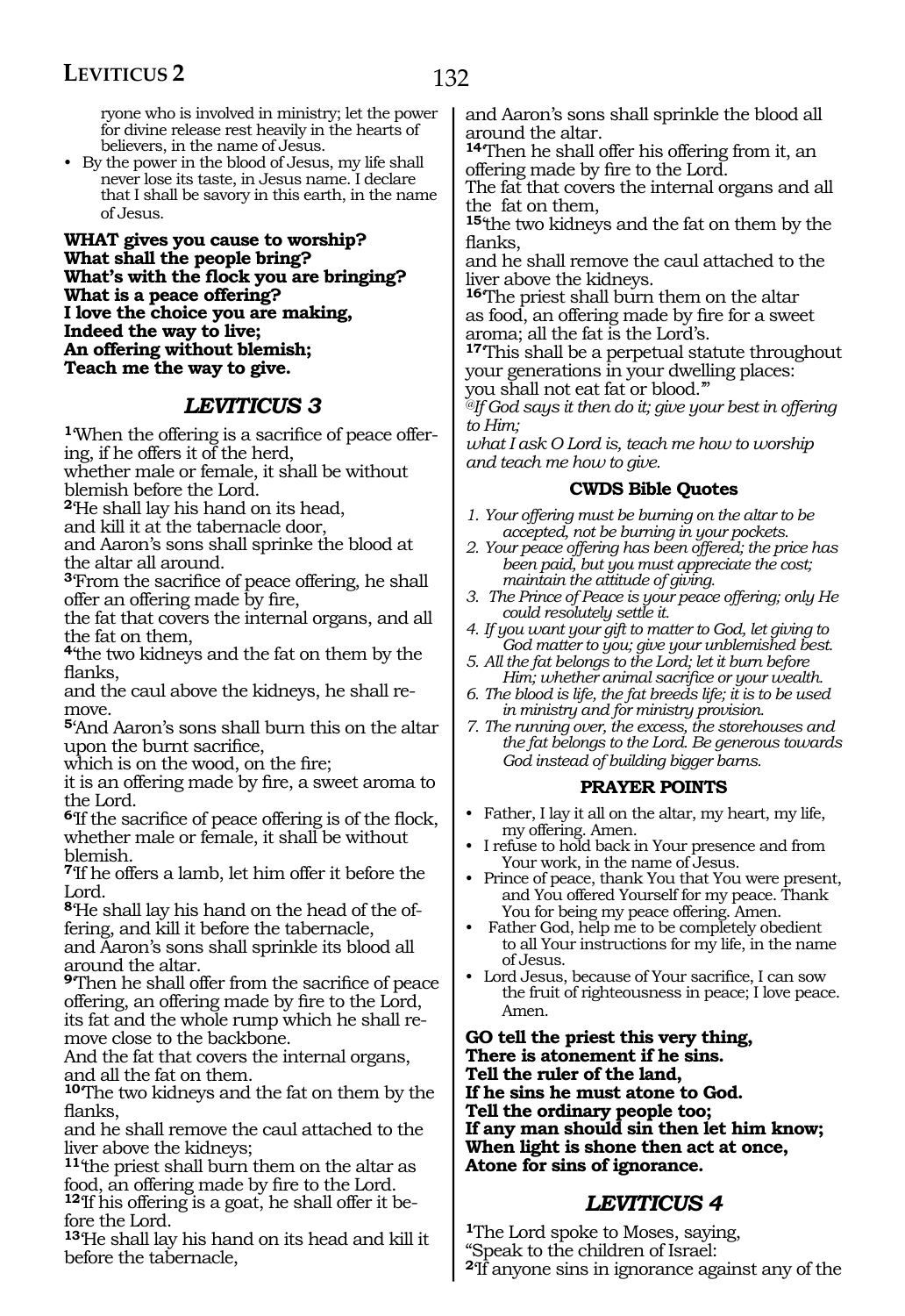commandments of the Lord,

to do anything he should not do;

**3**'and if the anointed priest should sin, according to the sins of the people,

let him offer to the Lord as offering for his sin, a young unblemished bull.

**4**'He shall bring it before the Lord to the tabernacle door,

and lay his hand on the bull's head, and kill the bull before the Lord.

**<sup>5</sup>**'Then the anointed priest shall take some of the bull's blood,

and bring it to the tabernacle of congregation. **<sup>6</sup>**'The priest shall dip his finger in the blood, and sprinkle some of the blood seven times before the Lord,

in front of the veil of the sanctuary.

**<sup>7</sup>**'And the priest shall take some of the blood into the tabernacle of congregation and put it on the horns of the altar of sweet incense, before the Lord

which is in the tabernacle of congregation; and he shall pour the rest of the bull's blood at the base of the altar of burnt offering,

which is at the door of the tabernacle of congregation.

**<sup>8</sup>**'And he shall take from it all the fat of the bull as the sin offering,

that fat that covers the entrails and all the fat on it.

**<sup>9</sup>**'He shall take the two kidneys and the fat on them by the flanks,

and he shall remove the caul on the liver above the kidneys;

**<sup>10</sup>**'as it was taken from the bull of the sacrifice of the peace offering,

and on the altar of the burnt offering the priest shall burn them.

**<sup>11</sup>**'But the bull's skin, all its flesh, its head and legs, its entrails and its dung;

**<sup>12</sup>**'the whole bull he shall carry to a clean place outside the camp,

where the ashes are poured out, and burn it with fire on wood.

**<sup>13</sup>**'And if all the congregation of Israel sins in ignorance,

and they do not know what they have done, and they have done something against any of the Lord's commandments which should not be done, and they are guilty;

**14**'when the sin becomes known, then the assembly shall offer a young bull for the sin, and bring it before the tabernacle of congregation.

**<sup>15</sup>**'And the elders of the congregation shall lay their hands on the bull's head.

Then the bull shall be killed before the Lord. **<sup>16</sup>**'The anointed priest shall bring the blood into the tabernacle,

**<sup>17</sup>**'then the priest shall dip his finger in the blood and sprinkle it seven times before the Lord, before the veil.

**<sup>18</sup>**'And he shall put some of the blood on the altar horns,

which is in the tabernacle before the Lord; and he shall pour the rest of the blood after this is done

at the base of the altar of burnt offering, which is at the door of the tabernacle of congregation.

**<sup>19</sup>**'And he shall take off all its fat and put it on the altar.

**<sup>20</sup>**'And he shall do with this bull the same he did with the bull of the sin offering.

So shall the priest atone for them, and the sin shall be forgiven them.

**<sup>21</sup>**'And he shall carry the bull outside the camp and burn it as the first bull.

It is a sin offering for the congregation.

**<sup>22</sup>**'When a ruler sins in ignorance,

and has done anything against the Lord's commands,

in anything he should not do, and is guilty, **<sup>23</sup>**'or if his sin comes to his knowledge,

he shall bring for his offering an unblemished male kid of the goats.

**<sup>24</sup>**'He shall lay his hand on the head of the goat,

and kill it in the place they kill the burnt offering before the Lord; it is a sin offering.

**<sup>25</sup>**'And with his finger the priest shall take some of its blood,

and put it on the horns of the altar of burnt offering,

and pour its blood at the base of the altar. **<sup>26</sup>**'And he shall burn all its fat on the altar, as the fat of the sacrifice of peace offerings.

So shall the priest atone for him concerning his sin, and it shall be forgiven.

**27**'And if any of the ordinary people sin in ignorance, by doing something against the Lord's commands,

in anything which he should not do, and he is guilty,

**<sup>28</sup>**'or if the sin he has committed comes to his knowledge,

he shall bring an unblemished female kid of the goats for the sin which he has committed. **<sup>29</sup>**'And he shall lay his hand on the head of

the sin offering, and kill the sin offering at the place of the burnt offering.

**<sup>30</sup>**'Then the priest shall take some of the blood with his finger,

and put it on horns of the altar of burnt offering.

He shall pour the rest of the blood at the base of the altar.

**31**'He shall remove all its fat, as the fat is removed from the peace offering sacrifice;

and the priest shall burn it on the altar for a sweet aroma to the Lord.

So shall the priest atone for him, and he shall be forgiven.

**<sup>32</sup>**'And if he brings a lamb as his sin offering, he shall bring a female without blemish.

**<sup>33</sup>**'He shall then lay his hand on the head of the sin offering,

and kill it for a sin offering at the place the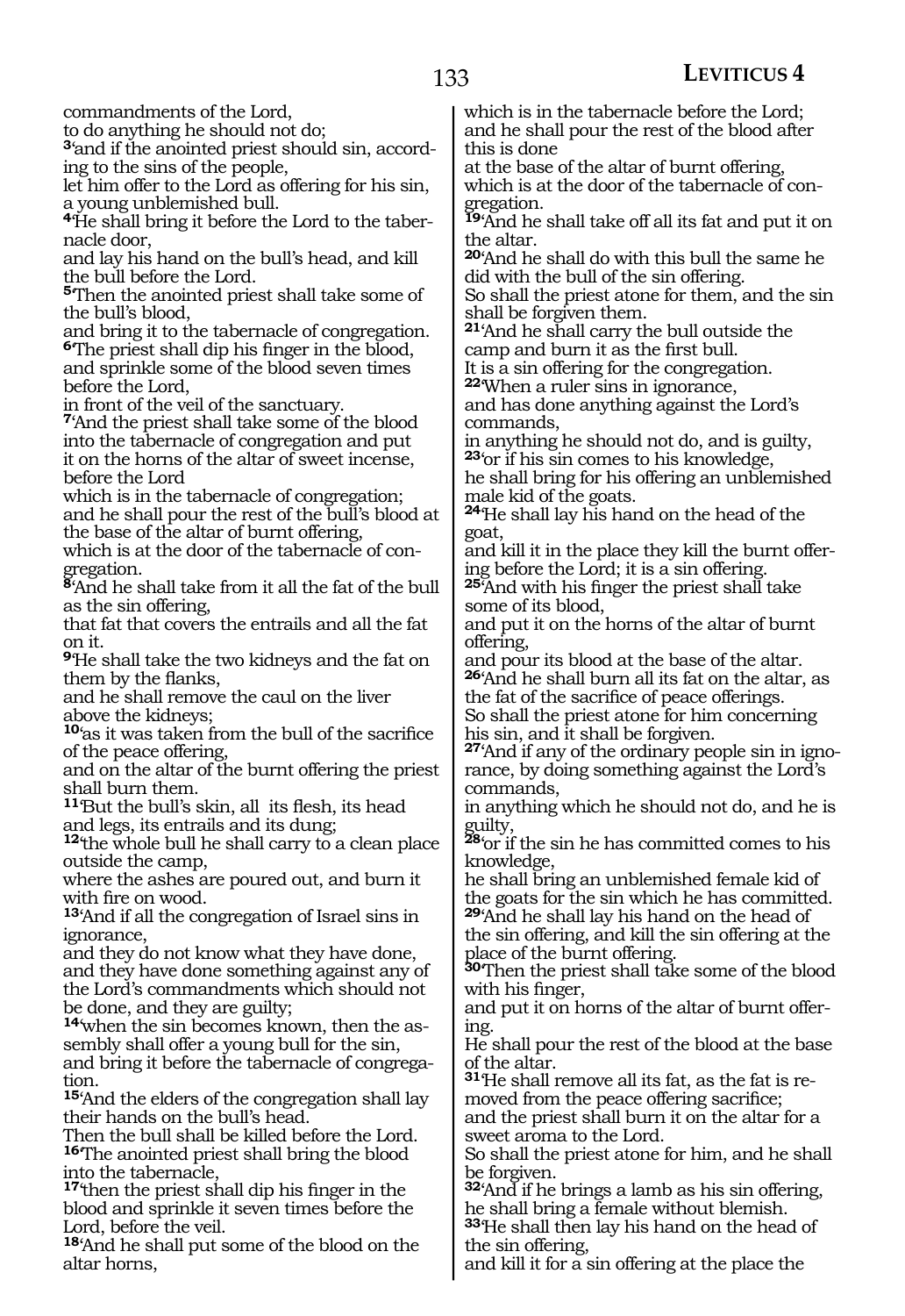burnt offering is killed.

**<sup>34</sup>**'The priest shall take some of the blood of the sin offering with his finger,

and put it on the horns of the altar of burnt offering,

and at the base of the altar pour the remaining blood.

**<sup>35</sup>**'He shall remove all its fat as with the fat of the lamb of the peace offering.

'The priest shall then burn it on the altar, according to the offerings made by fire to the Lord.

So shall the priest make atonement for the sin he has committed,

and it shall be forgiven him.'"

*@Offer for sins of ignorance*

*and atone for sins you know about.*

*The Lamb of God has been slaughtered; the blood continually flows.*

#### **CWDS Bible Quotes**

- *1. No one is above sin, even the anointed priests.*
- *2. When the anointed priest sins it affects all the people; wear a garment of intercession for your ministers.*
- *3. Not every sin is intentional but every sin is sin.*
- *4. You are not judged for what is not revealed, but how you respond when your sin is known.*
- *5. The blood is readily available; not because it is free means it is not costly. You honor God when you respect the price He paid.*
- *6. Lay your hands upon the sacrifice on the cross today and claim your freedom.*
- *7. The blood is poured out at the foot of the cross for you, the fat(flesh) was crucified on the cross; you are free.*
- *8. Your ruler may be above the people, but not above sin; they need the cross.*
- *9. The ordinary people may be below others but not below the cross; the sacrifice applies to all.*
- *10. Whether known or unknown, sin must be atoned for; magnify the cross daily and live sin-free.*
- *11. The cross is your Father's greatest investment in you, it saved you many costly animals; you honor the Father by investing in the propagation of the cross.*
- *12. If you understand the value of the cross in savings accrued and divine access granted to you, you will never be stingy towards God.*

#### **PRAYER POINTS**

- I apply the blood of Jesus to every sin in my life, in the name of Jesus.
- Father, forgive me of every sin I have committed knowingly and in ignorance, in the name of Jesus. Amen.
- I lay my hand on the sacrifice on the cross and claim my freedom now, in the name of Jesus.
- By the power in the blood of Jesus, let the spirit of conviction fall upon our civic and church leaders; let every hidden sin be exposed and confessed, in the name of Jesus.
- My Father, my God, help me to honor You and the sacrifice of Your Son, by propagating Jesus to the people.
- Let the blood of Jesus flow to every corner and crevice of this nation and breathe revival, in the name of Jesus.
- Lord Jesus, I am amazed at Your sacrifice as I see

Your blood poured out at the foot of the altar for me. Thank You Jesus. Amen.

#### **Confess your sins, all that you have done;**

**Confess, make good, all of your wrong. Confess the guilt if you have sworn, And all uncleanness you have borne. Guilty of trespass through ignorance? In the holy thing confess your wrong. Confess and act, sacrifice, be blessed. Come make amends, but first confess.**

### *LEVITICUS 5*

**<sup>1</sup>**"'If a person sins by hearing an oath uttered, whether he sees or knows of the matter, he is guilty if he does not tell it.

**<sup>2</sup>**'If a person should touch something unclean, whether the carcass of an unclean livestock or beast,

or of an unclean creeping thing, even if he is not aware of this,

he shall be unclean and guilty of this thing. **<sup>3</sup>**'If he touches the uncleanness of man, or whatever the uncleanness,

he shall be guilty when he knows of it. **<sup>4</sup>**'If a person swears and speaks recklessly with his lips to do evil or good, whatever it is he speaks in ignorance or pronounce with an oath, he shall be guilty when he knows; he shall be guilty in any of these.

**<sup>5</sup>**'And when he shall be guilty in one of these things, he shall confess that he has sinned; **<sup>6</sup>**'and he shall bring his trespass offering to the Lord for the sin he has committed,

a female of the flock, a lamb or a kid of the goats as a sin offering.

So shall the priest make atonement for him concerning his sin.

**<sup>7</sup>**'If he cannot afford a lamb for his trespass, he shall bring two turtledoves to the Lord or two young pigeons;

one for a sin offering, the other for a burnt offering.

**<sup>8</sup>**'He shall bring them to the priest, who shall offer for him the sin offering first.

He shall wring off the head from its neck, but he shall not divide it in pieces.

**9**'Then on the side of the altar, he shall sprinkle some of the blood,

and drain out the rest of the blood at its base. It is a sin offering.

**10**'And he shall offer the second as a burnt offering according to the manner prescribed. So shall the priest atone for his sin and it shall be forgiven him.

**<sup>11</sup>**'If he cannot afford to bring two turtledoves or two young pigeons,

let the person who sinned bring one-tenth of an ephah of fine flour as a sin offering.

He shall put no oil on it, nor shall he put any frankincense on it, for it is a sin offering.

**<sup>12</sup>**'He shall then bring it to the priest, and the priest shall take his handful of it as a memo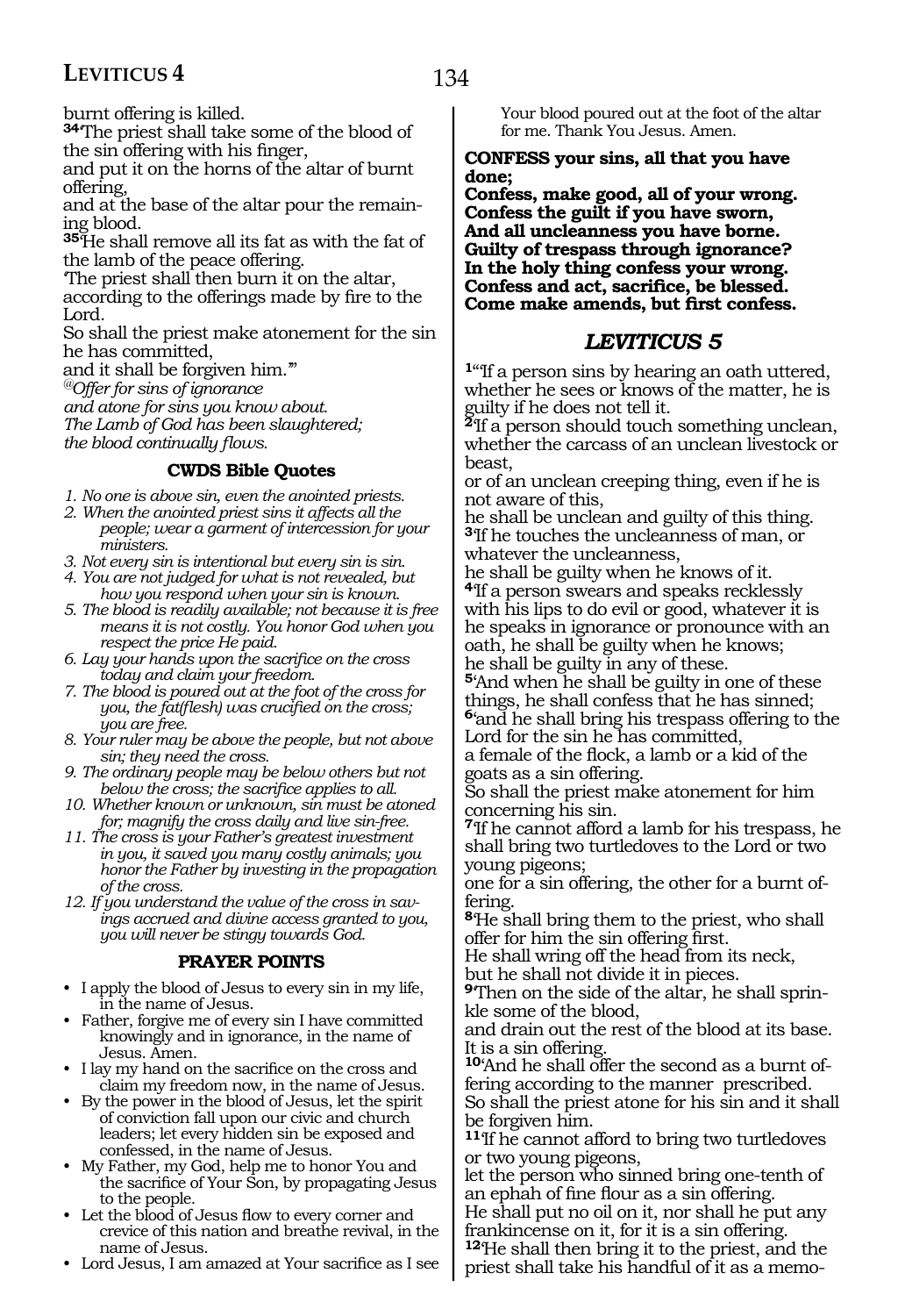rial portion,

and burn it on the altar according to the offer- ing made by fire to the Lord.

It is a sin offering.

**<sup>13</sup>**'And the priest shall make atonement for him, for the sin he has sinned in any of these things, and it shall be forgiven him.

The rest shall be the priest's as a grain offering.'"

**<sup>14</sup>**Then the Lord commanded Moses, saying, **<sup>15</sup>**"If a person commits a trespass, and sins in ignorance concerning the holy things of the Lord,

then he shall bring to the Lord as his trespass offering an unblemished ram from the flocks, with your estimation in shekels of silver according to the shekel of the sanctuary, for a trespass offering.

**<sup>16</sup>**"And he shall make amends for the harm he has done concerning the holy thing.

He shall add one-fifth to it and give it to the priest.

And the priest shall atone for him with the ram of the trespass offering, and it shall be forgiven him.

**<sup>17</sup>**"If a person sins, and commits any of the things forbidden

by the commandments of the Lord,

even though he does not know it, he is guilty and shall bear his iniquity.

**<sup>18</sup>**"Let him bring an unblemished ram from the flock to the priest;

with your valuation as a trespass offering. So shall the priest make atonement for him regarding his ignorance in which he erred but did not know it.

**19**"It is a trespass offering, for he has trespassed against the Lord.

@*Forgive the things that you have done;*

*Forgive the sins of ignorance.*

*But you must first accept the wrong,*

*Second confess, third bring a lamb.*

*Confess the guilt if you have sworn,*

*and all uncleanness you have borne.*

*Confess and act, sacrifice, be blessed! Come make amends, but first confess.*

#### **CWDS Bible Quotes**

- *1. You hear it and don't tell it, or you yourself swear it, you sin; God commands against it.*
- *2. You are responsible for what you hear; shut it down or deal with it responsibly before it opens you up for judgment.*

*3. If you violate to do good, your violation replaces the good you do; if you swear to do good, your good intent is erased by your swearing.*

*4. If you were to bring a lamb for every violation, you would be increasingly in debt; place great value in the Lamb who took your debt, and live as if you are eternally indebted to Him.*

*5. If you were to place a penny on each of your sins, you would be penniless; place your money in the propagation of the cross and you will have eternal treasures.*

*6. Treat holy things with caution; you will be held accountable.*

*7. You get near to holy things you get personal with God.*

#### **PRAYER POINTS**

- Father, forgive me for every oath I have sworn, in the name of Jesus.
- I refuse to swear or use my words to declare my deeds, but instead to speak with my works, in the name of Jesus. Amen.
- I place all my values and valuables in the cross, in the name of Jesus.
- Lord Jesus I will honor You by investing in Your work and in Your people. Amen.
- Lord Jesus, give me perfect hatred for sin and anything that displeases You. Amen.
- Let the Spirit of the Living God within me restrain me when dealing with Holy things, in the name of Jesus. Amen.
- Every power assigned to derail and deprive me of my relationship with God, I trample and disgrace you, in the name of Jesus.

#### **Restore you must, you must restore The thing stolen and the thing found. Receive God's grace, bring an offering; The altar's fire is still burning. Restore your confidence, remove all doubt, For the fire of the altar never goes out.**

### *LEVITICUS 6*

**<sup>1</sup>**And the Lord spoke to Moses, saying, **<sup>2</sup>**"If a person sins and commits a trespass against the Lord,

by lying to his neighbor about

something that is entrusted to his care,

or about a pledge, or a robbery,

or something he violently took away, **<sup>3</sup>**"something lost that he finds but lies and swears falsely about;

in any of these things that a man may do in which he sins:

@*Restore you must, the principal thing,*

*and add a fifth to that something;* **<sup>4</sup>**"because he has sinned and he is guilty he shall restore, that which is stolen,

or the thing delivered to him for safekeeping, or that which was lost that he found,

**<sup>5</sup>**"or that to which he falsely swore.

The full value of that thing he shall restore,

and to it he shall add one-fifth more,

restore he must, to him to whom it belongs, on the same day he brings his trespass offering to the Lord.

**6**"He shall bring to the Lord his trespass offering,

an unblemished ram from the flock, with your valuation, let him bring to the priest.

**<sup>7</sup>**"So shall the priest make atonement for him before the Lord,

and he shall be forgiven of any one of these trespasses he may have done."

**<sup>8</sup>**Then the Lord spoke to Moses, saying,

**<sup>9</sup>**"Command Aaron and his sons,

'This is the law of the burnt offering: the burnt offering shall be on the fire on the altar from night until morning,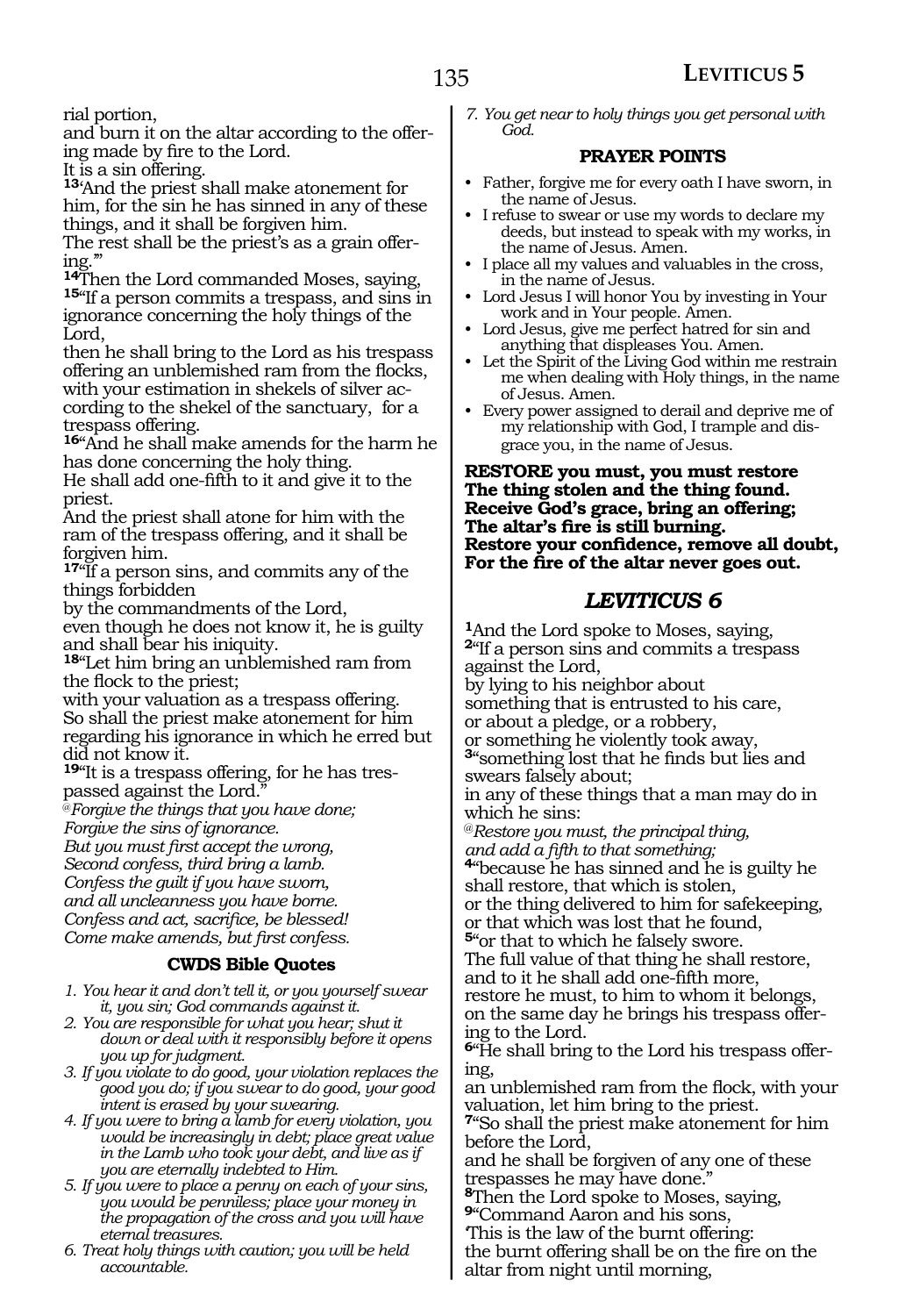and the fire of the altar shall be kept burning on it.

**<sup>10</sup>**'The priest shall put on his linen garment, and his linen trousers,

and shall take up the ashes of the burnt offering that was consumed on the altar,

and he shall place them beside the altar.

**<sup>11</sup>**'Then he shall take off his garments and put on other clothes,

and take the ash outside the camp to a clean place to dispose.

**<sup>12</sup>**'But the fire on the altar shall never be put out;

always burning on the altar, *so bring the offering out.*

The priest shall burn wood on it every morning,

and lay the burnt offering in order on it, and on it burn the fat of the peace offerings.

**<sup>13</sup>**Tell all who have sinned that if return they will,

the fire of the altar is burning still.

**<sup>14</sup>**'Now this is the law of the grain offering: The sons of Aaron shall offer it before the Lord.

**<sup>15</sup>**'He shall take his handful of the flour of the grain offering from it,

with its oil and all the frankincense that is on the grain offering,

and shall burn it on the altar for a sweet aroma, a memorial to the Lord.

**<sup>16</sup>**'And Aaron and his sons shall eat that which remains of it.

They shall eat it in the holy place with unleavened bread,

in the court of the tabernacle of congregation. **<sup>17</sup>**'It shall not be baked with leaven.

I have given them this portion of My offering made by fire.

It is most holy, as the sin and the trespass offering.

**<sup>18</sup>**'All the males among Aaron's children may eat it.

It shall be a statute forever in your generations concerning the offerings made by fire to the Lord.

Everyone who touches them shall be holy.'" **@***For the priest, the fire shall be burning too.*

*They shall cover themselves day and night also.*

**20**"This is the offering of Aaron and his sons, which they shall offer to the Lord,

beginning on the day he is anointed: he shall offer one-tenth of an ephah of fine flour as a grain offering,

half of it in the night, to follow the other half in the morning.

**<sup>21</sup>**"In a pan with oil it shall be made. Bring it in when it is mixed and offer the baked pieces of the grain offering as a sweet aroma to the Lord.

**<sup>22</sup>**"The priest from among his sons, anointed in his place shall offer it. It is a statute forever to the Lord. It shall be totally burned.

**<sup>23</sup>**"Every grain offering of the priest shall be

totally burnt; it shall not be eaten."<br><sup>24</sup>And the Lord spoke to Moses, saying,

**25**"Speak to Aaron and to his sons, saying, 'This is the law of the sin offering:

in the place the burnt offering is killed, the sin offering shall be killed before the Lord. It is most holy.

**<sup>26</sup>**'The priest who offers it for sin shall eat it. It shall be eaten in a most holy place,

in the court of the tabernacle of congregation. **<sup>27</sup>**Whoever touches its flesh must be holy.

If the blood is sprinkled on any garment,

in the holy place you shall wash them.

**<sup>28</sup>**'"The earthen vessel it is boiled in shall be crushed.

If it is boiled in a bronze pot, you shall both scour it and rinse it with water.

**<sup>29</sup>**'All the males among the priests may eat of it. It is most holy.

**<sup>30</sup>**'No sin offering from which any of the blood is brought into the tabernacle to make atonement in the holy place, shall be eaten. It shall be burnt in fire.

#### **CWDS Bible Quotes**

- *1. Your single sin against a neighbor gives you dual responsibility; you open up an account with your neighbor and with God.*
- *2. Your neighbor must be repaid everything owed with interest; God has full interest in the sin of trespass; it must be cleansed for your freedom.*
- *3. Restitution without restoration and redemption is a resolution to retain your sin; it makes you a resolute sinner.*
- *4. It is vertical so it may be horizontal; it is horizontal so it may be vertical. How can you love God whom you cannot see if you cannot love your brother you see every day?*
- *5. A living sacrifice must die daily, be cleansed, and burn perpetually on the altar of sacrifice.*

*6. It is appointed because you are anointed; cover yourself with the blood every day. The priests had to make a daily sacrifice for themselves beginning the day they were anointed.*

*7. The fire on the altar must burn all night; offering and intercession for sin is perpetual.*

*8. There is an offering to be made for every priest and minister; never excuse yourself or you will be removed and excused.*

- *9. The work of the priest does not excuse the priest from personal ministry.*
- *10. Clothe yourself with righteousness, wear holiness on your forehead and in your heart, to handle holy things.*

#### **PRAYER POINTS**

- King of Glory, teach me how to love You with all my heart and teach me how to have perfect love for my neighbor, in the name of Jesus.
- Father, I acknowledge my transgression to You in every wrong I commit against my neighbor; forgive me for transgressing Your commandment and give me the heart to make it right. Amen.
- I cover myself with and soak myself in the blood of Jesus Christ this new day. Amen.
- By the power in the blood of Jesus, my intercessory fire shall never go dim. Father make me a prayer warrior, in the name of Jesus. Amen.
- Father, cover every pastor and minister in this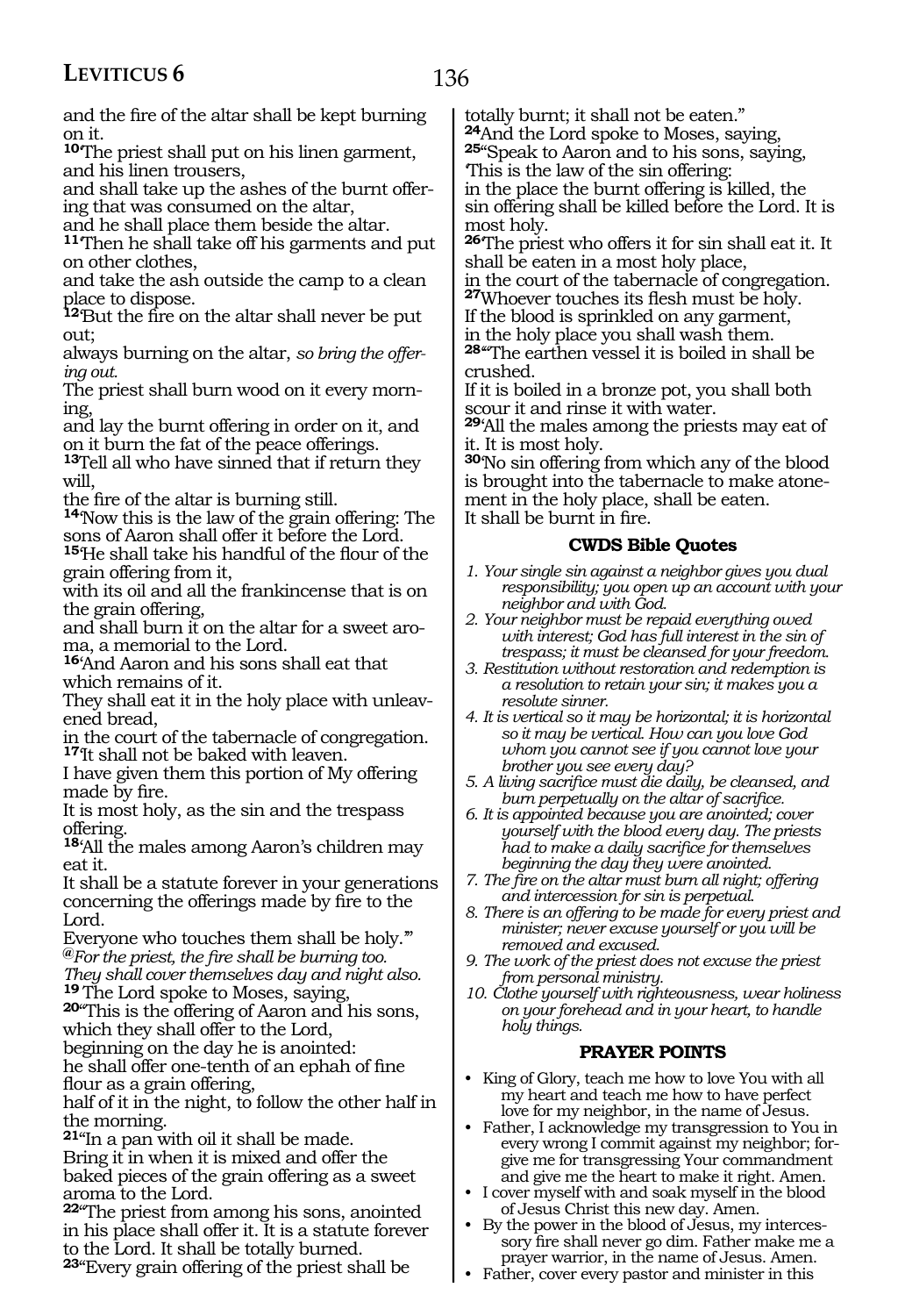nation; let the fire of the Holy Ghost protect them from every attack of the enemy, and let the spirit of humility lead them to repentance from every transgression, in the name of Jesus.

- Father God, I wear Your holiness proudly, so that my lifestyle will fully represent a Holy God. Amen.
- Holy and Righteous God, help me to wear Your holiness in my heart and reflect it in my lifestyle. Amen.

#### **Let us bring an offering,**

**An offering for trespass, an offering for sin; Let us go up and to the Lord go in, With a sacrifice of peace and of thanksgiving.**

**Let us pay our pledge and pay our vows; Let us give a voluntary offering now, That in the house of God there is provision,** 

**And food enough for the anointed priests.**

#### *LEVITICUS 7*

**<sup>1</sup>**'Also this is the law of the trespass offering (it is most holy):

<sup>2</sup>They shall kill it in the place they kill the burnt offering;

and he shall sprinkle its blood on the altar all around.

**<sup>3</sup>**'And he shall offer all the fat from it, the fat

that covers the internal organs and the rump, **<sup>4</sup>**'the two kidneys and the fat that is on them by the flanks,

and he shall remove the caul that is attached to the liver above the kidneys.

**<sup>5</sup>**'The priest shall burn them on the altar as an offering made by fire to the Lord.

It is a trespass offering.

**<sup>6</sup>**'Every male among the priests may eat it. It is to be eaten in a holy place. It is most holy.

**<sup>7</sup>**'With the sin and trespass offering there is one law;

the priest who makes atonement with it shall have it all.

**@**'*God has appointed a portion for priests.*

*There is provision for the service and for all of their needs.*

**8**The priest who offers any man's burnt offering,

to that priest belongs the skin of the burnt offering he has offered.

**<sup>9</sup>**'Also all the grain offering that in the oven is baked,

or prepared in a covered pan shall the priest that offers it take.

**<sup>10</sup>**'Every grain offering, whether offered dry or mixed with oil,

shall belong to the sons of Aaron, one as much as the other.

**11**'This is the law of the sacrifice of peace offering which he shall offer to the Lord:

**<sup>12</sup>**'If it is offered for thanksgiving, he shall offer unleavened cakes mixed with oil,

unleavened wafers which with oil is anointed, or cakes fried with fine flour mixed with oil.

**<sup>13</sup>**'With the cakes, he shall offer leavened bread

with the sacrifice of thanksgiving of his peace offering.

**<sup>14</sup>**'He shall offer one cake from each offering as a heave offering to the Lord.

It shall be for the priest who sprinkles the blood of the peace offering.

**<sup>15</sup>**'And in the same day it is offered, the flesh of the peace offering sacrifice must all be eaten. None of it shall be left until the morning.

**<sup>16</sup>**'But if the sacrifice of his offering is a vow or a voluntary offering,

it shall be eaten the same day it is offered, but the remainder can be eaten the following day; **<sup>17</sup>**'on the third day however, the remainder must be burned.

**<sup>18</sup>**'If any of the peace offering sacrifice is eaten on the third day, the sacrifice will not be accepted of the Lord,

neither shall it be credited to the man who offered it,

it is an abomination to him, and shall bring guilt on the person who eats it.

**<sup>19</sup>**'The flesh that touches any unclean thing shall not be eaten.

It shall be burned with fire. The clean flesh may be eaten by all who are clean.

**<sup>20</sup>**'He who eats the flesh of the peace offering that belongs to the Lord, while he is unclean, that person shall be cut off from his people.

**<sup>21</sup>**'The person who touches anything unclean, whether human uncleanness, an unclean animal or an unclean thing,

and eats the flesh of the peace offering that belongs to the Lord,

from his people, that person shall be cut off."<br><sup>22</sup>And the Lord spoke to Moses, saying,

**23**"Speak to the children of Israel, and say,

'You shall eat no fat of ox or sheep or goat. **24**'And the fat of any animal that dies naturally,

and the fat of that which a wild beast has torn, may be put to any other use, but of it you must not eat.

**<sup>25</sup>**'Whoever eats the fat of an animal of which men offer an offering by fire to the Lord, from his people that person shall be cut off. **<sup>26</sup>**'Also you shall not eat any blood in any of

your dwellings, whether of bird or of beast. **<sup>27</sup>**'Whoever eats any blood shall be cut off from

his people."<br><sup>28</sup>And the Lord spoke to Moses, saying, **29**"To the children of Israel, speak, and say, 'He who offers the sacrifice of his peace offer- ing to the Lord shall bring

his offering to the Lord from the sacrifice of his peace offering.

**<sup>30</sup>**'He shall bring to the Lord his offering made by fire with his own hands;

he shall bring the fat with the breast, that the breast may be waved as a wave offering before the Lord.

**<sup>31</sup>**'And on the altar the priest shall burn the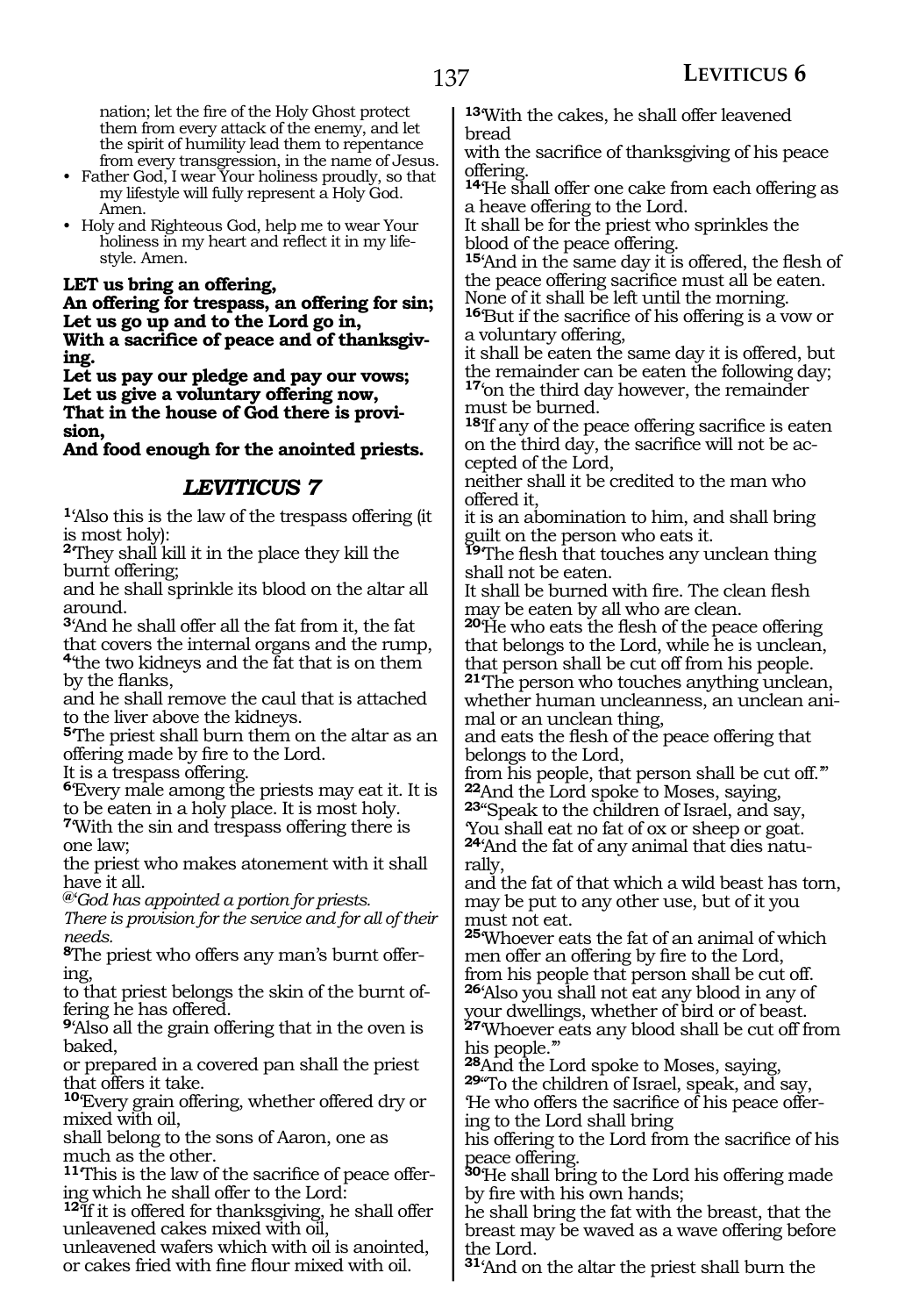fat,

but the breast shall be for Aaron and his sons. **<sup>32</sup>**'Also you shall give the right shoulder to the priest as a heave offering from your peace offering sacrifice.

**<sup>33</sup>**'The person, among the sons of Aaron who offers the blood of the peace offering and the fat, shall have the right shoulder for his part. **34**'For I have taken the breast of the wave offering and the shoulder of the heave offering from the children of Israel,

from the sacrifices of their peace offering, and given them to Aaron the priest and to his sons from the children of Israel;

this is a statute forever.'" *It is the provision made for the anointing.*

**<sup>35</sup>**This is the consecrated portion for Aaron and his sons,

from the offering made by fire to the Lord, on the day Moses presented them to minister to the Lord in the office of the priest.

**<sup>36</sup>**The Lord commanded this to be given to them by the children of Israel,

on the day he anointed them, by a statute for-<br>ever throughout their generations.

**37**This is the law of the burnt offering, the grain offering,

the trespass offering, the sin offering, the consecrations and the sacrifice of the peace offering,

**<sup>38</sup>**which the Lord commanded Moses on Mount Sinai,

on the day He commanded Israel to offer their offerings to the Lord in the Wilderness of Sinai. *@Ministers in His service, be faithful and true, for there is provision in the covenant for you.*

#### **CWDS Bible Quotes**

*1. The sin and trespass offering is most holy to God; He values repentance.*

*2. It is important to God, let it be important to you; He legislates provision for the house of God and the ministers of God.*

*3. See your ministers satisfied, see God satisfied; seek your minister's satisfaction; God will satisfy you.*

*4. The cross must be carried to the people; ministry is important; if you cannot go, then send.* 

*5. For your trespass, for your sins, He is your peace. All rituals and rites performed; Jesus remains your all in one sacrifice.* 

#### **PRAYER POINTS**

• Father, thank You for assigning provision for every minister of the gospel so that people may be reached. Amen.

• Father, make me a minister of Your work; help me to shine my light as You have commanded. Amen.

• Let every spirit that opposes and envies the provision of Your ministers be scattered by fire, in the name of Jesus. Amen.

• Father God, raise up ministry helpers and financial pillars for every ministry on this globe so that the sacrifice on the cross will be propagated, in the name of Jesus.

• Father, give Your people no excuse to abort the

work of ministry and the mission of saving lives, in the name of Jesus.

**Consecrated for the office, Set apart before all. Washed and clothed in new garments, Sprinkled with anointing oil. The sin offering has been offered; But nothing benefits more, Than seven days in the Lord's presence, at the tabernacle door.**

### *LEVITICUS 8*

**<sup>1</sup>**And the Lord spoke to Moses and said, **<sup>2</sup>**"Take Aaron and his sons, the garments and the anointing oil,

a bull for the sin offering, two rams and a basket of unleavened bread;

**<sup>3</sup>**"and gather all the congregation together at the door of the tabernacle.'

**<sup>4</sup>**And Moses did all the Lord commanded him, and all the people gathered at the door of the tabernacle of congregation.

**<sup>5</sup>**And Moses said to the people, "This is what the Lord commanded to be done."

**<sup>6</sup>**Then Moses brought Aaron and his sons and washed them with water.

**<sup>7</sup>**And he put the garment on him, and the sash.

He then clothed him with the robe and put the ephod on him;

and tied the ephod on him with the intricately woven band.

**<sup>8</sup>**Then he put on him the breastplate, and in the breastplate he put the Urim and Thummim.

**<sup>9</sup>**He then placed the turban on his head; and on the front of the turban he put the golden plate, the holy crown,

as the Lord commanded Moses.

*But nothing replaces,*

*time spent in God's presence, at the tabernacle door.* 

**<sup>10</sup>**Then Moses took the anointing oil, and anointed the tabernacle and all its contents, and consecrated them.

**<sup>11</sup>**He sprinkled some of the oil on the altar seven times on the altar,

and anointed the altar and its vessels, and the basin and its base to consecrate them.

**<sup>12</sup>**Then he poured some of the anointing oil on the head of Aaron, and anointed him to sanctify him.

**<sup>13</sup>**Then Moses put the garments on the sons of Aaron,

girded them with sashes and put hats on them as the Lord commanded.

**<sup>14</sup>**And he brought the bull for the sin offering; and as Aaron and his sons laid their hands on the head of the bull,

**<sup>15</sup>**Moses killed it.

@*The oil is running down your head Aaron, and the bull is killed,*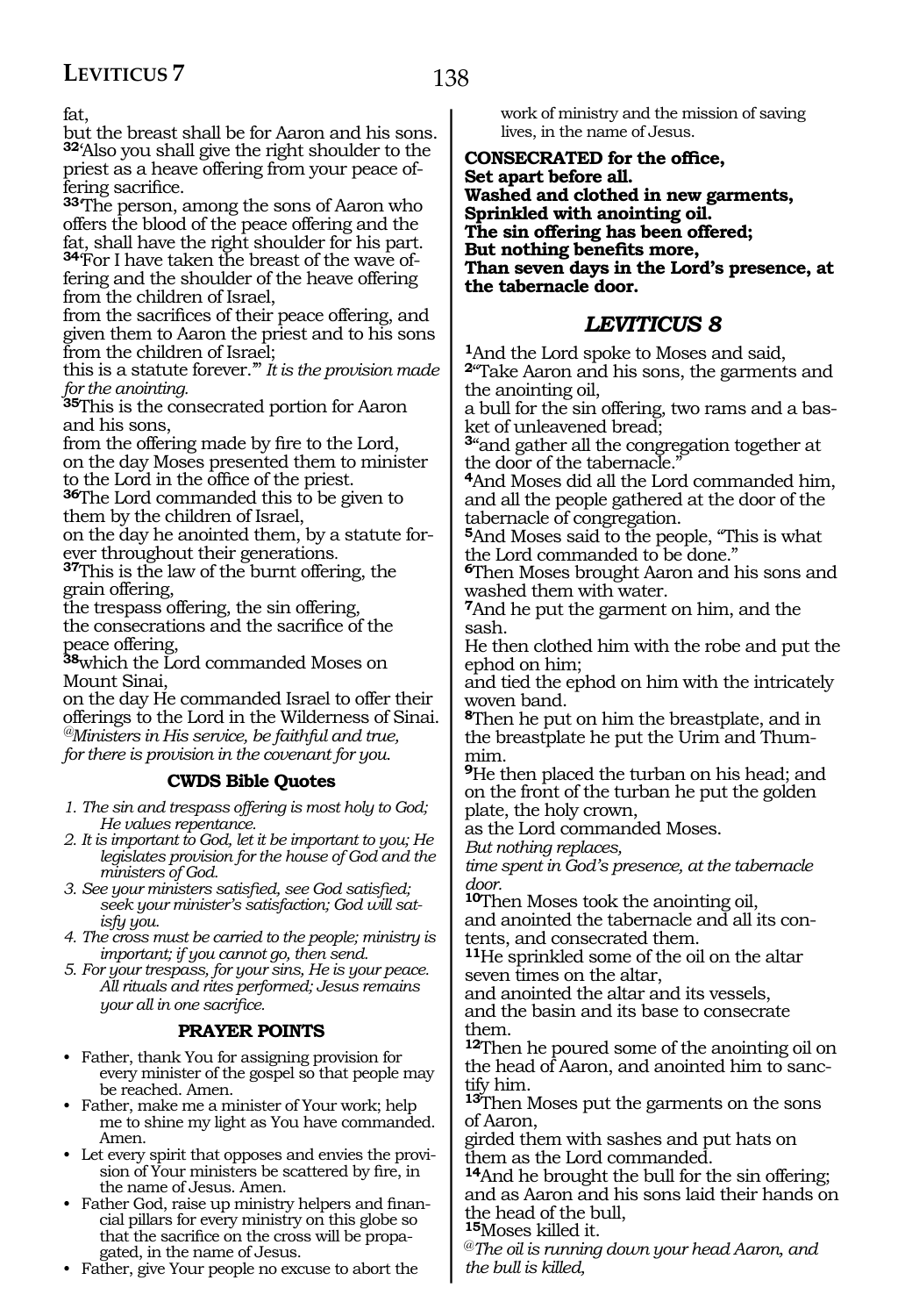*time spent in God's presence, is so much better still!*

Moses took the blood and put some on the horns of the altar all around with his fingers, and so cleansed the altar.

And at the base of the altar he poured the blood, and consecrated it, to make atonement for it.

**<sup>16</sup>**Then he took all the fat on the entrails, and the caul attached to the liver and the two kidneys with their fat,

and Moses burned them on the altar.

**<sup>17</sup>**But the rest of the bull; its skin, its flesh and its dung,

he burned with fire outside the camp as the Lord commanded.

**<sup>18</sup>**He brought the ram for the burnt offering, and as Aaron and his sons laid their hands on its head,

**<sup>19</sup>**Moses killed it and sprinkled the blood on the altar all around.

**<sup>20</sup>**He cut the ram into pieces, and Moses burned the pieces, the head and the fat.

**<sup>21</sup>**Then with water he washed the internal or- gans and the legs,

and Moses burned the whole ram on the altar. It was a burnt sacrifice for a sweet aroma, an offering made by fire to the Lord, as the Lord commanded.

**<sup>22</sup>**He brought the second ram, the ram of con- secration.

Then Aaron and his sons laid their hands on its head,

**<sup>23</sup>**and Moses killed it. He also took some of its blood and put it on the tip of Aaron's right ear, on the thumb of his right hand and the big toe of his right foot.

**<sup>24</sup>**Then he brought the sons of Aaron. And Moses put some of the blood on the tip of their right ear,

on the thumb of their right hand and on the big toe of their right feet.

And Moses sprinkled the blood on the altar all around.

**<sup>25</sup>**Then he took the fat, the rump, all the fat on the internal organs, the caul attached to the liver,

the two kidneys and their fat and the right shoulder;

**<sup>26</sup>**and from the basket of unleavened bread that was before the Lord, he took one unleavened cake,

a cake of bread anointed with oil, and one wafer,

and put them on the fat and on the right thigh;

**<sup>27</sup>**and he put all these in Aaron's hands and in the hands of his sons,

and waved them before the Lord as a wave offering.

**<sup>28</sup>**Then Moses took them from their hands and burned them on the altar, on the burnt offering.

They were an offering of consecration for a

sweet smelling aroma;

an offering made by fire to the Lord.

**<sup>29</sup>**And Moses took the breast and waved it as a wave offering before the Lord.

It was his part of the ram of consecration as the Lord commanded him.

**<sup>30</sup>**Then Moses took some of the anointing oil and some of the blood from the altar,

and sprinkled it on Aaron, on his garments, on his sons and on their garments;

and so he consecrated Aaron and his sons, and their garments with them.

**<sup>31</sup>**And Moses said to Aaron and his sons, "Boil the flesh at the tabernacle door;

eat it there with the bread from the basket of consecration offerings,

as I commanded saying, 'Aaron and his sons shall eat it.'

**<sup>32</sup>**"The remainder of the flesh and the bread you shall burn.

**33**"You shall not go out the door of the tabernacle of congregation for seven days,

until the days of your consecration are ended. For seven days He shall consecrate you.

**<sup>34</sup>**"The Lord has commanded to do as he has done this day,

to make atonement for you.

**35**"Thus you shall stay at the door of the tabernacle of congregation for seven days, and keep the charge of the Lord lest you die;

for so I have been commanded."

**<sup>36</sup>**So Aaron and his sons did all the Lord had commanded by Moses.

**@***You have been clothed in new garments;*

*anointed with oil, but stay*

*seven days in God's presence; stay with God seven days.*

*Day and night He will consecrate you.*

*After all, you will gain more*

*from seven days spent in God's presence at the tabernacle door.*

### **CWDS Bible Quotes**

- *1. The Urim and Thummim were on the garment, the Holy Spirit is in you; walk with Him and enquire of Him daily.*
- *2. Do everything the word has commanded but remember your success is in the being (becoming) not the doing (performing).*
- *3. Before concentration on service comes consecration to service.*
- *4. The ritual positions you, the presence places you.*
- *5. You consecrate yourself to be consecrated by God Himself: ritual without Presence is empty.*
- *6. Day and night in God's presence beats any ministerial ritual.*
- *7. If it is for Him, then let it be through Him that it may be to Him.*
- *8. If it is the call of God, then you must seek the all of God, so you will find the heart of God; and minister to the beat of God.*
- *9. Seven days and seven nights fasting and seeking God is the completion of your ordination and the beginning of your ministry.*
- *10. Find the place of His presence, live in that place, and minister from that place for maximum ef-*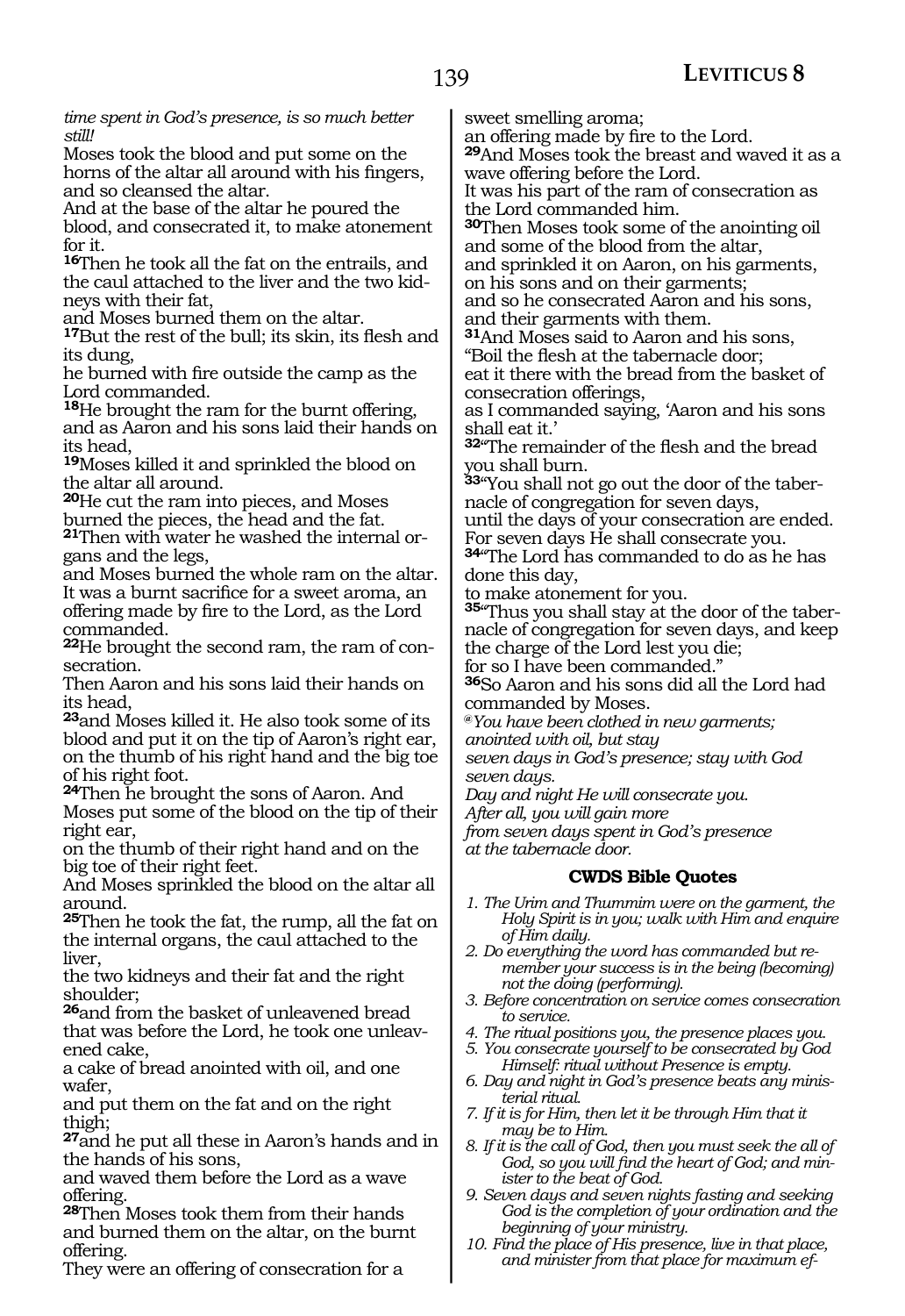140

*fectiveness.* 

#### **PRAYER POINTS**

- O Lord, who sanctifies, sanctify me with Your presence. Amen.
- I commit myself to live and to operate from that place of relationship, in the name of Jesus.
- Father, let my prayer altar receive fresh fire now, in the name of Jesus.
- Lord Jesus, I minister to You to minister for You, Amen. Lord Jesus minister to me to minister through me. Amen.
- Let everything that resists Your glory in my life be melted away by the fire of God, in the name of Jesus.
- God of marvel and wonders, it is to You that it may be by You and through You; I commit myself to know You that I may make You known. Amen.
- Holy Spirit, increase Your anointing on my life; help me to live with the conscious awareness that I am Your tabernacle. Let me minister to You every moment of my life and never step away from this gateway to glory. Amen.

#### **Awesome! The fire is coming down. Awesome! The offering is being consumed. Awesome! Just to hear the people shout. Awesome! They are falling to the ground.**

#### *LEVITICUS 9*

@*Something simple, yet something profound; an act of obedience, and, ah! God's response.* **<sup>1</sup>**And so, the eighth day, Moses called Aaron and his sons and the elders of Israel. **<sup>2</sup>**And he said to Aaron, "Take a young calf for sin offering, and a ram as a burnt offering, without blemish,

and offer them before the Lord. **<sup>3</sup>**"And say to the children of Israel: 'Take a goat kid for a sin offering, a calf and a lamb, both of the first year, without blemish, for a burnt offering,

**4**'also take a bull and a ram for a peace offering, to sacrifice before the Lord,

and a grain offering mixed with oil;

for today the Lord shall appear before you.'" **5**So Israel brought all that Moses had commanded before the tabernacle of congregation. And all the congregation drew near and stood before the Lord.

**<sup>6</sup>**Then Moses said, "This is the thing the Lord has commanded you to do,

and the glory of the Lord will appear to you." **<sup>7</sup>**And Moses said to Aaron, "Go up to the altar; offer your sin offering and your burnt offering, and make atonement for yourself and for the people.

Offer the people's offering, and make atonement for them as the Lord commanded."

**<sup>8</sup>**Therefore Aaron went up to the altar and killed the calf of the sin offering; it was for himself.

**<sup>9</sup>**Then the sons of Aaron brought the blood to him.

As Aaron made atonement, *see all Israel wait;*

they saw him dip his finger in the blood and on the altar horns it was placed,

and looked on as he poured the blood at the altar's base.

**<sup>10</sup>**They saw him burn the fat, the kidneys, and the caul from the liver of the sin offering on the altar, as the Lord commanded Moses.

**<sup>11</sup>**The flesh and the skin were taken outside the camp and burnt with fire.

**<sup>12</sup>**They saw him kill the burnt offering, and as his sons presented the blood to him, he sprinkled it on the altar all around.

**<sup>13</sup>**They presented to him the burnt offering, with its pieces and head,

and he burned them on the altar.

**<sup>14</sup>**He washed the entrails and the legs, and burned them with the burnt offering on the altar.

**<sup>15</sup>**Then he brought the people's offering, and he took the goat, which was the sin offering, and killed it and offered it for the sin like the first one.

**16**And he brought the burnt offering and offered it as he was told to do.

*With anticipation, the air was fully charged.* **<sup>17</sup>**Then he brought the grain offering, took a handful of it on the altar, besides the morning's burnt sacrifice.

**18**He also killed the bull and the ram as sacrifices of peace offerings which were for the people.

And Aaron's sons brought him the blood, and he sprinkled it all around on the altar,

**<sup>19</sup>**and the fat from the bull and the ram, the rump and the caul attached to the liver, the kidneys, and the fat which covered the internal organs;

**<sup>20</sup>**and they put the fat on the breast. Then on the altar the fat was burned;

**21**but Aaron waved the breast and right shoulder before the Lord, as Moses commanded.

**22**Then Aaron lifted his hands toward the people and blessed them.

*As they waited with expectation*, he came down from offering the sin offering, the burnt offering, and the peace offering.

*Something was about to happen, and the moment had now come.*

**<sup>23</sup>**Moses and Aaron went into the tabernacle of congregation, then came out from there,

and they blessed the people; *and, yes! the moment was here!*

**<sup>24</sup>***Awesome!* The fire was coming down. *Awesome!* The offering and the fat were being consumed.

*Awesome!* Just to hear the people shout. *Awesome!* They were falling to their faces on the ground.

*Unto all the people, the glory of the Lord appeared. They saw and they knew, His glorious awesomeness that day.*

#### **CWDS Bible Quotes**

*1. The law of ministry is: minister to yourself first,*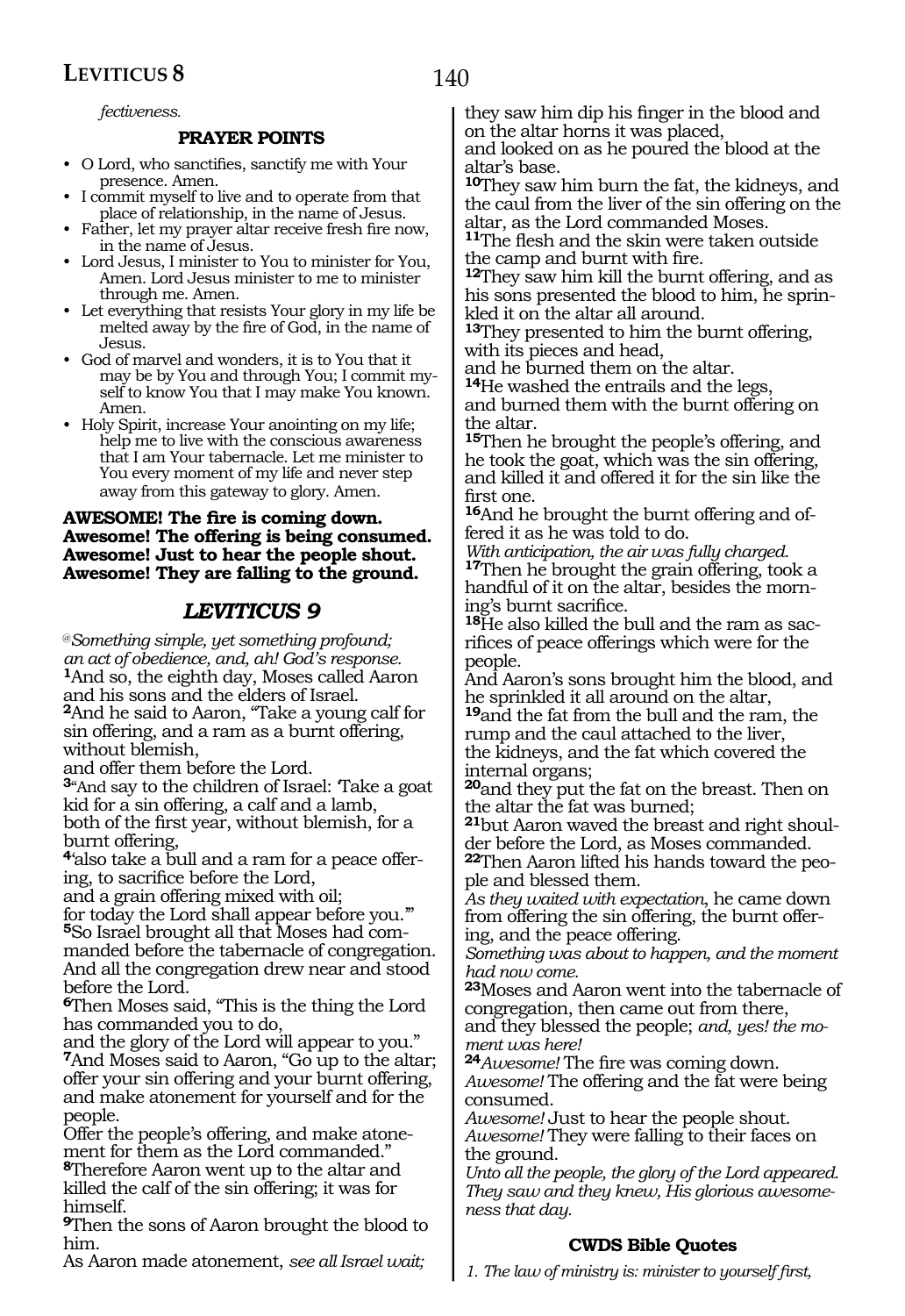*then minister to the people; offer for your own sins, then offer for the people's.*

- *2. The mindset of ministry is work. Glorious clothing, exalted position, special provision, and work; you have to kill and offer and intercede and tend.*
- *3. The promise of glory is conditioned on your obedience and consecration. Committed, consistent performance positions you for visitation.*
- *4. Position your life to be a blessing to the people and your lips to bless the people constantly.*
- *5. You represent the people to God and you represent God to the people; minister to God for them and minister to them for God.*
- *6. Obedience attracts glory; consecration and holiness attract glory; sin stands between you and the glory of God.*
- *7. There is a shout in you waiting to come out at the Glory of God in you. Release it!*
- *8. Let the glory in you bring out consistent expression; never a day out, never a day off.*
- *9. Whether personal or corporate, ministry must connect you to glory, and glory must connect you to ministry.*

#### **PRAYER POINTS**

- Father, forgive me of all my sins and cleanse me of all my unrighteousness; wash me and I shall be white as snow. Then shall I teach transgressors Your way. Amen.
- Author of my salvation, help me to perform everything You have written about me in Your plan. Give me a heart to work. In the name of Jesus.
- Lord Jesus, I will work with You in this earth. I receive the instructions in Your word and the direction of the Holy Spirit, and I commit to perform them with all my might. Amen.
- My mouth shall sing aloud of Your praise; I will shout because of Your salvation. Amen.
- I release the blessing of love, peace, joy and grace upon Your people now, in the name of Jesus. Let every blessing purchased for them on the cross manifest in their lives and cause them to live with a shout on their lips. Amen.
- O God my Father, thank You for Your glory on my life and the divine excitement in my heart. Amen.

**Are you busy doing good things, Doing things you have seen and heard; But it is not a God thing, Not according to His word?**

**The righteous man was touched but could do nothing,**

**His grief-filled heart could not serve as it should.**

**Zealously his sons made an offering, But instead they were consumed.** 

#### *LEVITICUS 10*

**<sup>1</sup>**Hold it, Nadab and Abihu, sons of Aaron! Is that strange fire to the Lord? Are you each holding your censer with incense He has not ordered? Is that profane fire, which God did not com- mand?

*You have experienced God's glory, but you must honor His word.* **<sup>2</sup>**Hold it, Nadab and Abihu!

That is fire from the Lord;

it came down and devoured them.

They died before the Lord.

**<sup>3</sup>**And Moses said to Aaron, "This is what the Lord has said, 'I must be sanctified, by all those who come near Me;

and before all the people, I must be glorified.'" So Aaron held his peace.

*His household was breached that day*. **<sup>4</sup>**Moses called Mishael and Elzaphan, the sons of Uzziel, Aaron's uncle, to take their bodies away.

He said to them, "Come near, carry your brethren from the sanctuary out of the camp." **<sup>5</sup>**And as Moses commanded, they carried them outside the camp in their coats.

**<sup>6</sup>**And Moses said to Aaron and his sons, Eleazar and Ithamar,

"Do not uncover your heads nor tear your clothes, lest you die,

and wrath should also come on all the people. But instead let your brethren, even the whole house of Israel,

mourn the burning which the Lord has kindled.

**<sup>7</sup>**"You shall not go out from the door of the tabernacle of congregation lest you die, for you have on you the Lord's anointing oil." And they did as Moses commanded.

*@His sons and their brothers had died in service, doing good but doing wrong.*

*Difficult, but one must honor God above this. They could not mourn nor show dissension.*

**<sup>8</sup>**Then the Lord spoke to Aaron, saying, **<sup>9</sup>**"Do not drink wine or strong drink,

you, nor your sons with you, when you enter the tabernacle of the congregation, lest you die.

It shall be a statute forever throughout your generations,

**<sup>10</sup>**"that you may put a difference between holy and unholy, and between clean and unclean, **11**"and that you may teach the children of Israel all the statutes of the Lord

which He spoke to them by the hand of Moses."

**<sup>12</sup>**And Moses spoke to Eleazar and Ithamar, the two sons of Aaron left,

"Take the grain offering that remains of the offering to the Lord made by fire, and eat it without leaven beside the altar; for it is most holy.

**<sup>13</sup>**"You shall eat it in a holy place, because it is your due and your sons' due, of the sacrifices to the Lord made by fire, for even so I have commanded you.

**<sup>14</sup>**"The breast of the wave offering and the heave shoulder you shall eat in a clean place, you, your sons and your daughters with you; for it is your due and your sons' due given from the sacrifice of peace offering of Israel. **<sup>15</sup>**"They shall bring the shoulder of the heave offering and the breast to be waved, with the offering of fat made by fire,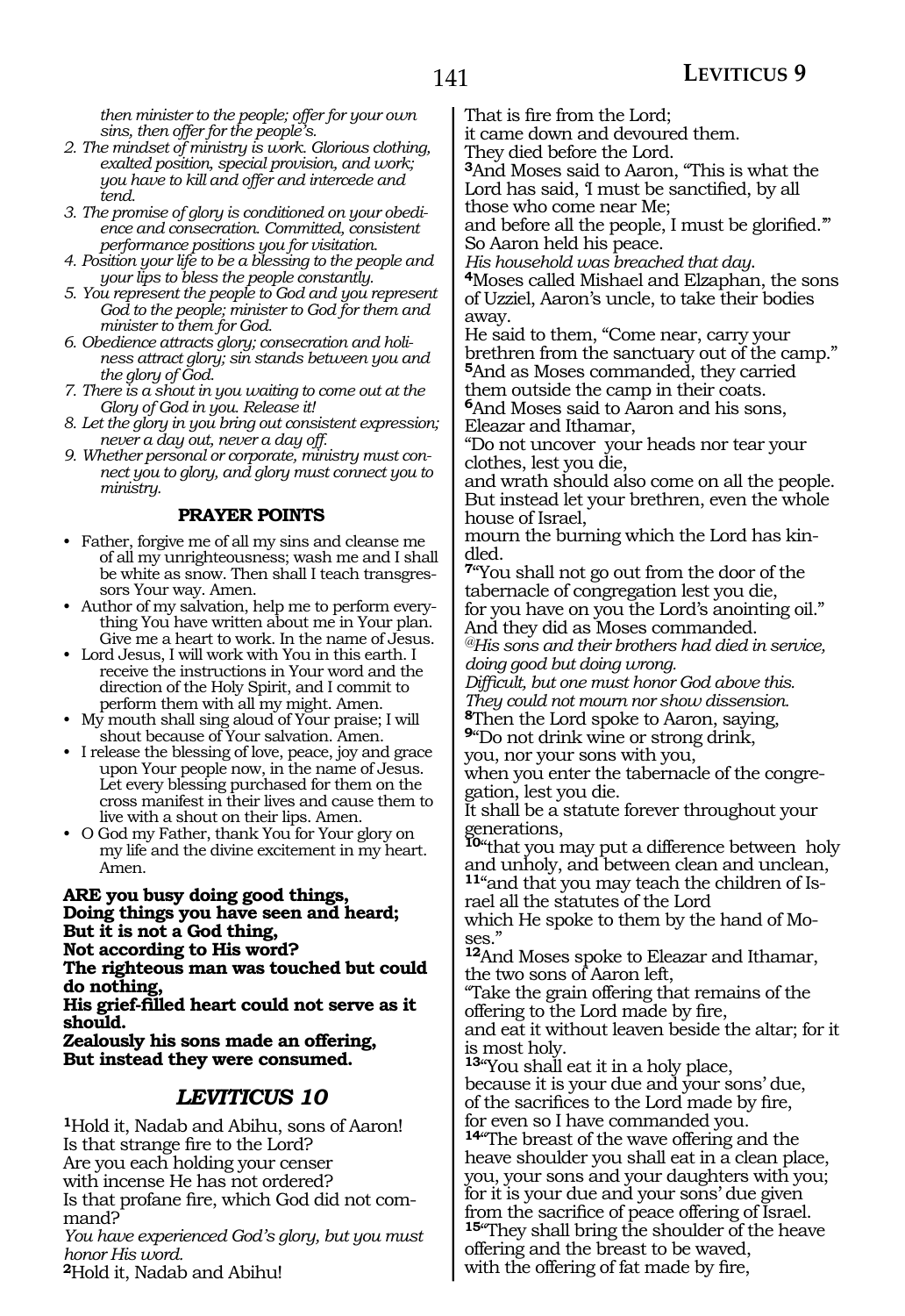to offer as a wave offering before the Lord. It shall be yours and your sons', by a statute forever, as the Lord commanded.

**<sup>16</sup>**Then Moses sought diligently for the goat of the sin offering, and behold it was burned. *@It was a difficult moment; they knew to do the right.*

#### *But behold! They could not.*

And Moses was angry with Eleazar and Ithamar, the sons of Aaron who were left, **17**saying, "Why haven't you eaten the sin offering in a holy place,

since it is most holy, and God has given it to you to bear the guilt of the congregation, to make atonement for them before the Lord? **<sup>18</sup>**"Behold! Its blood was not brought inside the holy place,

you should have eaten it in a holy place as I commanded you."

**<sup>19</sup>**And Aaron said to Moses, "They have offered their sin offering this day,

and their burnt offering before the Lord,

and such things have befallen me!

If this day I had eaten the sin offering, would it have been accepted in the sight of the Lord?"

**<sup>20</sup>***Moses understood, for this was a difficult moment.*

When he heard this, he was content.

#### **CWDS Bible Quotes**

- *1. It may be good but not godly if it contravenes God's commands; it may be right but not righteous if it is done at the wrong time by the wrong person with the wrong spirit.*
- *2. If you contradict the conditions of your employment you will be fired from your job. Validate your ministry by the word, do not let God's fire invalidate you.*
- *3. God's instruction when followed attracts God's fire to receive and consume your offering; God's instruction if disobeyed attracts God's fire to consume you and reject your offering.*
- *4. Your position does not excuse you from the rules but elevates you to greater expectation and compels you to greater responsibility.*
- *5. Your responsibility to the people supersedes your own pain, sorrow and grief; let the cross compel you to keep going.*
- *6. Even when you are dying inside your mission must live on. Until it is finished keep going, there is someone who needs to hear, "Today you shall*  be with me..." and "Father forgive them.
- *7. Your excuse may be agreed but not ideal; Jesus did not offer one. Ministry is selfless representation of others on the background of personal pain or glory.*

*8. Wine and strong drinks defile your tabernacle and incite God's wrath. Your personal ministry to the Holy Spirit requires consecration of the body.*

#### **PRAYER POINTS**

- God of all creation, I humble myself before You; help me never to get so caught up with the ordination for ministry that I forget the order and consecration of ministry. Amen.
- By the power in the blood of Jesus, I commit myself to complete obedience to Your instruction

for my life. Amen.

- I will walk in the Spirit and respond to His leading. Holy Spirit help me never to casually disobey or gainsay Your directives and promptings. Amen.
- Jesus, I look to You on the cross as I put the eternity of others above my personal struggles, challenges, problems and pain. Amen.
- Holy Spirit, I live constantly with the consciousness of Your presence, and discipline all my appetites to preserve the sanctity of Your tabernacle. Amen.

**Will you be holy? God is holy. Will you be sanctified? Will you honor God in all things? Or by your eating be defiled? Will you give to Him the glory? Will you live a life that is clean? Will you seek the Lord in all and sundry, Even to the food you eat?**

#### *LEVITICUS 11*

**<sup>1</sup>**The Lord spoke to Moses and Aaron, saying, **<sup>2</sup>**"Speak to the children of Israel, and say, 'These are the animals you may eat, among all the animals on the earth. **<sup>3</sup>**'Eat all animals which divide the hoof, which have cloven hoofs and chew the cud. **<sup>4</sup>**'Among those that chew the cud and divide the hoof, you shall not eat the camel, for they chew the cud but do not have cloven feet, they are unclean; **<sup>5</sup>**'the rock badger, for they chew the cud but their hooves are not cloven, they are unclean to you; **<sup>6</sup>**'the hare also is unclean, for they chew the

cud but do not have cloven hooves; **<sup>7</sup>**'and the swine also is unclean, for it divides the foot but does not chew the cud. **<sup>8</sup>**'You shall not eat their flesh, nor touch their carcass. They are unclean to you.

**<sup>9</sup>**'You may eat these of all that are in the water: everything that has fins and scales, whether in the rivers and in the seas;

**<sup>10</sup>**'but every living thing without fins and scales in the rivers and seas,

all that move in the water or any living thing in the water, are an abomination to you; **<sup>11</sup>**'they shall be an abomination to you; you

shall not eat their flesh but you shall regard their carcasses as an abomination.

**<sup>12</sup>**'Anything in the water without fins or scales shall be an abomination to you.

**<sup>13</sup>**'You shall regard these as an abomination among the birds; they shall not be eaten: the eagles, the buzzard, the vulture,

<sup>14</sup>the kite and the falcon after its kind;<br><sup>15</sup>'every raven after its kind,

16<sup>the</sup> ostrich, the short-eared owl, the sea gulls, and the hawk;

**<sup>17</sup>**'the little owl, the fisher owl, and the screech

owl;<br><sup>18</sup>'the cormorant, the swan, the pelican; **19**<sup>the</sup> stork, the heron, the hoopoe and the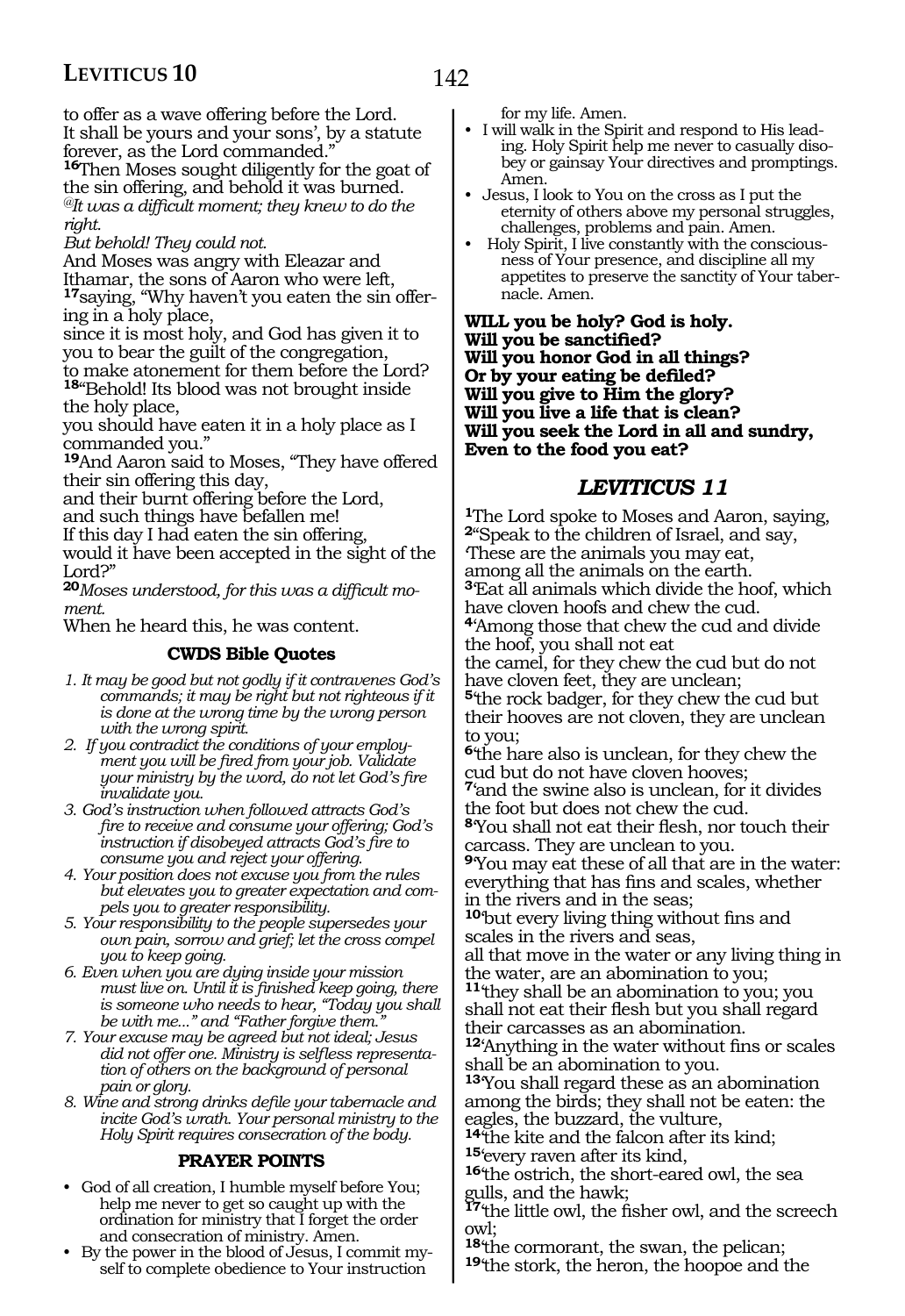bat.

**<sup>20</sup>**'All flying insects that creep on all fours shall be an abomination to you.

**<sup>21</sup>**'Yet you may eat of every flying insect that creeps on all fours,

those with jointed legs above their feet with which they leap on the earth.

**<sup>22</sup>**'Of these you may eat:

the cricket, the locust and the grasshopper after their kind.

**<sup>23</sup>**'But all other flying insects with four feet shall be to you an abomination.

**<sup>24</sup>**'You shall become unclean by all these; anyone who touches the carcasses of any of them shall be unclean until evening;

**<sup>25</sup>**'whoever carries part of the carcass of any of them shall wash his clothes and be unclean until evening.

**<sup>26</sup>**'The carcasses of any animal that divides the foot but the hoof is not cloven,

or does not chew the cud is unclean to you. Anyone who touches it shall be unclean.

**<sup>27</sup>**'Whatever goes on its paws among all kinds of animal that go on all fours are unclean. Anyone who touches the carcasses of any of these shall be unclean until evening.

**<sup>28</sup>**'Whoever carries the carcass of any of them shall wash his clothes and be unclean until evening.

**<sup>29</sup>**'These also shall be unclean to you among every creeping thing on the earth:

the mole, the mouse and the large lizard, **<sup>30</sup>**'the chameleon, the gecko, the sand lizard, and the crocodile.

**<sup>31</sup>**'These are unclean to you among all that creep. Whoever touches any of them when they are dead shall be unclean until the even-

**<sup>32</sup>**'Upon anything on which any of them falls when dead,

whether wood, skin, sack or clothing, and any vessel in which any work is done, you must put it in water,

and it shall be unclean until the evening; then it shall be clean.

**<sup>33</sup>**'Break any earthen vessel that any of them fall into; anything in it shall be unclean;

**34**'any edible food in this vessel on which water falls and any drink in this vessel becomes unclean.

**<sup>35</sup>**'Everything on which a part of any such carcass falls shall be unclean, whether it is an oven or a stove; it shall be broken down for it is unclean unto you.

**<sup>36</sup>**'However, a fountain or spring in which there is plenty water, shall be clean. But whatever touches any such carcass becomes unclean.

**<sup>37</sup>**'And if any part of the carcasses falls on any seed to be sown, it shall be clean.

**<sup>38</sup>**'But if water is put on the seed, or if a part of any such carcass falls on it, it shall be unclean.

**<sup>39</sup>**'If any animal that may be eaten dies,

he who touches it shall be unclean until evening.

**<sup>40</sup>**'He who eats of its carcass shall wash his clothes and shall be unclean until evening. He who carries any such carcass shall wash his clothes and be unclean until evening. **<sup>41</sup>**'Every creeping thing that creeps on the earth is an abomination. It shall not be eaten. **<sup>42</sup>**'Neither shall you eat any creeping thing that crawls on its belly, or goes on all fours, or has many feet among the creeping things, you shall not eat them; they are abominable. **<sup>43</sup>**'You shall not make yourself abominable with any creeping thing that creeps, nor make yourself unclean with them,

lest you be defiled by them.

**<sup>44</sup>**'For I am the Lord your God. You shall therefore sanctify yourself; and you shall be holy; for I am holy;

neither defile yourself with any manner of creeping thing that creeps on the earth. **<sup>45</sup>**'For I am the Lord who brought you out of Egypt to be your God.

Be therefore holy, for I am holy.

**<sup>46</sup>**'This is the law of the animals and birds and every living creature that moves in the waters,

and also of every creature that creeps on the earth,

**<sup>47</sup>**'to make a difference between the clean and unclean,

and between the animal that may be eaten and the animal that one must not eat.'"

@*Will you be holy? God is holy.*

*Will you be sanctified?*

*Will you honor God in all things?*

*Or by your eating be defiled?*

*The God who brought you out of bondage*

*alone knows what is right.*

*Submit your all; let Him guide you in all things, even to your every bite.*

#### **CWDS Bible Quotes**

- *1. He created it, let Him dictate its use; He created you and He knows what is best for you.*
- *2. It may be permitted but it may not be perfect; trust the Maker for the better experience.*
- *3. Control your appetite to command your best life.*
- *4. How much of your life is submitted to God? God wants to direct all your ways; acknowledge Him; let Him.*
- *5. Nothing is too delicious or too delightful to put aside for God and your relationship with Him.*
- *6. Fasting is a principle that promotes steadfastness.*
- *7. Fast for relationship to hold fast to relationship.*
- *8. Keep the fast if God calls it; call the fast if relationship commands it.*

#### **PRAYER POINTS**

- Father, I submit every area of my life to You including my eating habits and discipline. Amen.
- God of creation, I will not allow my appetite for any created thing to supersede my appetite for My Creator. I will lead a holy and disciplined life. Amen.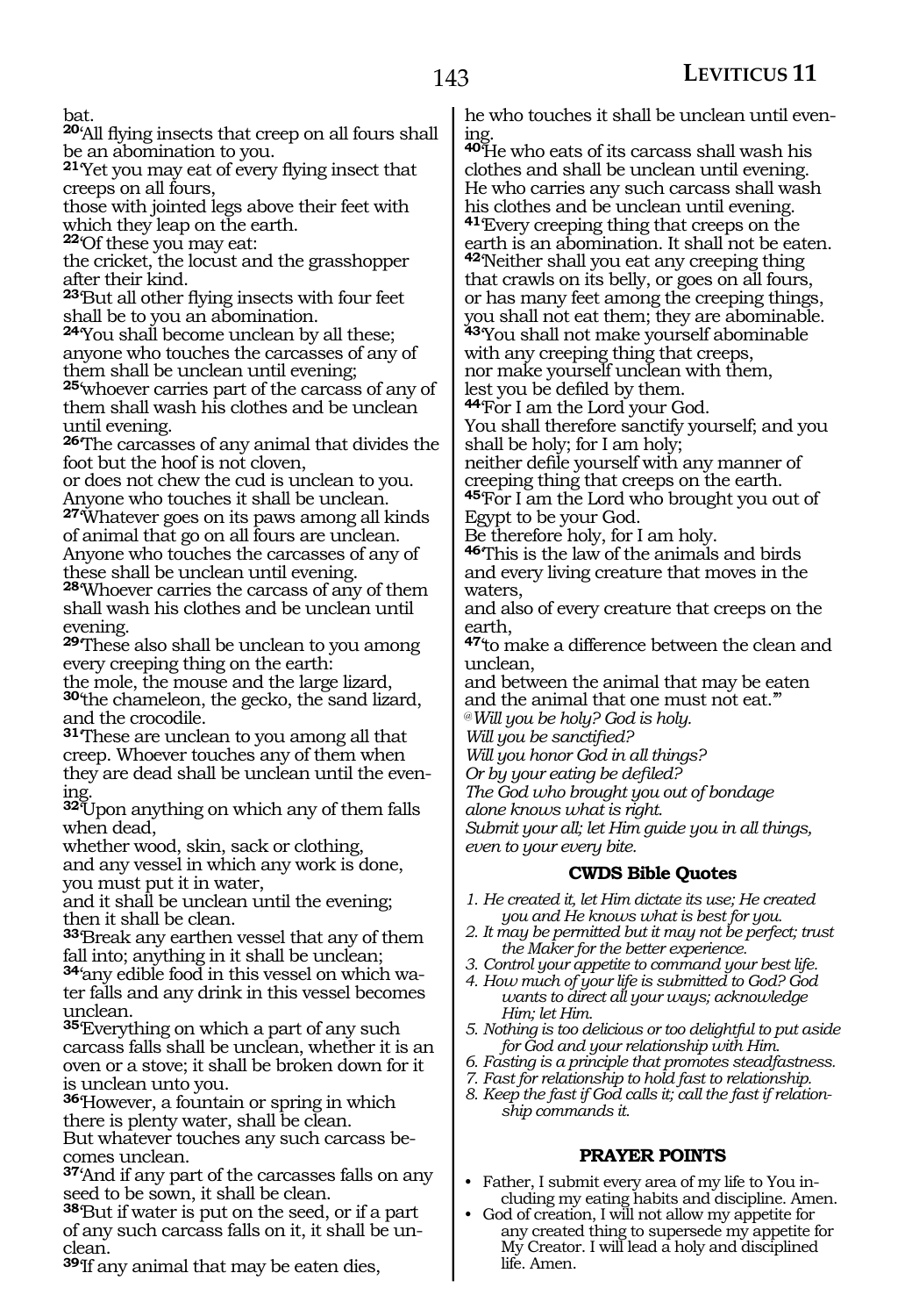- Lord Jesus, I know that my success is in my discipline. I hereby commit to lead a disciplined life for maximum success.
- I will never let food or any other appetite of the flesh abort, derail or distract my destiny, in the name of Jesus.
- I will live a life of fasting and prayer so that I may fast-track the work of the Holy Spirit in my life and fast forward my destiny. Amen.

**Oh, yes! A child has been conceived; Oh, yes, a child is born! Nine months of bearing, But no, for the mother this is not all; Oh, for there is the separation During which she is purified; Then comes sanctification, After her offering is sacrificed.**

### *LEVITICUS 12*

**<sup>1</sup>**The Lord spoke to Moses, saying,

**<sup>2</sup>**"Speak to the children of Israel, and say, 'If a woman has conceived, and she bears a

male child,

she shall be unclean seven days, according to the separation days;

for her impurity, she shall be unclean. **<sup>3</sup>**'And on the eighth day, the flesh of the child's foreskin shall be circumcised.

**<sup>4</sup>**'She shall continue thirty-three days in the blood of her purificaton, until she is purified. She shall touch no hallowed thing, nor enter into the sanctuary until the days of her purification are fulfilled.

**<sup>5</sup>**'But if she bears a female child, then she shall be unclean two weeks,

as in her separation, and she shall continue in the blood of her purification sixty-six days.

**<sup>6</sup>**'And when the days of her purification are fulfilled,

whether for a son or a daughter,

she shall bring a lamb of the first year for a burnt offering,

and a young pigeon or a turtledove as a sin offering, to the door of the tabernacle of congregation.

**<sup>7</sup>**'Then the priest shall offer it before the Lord to make atonement for her,

and from the flow of her blood, she shall be clean.

This is the law for her who has borne a male or female child.

**<sup>8</sup>**'If she is unable to bring a lamb, she may bring two turtledoves or two young pigeons; one for the burnt offering, the other for a sin offering.

And the priest shall make atonement for her, and she shall be clean.'"

#### **CWDS Bible Quotes**

- *1. It takes pain to give birth to pleasure; you must become unclean to give birth to the clean.*
- *2. The process of your birth, the place of your birth, the mess of your birth, does not dictate the purpose of your birth; your destiny.*
- *3. God took you from the dirt, clean.*
- *4. God got His hands dirty to give birth to man; Jesus got His hands bloody and He became sin to give birth to the new creation.*
- *5. Through pain, through sacrifice, through personal loss, through dirt and sweat to give birth to one soul who is thoroughly pleasing through and through.*
- *6. By God's definition, there is a distinction between a male and female child at birth.*

#### **PRAYER POINTS**

- Lord Jesus, thank You that the process of my birth, the place of my birth, and the mess created in my birth does not dictate my destiny, in the name of Jesus.
- O God of Creation, thank You for getting Your hands dirty to create me; Lord Jesus, thank You for becoming sin to cleanse me. Amen.
- Lord God of Israel, thank You for every person willing to subject themselves to the sacrifice necessary to rescue souls from this evil world. Amen.
- Father, thank You for women who suffer the pain and the uncleanness necessary to deliver life into this world. Amen.
- Holy Spirit, breathe rest, restoration, divine help and health to every mother this day, in the name of Jesus.

**Is he the priest? Is he the doctor? Bring to him the leprous man; Let him give the diagnosis, Tell you what is going on. Let him give you the prescription, Let him tell you where to go; Let him look at man and clothing; Clean or unclean, the priest will know.**

### *LEVITICUS 13*

**<sup>1</sup>**And the Lord spoke to Moses and Aaron: **<sup>2</sup>**"When a man has on his skin swelling, a scab, or a bright spot,

and it looks like leprosy

let them bring him to Aaron or to his sons, the priests.

**<sup>3</sup>**"Let them take a look and see.

If the plague seems deeper than the skin and is white, it is leprous,

let him pronounce the man unclean.

**<sup>4</sup>**"But if the bright spot is white, but does not appear to be deeper than the skin,

and also its hair is not white, put him under seven days quarantine.

**5**"On the seventh day the priest shall take another look,

if the sore does not appear to have spread, he shall then quarantine him for seven more days.

**<sup>6</sup>**"The priest shall examine him on the seventh day; and if the sore has faded,

and it did not spread on the skin,

the priest shall pronounce the man clean then.

It is a scab; let him wash his clothes and be clean.

**<sup>7</sup>**"But if the scab spreads over his skin, after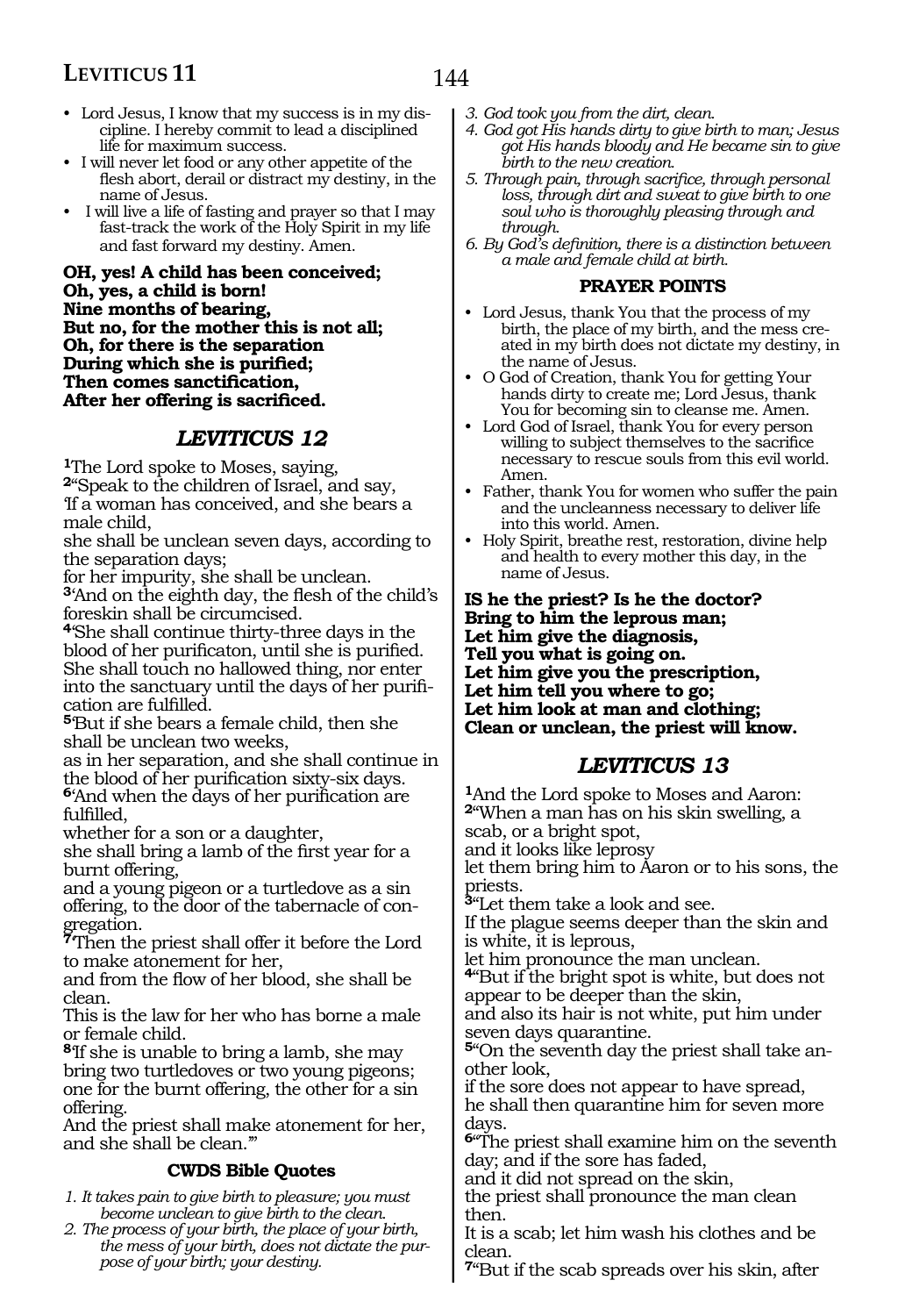145

the priest sees him for his cleansing, then the priest shall see him again.

**<sup>8</sup>**"And if the priest sees that the scab is spreading,

the priest shall pronounce him unclean. It is leprosy.

**<sup>9</sup>**"When a leprous sore is on a person, bring him to the priest.

**<sup>10</sup>**"If the swelling on the skin and its hair has turned white,

and in the swelling there is a spot of raw flesh, **<sup>11</sup>**"it is an old leprosy on his skin;

the priest shall pronounce him unclean then. He shall not quarantine him, for he is unclean.

**<sup>12</sup>**"And if the leprosy breaks out over all his skin,

and covers his skin from head to foot, wherever the priest looks,

**<sup>13</sup>**"then the priest shall take note and see, and if the leprosy has covered all his body and is white, the priest shall pronounce him clean. It is all white; he is clean at that time.

**<sup>14</sup>**"But when raw flesh appears, he is unclean. **<sup>15</sup>**"The priest shall examine the raw flesh and pronounce him unclean. It is leprosy.

**<sup>16</sup>**" But if the raw flesh changes again to white, he shall come again to the priest.

**<sup>17</sup>**"The priest shall take a look, and if it indeed is white, he shall pronounce him clean at that

time.<br><sup>18</sup>"Bring to the priest the boil that is healed, **19**"if a white swelling comes up in its place, or a bright reddish-white spot remains; **<sup>20</sup>**"the priest is trained to judge the spot, if it is leprous or not.

If the hair is white and it is deep, it is a leprous sore, he is unclean.

**<sup>21</sup>**"If there is no white hair in it at all, and it has faded, it is not deeper than the skin, the priest shall put him under seven days quarantine.

**<sup>22</sup>**"If over the skin it has spread,

it is leprous; the priest shall pronounce him unclean then.

**<sup>23</sup>**"If the spot stays in one place, and has not spread, it is a scar or boil; he is clean then. **<sup>24</sup>**"Bring to the priest the skin burned by fire, if the raw flesh becomes a bright spot, reddish-white or white,

**<sup>25</sup>**"the priest shall take a look;

if the hair is white and it is deeper than the skin, it is leprosy;

he shall pronounce the man unclean.

**<sup>26</sup>**"If no white hair is in the bright spot, and it is no deeper than the skin,

the priest shall place him under seven days quarantine.

**<sup>27</sup>**"He shall examine him the seventh day and if it has spread all over,

it is leprosy, he shall pronounce him unclean. **<sup>28</sup>**"If the bright spot stays in one place and is healing, it is a swelling from the burn,

the priest shall pronounce him clean; it is just

a scar, nothing worse.

**<sup>29</sup>**"Bring the man or woman who has a sore on the head or the beard,

**<sup>30</sup>**"let the priest look and prescribe.

If it has thin yellow hair, deeper than the skin, he is unclean at that time.

This is dry scalp leprosy on head or beard.

**<sup>31</sup>**"But if it is no deeper than the skin and has no black hair,

the priest shall quarantine that person seven days.

**<sup>32</sup>**"On the seventh day he shall examine it again;

if it has not spread, and there is no yellow hair in it, and it does not appear deeper than the skin,

**<sup>33</sup>**"he shall shave his head, but not the scale; and the priest shall quarantine him for seven days.

**<sup>34</sup>**"The priest shall examine the scale on the seventh day, if it has not spread, and is not deeper than the skin,

the priest shall pronounce him clean. He shall wash his clothes and be clean.

**35**"If the scale should spread after his cleansing,

**36**"the priest shall take a look; if this is confirmed, the priest does not have to look for yellow hair. He is unclean.

**<sup>37</sup>**"If the scale has not spread and the hair is black, it is healed.

He shall pronounce him clean.

**<sup>38</sup>**"If a man or woman has bright white spots on the skin or body,

**<sup>39</sup>**"the priest shall look; if the spot is dull white, it is a normal white spot on the skin. He is clean.

**<sup>40</sup>**"A man whose hair is fallen from his head, is bald, but he is clean.

**<sup>41</sup>**"If the hair is fallen from his forehead,

he is forehead bald yet he is clean.

**<sup>42</sup>**"But if on the bald head or forehead there is a reddish-white sore,

it is leprosy breaking out on his bald head.

**<sup>43</sup>**"The priest shall take a look;

if it is reddish-white as the leprosy on the skin of the flesh,

**<sup>44</sup>**"he is leprous; he is unclean.

The priest shall pronounce him unclean. The sore is on his head.

**<sup>45</sup>**'Unclean, unclean,' the leper shall cry,

with head bare, clothes torn and the upper lip covered.

**<sup>46</sup>**"All the days he has the plague he shall be defiled;

he shall dwell alone; he is unclean;

the leper shall dwell outside the camp.

**47**"If the garment has a leprous plague, whether linen or wool,

**<sup>48</sup>**"warp or woof of linen or wool, leather or anything made of leather,

**<sup>49</sup>**"if the plague is greenish or reddish in the garment, leather item, warp or woof,

it is a leprous plague; the priest shall take a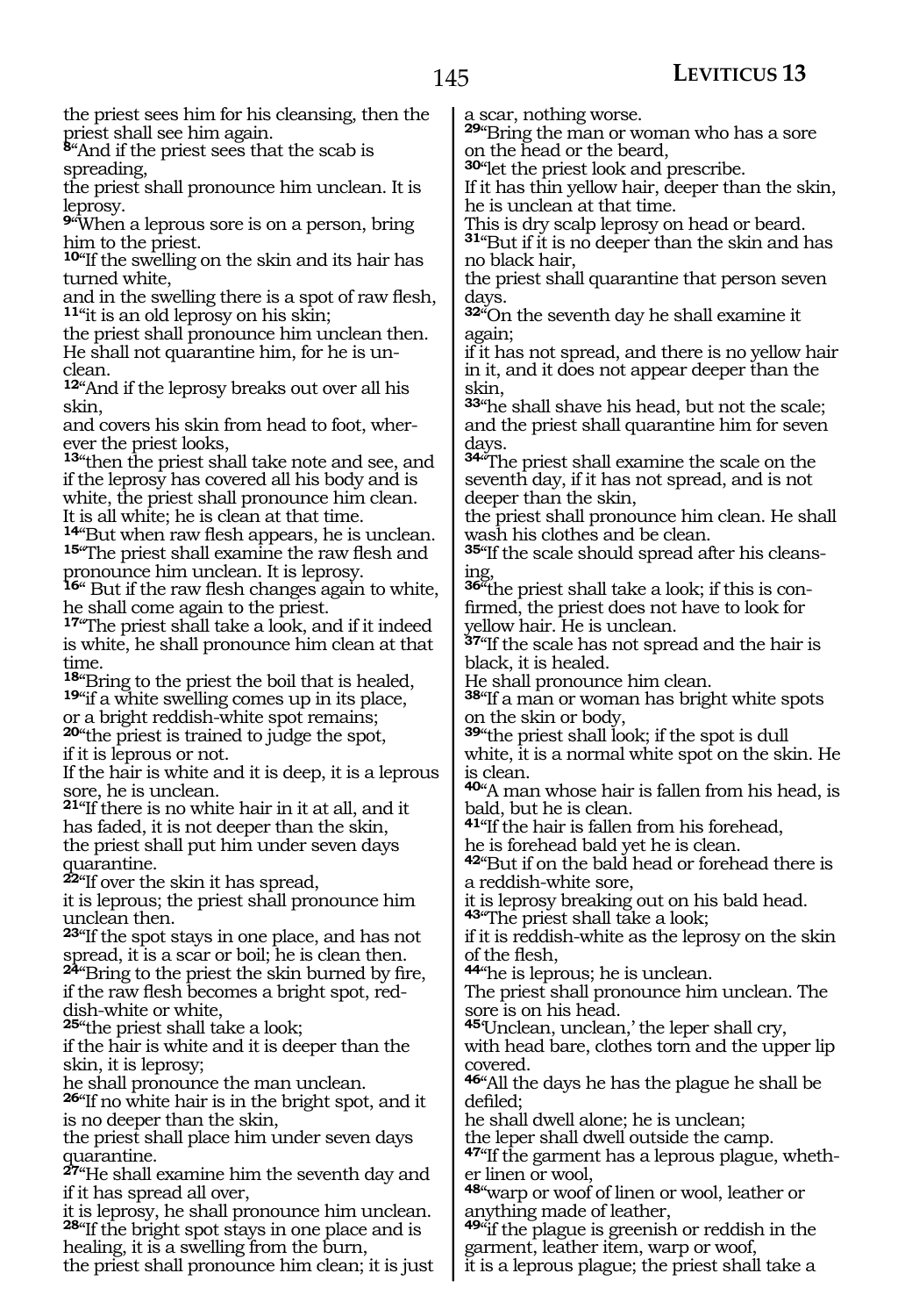look.

**<sup>50</sup>**" The priest shall shut up the item with the plague for seven days.

**<sup>51</sup>**"After seven days, if the plague has spread in the item,

it is an active plague, the item is unclean. **<sup>52</sup>**"He shall burn the garment with the plague, whether warp or woof or linen or leather; it is an active leprosy, it shall be burnt in fire.

**<sup>53</sup>**"If the priest looks and the plague has not spread,

**<sup>54</sup>**"he shall command them to wash the item, and shut it up seven days more.

**<sup>55</sup>**"After it has been washed, the priest shall inspect it again;

if the plague has not changed color, even though it has not spread; it is unclean. Burn it with fire. It continues to eat away. Whether the damage is inside or outside. **<sup>56</sup>**"If when the priest inspects it, the plague

has faded after it is washed;

he shall tear it out of the garment: the warp, the woof, or the leather.

**<sup>57</sup>**"If it still appears in the garment it is a spreading plague;

the garment shall be burnt with fire.

**<sup>58</sup>**"But if you wash the garment made of warp, woof, or leather and the plague had disappeared,

wash it a second time and it shall be clean. **<sup>59</sup>**"This is the law of the leprous plague in a garment of wool or linen,

either in warp or woof or a leather item; *Is the priest both doctor and health inspector?* so shall he pronounce it clean or unclean."

#### **CWDS Bible Quotes**

*1. Leprosy and every curse of sickness were hung upon the cross defeated.*

- *2. Healing has always been a priestly function; the priest had the power to prescribe, now believers have the power to ascribe.*
- *3. It is frustrating when you can recognize it, you can quarantine it, you can observe it, but you cannot cure it; the cross has terminated all frustration.*
- *4. Doctors prescribe medicine; Jesus prescribes health.*

*5. Bring the most contagious to the church, we have the answers.*

- *6. If it is relevant to your people it is relevant to you, educate yourself to bring solutions.*
- *7. If it is relevant to your people it is relevant to you, sanctify yourselves to be solutions.*
- *8. Ministry is practical; ministry embraces hurting people; ministry is meeting needs.*

*9. Ministry is both to the Lord and to the people.* 

#### **PRAYER POINTS**

- By the power in the blood of Jesus I receive my divine healing, in the name of Jesus.
- By the fire of the Holy Ghost, let every disease of the flesh and leprosy of the soul be healed, in the name of Jesus. Amen.
- Jesus I thank You that You packaged my healing in Your pain on the cross. Amen.
- By Your stripes I am healed, Lord Jesus. You took my pain and illnesses. I refuse to accept

any lie from the kingdom of darkness regarding my health. Amen.

- Lover of all mankind, compassionate God, thank You for considering and making provision for every area of my need, in the name of Jesus. Amen.
- I cover every minister of the gospel under the blood of Jesus Christ as You empower them to meet needs, in the name of Jesus.

**Singing, that my leprosy is healed; Dancing, for His grace has been revealed; Praising, and sending for the priest; Speaking, I have my offering I am clean. Let a bird go free; release it, let it roam, After one is offered by the priest. Is there leprosy at home? Priest, you must come on down; Cleansing the home is something one must do.**

#### *LEVITICUS 14*

**<sup>1</sup>**The Lord spoke to Moses, saying,

**<sup>2</sup>**"This is the law of the leper for the day of his cleansing;

let him be brought to the priest.

**<sup>3</sup>**"The priest shall go out of the camp to him. The priest shall look and if the leprosy is healed,

**<sup>4</sup>**"then the priest shall command them to take from the person to be cleansed,

cedar wood, scarlet, hyssop, and two living, and clean birds.

**<sup>5</sup>**"The priest shall command that one bird be killed in a clay vessel over running water.

**<sup>6</sup>**"And he shall take the living bird, the cedar wood, the scarlet, and the hyssop, and in the blood of the bird that was killed he

shall dip them and the living bird.

**<sup>7</sup>**"And he shall sprinkle it seven times on the person to be cleansed from leprosy,

and pronounce him clean afterwards. Then into the open field, he shall let the living bird loose.

**<sup>8</sup>**"He who is to be cleansed shall wash his clothes,

and shave off all his hair, and wash himself in water, that he may be clean.

After this he shall come into the camp, but shall stay outside the tent seven days.

**<sup>9</sup>**"On the seventh day he shall shave all the hair from his head, his beard and his eyebrows;

he shall shave all his hair, then wash his clothes, and his body in water, and he shall be clean.

**10**"He shall take two male lambs with no blemish on the eighth day,

and one ewe lamb of the first year with no blemish likewise,

three-tenth deal of fine flour mixed with oil for a grain offering, and one log of oil.

**<sup>11</sup>**"The priest shall present the man to be made clean

and those things before the Lord at the taber-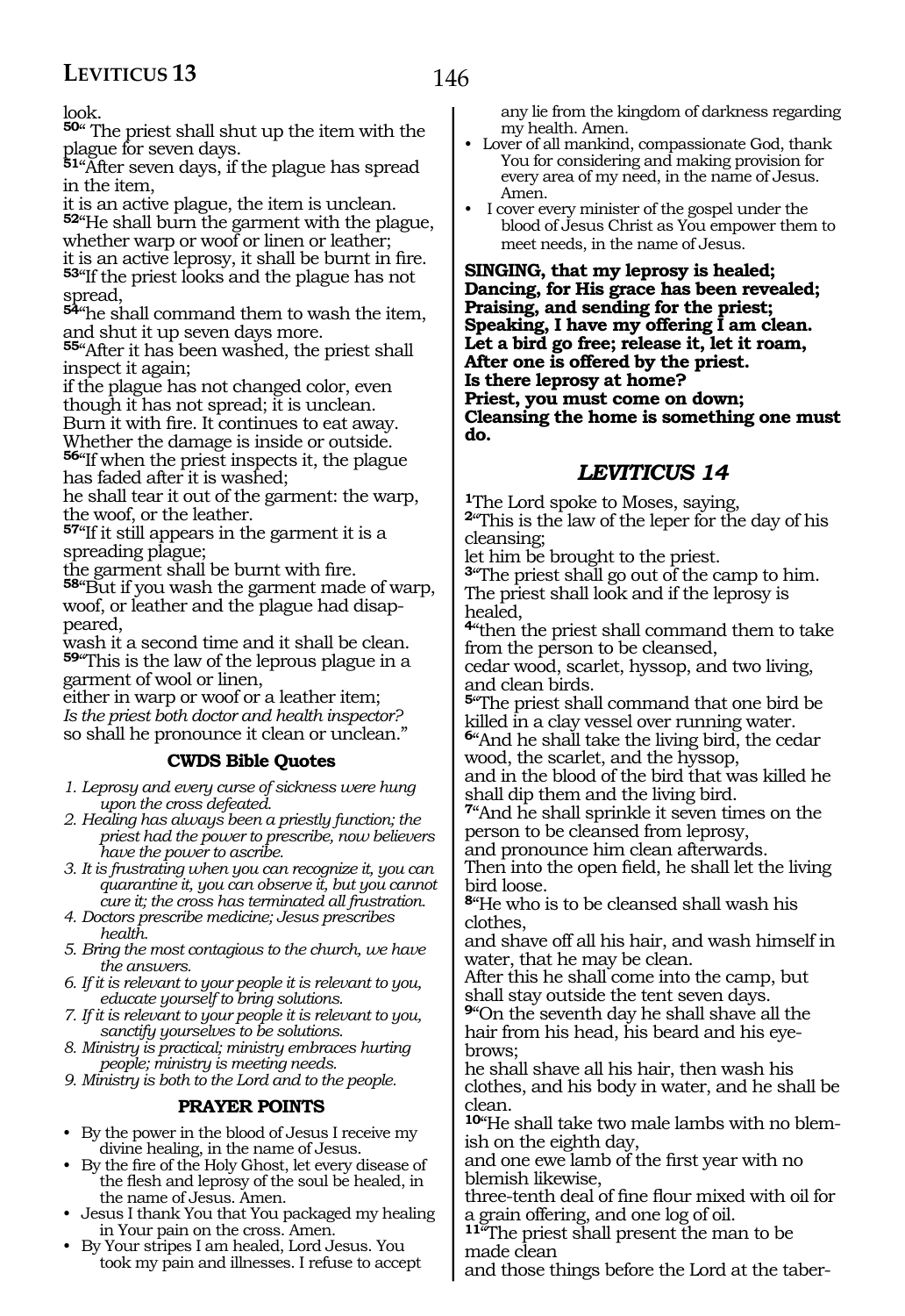nacle door of congregation.

**<sup>12</sup>**"And the priest shall take one male lamb and offer it as a trespass offering, and the log of oil,

and wave them before the Lord as a wave offering.

**<sup>13</sup>**"Then the priest shall kill the lamb in the place he kills the sin and the burnt offering; in a holy place;

for as the sin offering is for the priest, so is the trespass offering. It is most holy.

**<sup>14</sup>**"And the priest shall take some of the blood of the trespass offering,

and put it on the right ear of the person to be cleansed, on his right thumb, and the big toe of his right foot.

**<sup>15</sup>**"And the priest shall then take some of the log of oil,

and pour it into his own left palm.

**<sup>16</sup>**"The priest shall then dip his right finger in the oil that is in his left hand,

and shall sprinkle some of it seven times before the Lord.

**<sup>17</sup>**"From the rest of the oil in his hand, he shall put some on the tip of the man's right ear, on his right thumb, and on the big toe of his right foot,

on the blood of the trespass offering there. **<sup>18</sup>**"The remainder of the oil in the priest's hand he shall put on the head of the man to be cleansed,

so shall the priest atone for him before the Lord.

**<sup>19</sup>**"Then the priest shall offer the sin offering, and make atonement for the person to be cleansed.

After this he shall kill the burnt offering. **<sup>20</sup>**"And the priest shall offer the grain offering and the burnt offering on the altar. So shall the priest make atonement for him, and he shall be clean.

**<sup>21</sup>**"But if he is poor and cannot afford so much,

let him take one male lamb as a trespass offering to be waved, to make his atonement, one-tenth deal of fine flour mixed with oil as a grain offering, and a log of oil,

**<sup>22</sup>**"and two turtledoves or young pigeons, such as he is able to afford;

one shall be a sin offering, the other a burnt offering.

**<sup>23</sup>**"On the eighth day he shall bring them to the priest,

to the door of the tabernacle for his cleansing. **24**"The priest shall wave the lamb of the trespass offering and the log of oil,

as a wave offering before the Lord.

**<sup>25</sup>**"Then he shall kill the lamb of the trespass offering, and the priest shall take some of the blood,

and put it on the right ear of the person to be cleansed, on his right thumb, and on his big right toe.

**<sup>26</sup>**"And the priest shall pour the oil into his left

palm.

**<sup>27</sup>**"The the priest shall sprinkle with his right finger,

some of the oil in his left hand, seven times before the Lord.

**<sup>28</sup>**"From the rest of the oil in his hand, he shall put some on the tip of the man's right ear, on his right thumb and on the big toe of his right foot,

on the place of the blood of the trespass offering.

**<sup>29</sup>**"The remainder of the oil in the priest's hand he shall put on the head of the man to be cleansed,

to make atonement for him before the Lord. **30**"Then he shall offer one of the two turtledoves or young pigeons, as he was able to afford,

**<sup>31</sup>**"the one for a sin offering, and the other for a burnt offering, with the grain offering. So the priest shall make atonement for the man who is to be cleansed before the Lord.

**<sup>32</sup>**"This is the law of the plague of leprosy, for the person who cannot afford the regular offering for his cleansing."

**<sup>33</sup>**And the Lord spoke to Moses and Aaron, saying,

**<sup>34</sup>**"When you come into the land of Canaan, which I give you as a possession,

and I put the plague of leprosy in a house in the land of your possession,

**<sup>35</sup>**"and the owner of the house comes to the priest, and says,

'There appears to be some plague in my house.'

**<sup>36</sup>**"Then the priest shall command that they empty the house

before the priest goes in to inspect the plague, that all that is in the house may not be made unclean;

then he shall go in and inspect the house afterwards.

**<sup>37</sup>**"He shall inspect the plague.

If it is on the walls with hollow strakes, greenish or reddish, which seem to be deep

into the wall,

**<sup>38</sup>**"then the priest shall go out of the house, to the door of the house, and shut it up for seven days.

**<sup>39</sup>**"On the seventh day he shall come again and inspect;

if on the wall of the house the plague has spread,

**<sup>40</sup>**"the priest shall command that they take away the stones the plague is in,

and cast them in an unclean place outside the city.

**<sup>41</sup>**"He shall then have them scrape the house inside and out,

and pour the dust they scrape off outside the city in an unclean place.

**<sup>42</sup>**"They shall then replace those stones with other stones,

and with other mortar he shall plaster the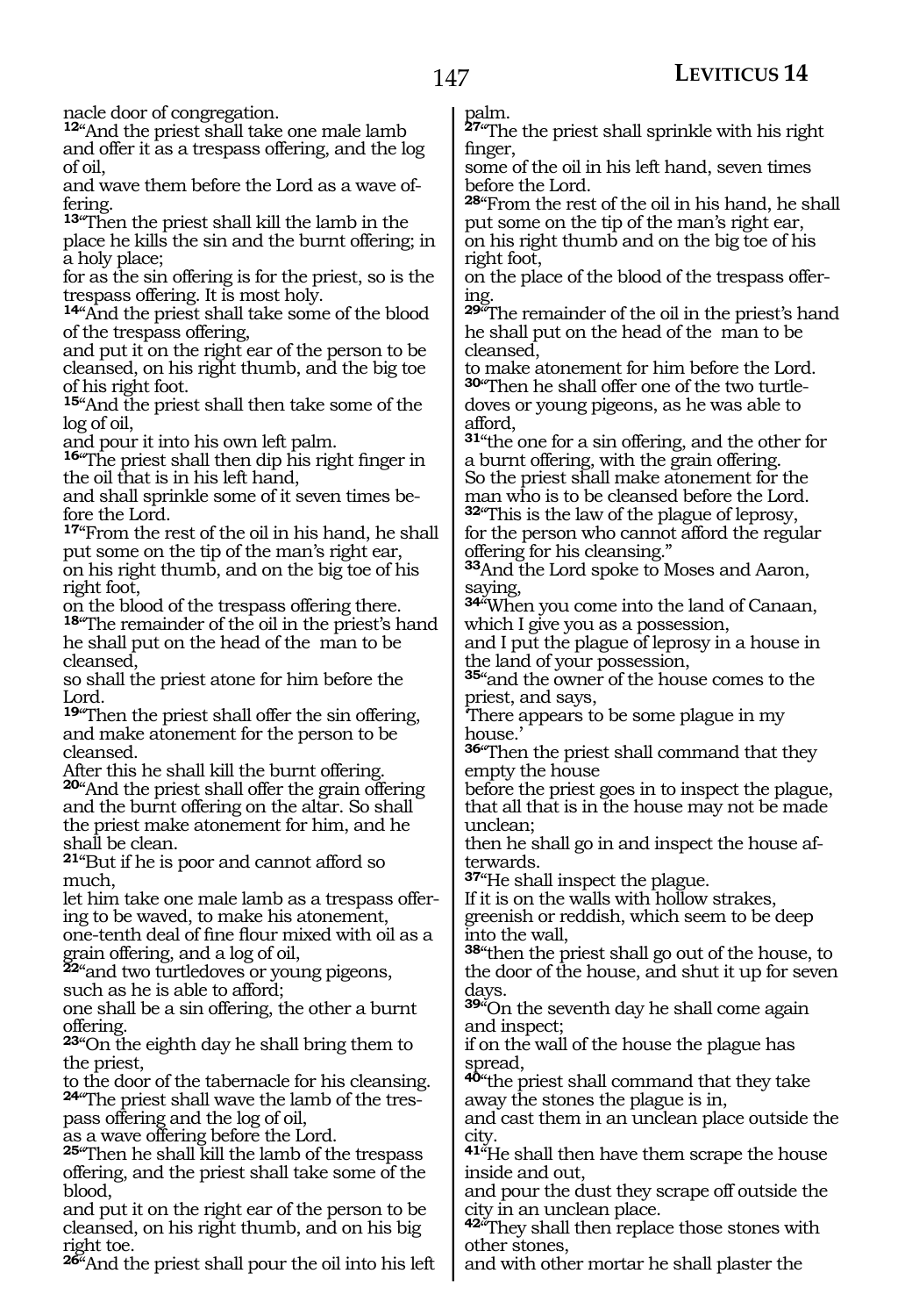house.

**<sup>43</sup>**"And if the plague comes and breaks out in the house after all this is done,

**<sup>44</sup>**"the priest shall come back to inspect.

If the plague has spread in the house, it is an active leprosy; the house is unclean then.

**<sup>45</sup>**"He shall break down the house, its stones, its timber and its plaster,

and he shall carry them to an unclean place outside the city.

**<sup>46</sup>**"And he who goes into the house while it is shut up shall be unclean until evening.

**<sup>47</sup>**"Anyone who lies down or who eats in the house shall wash his clothes.

**<sup>48</sup>**"But if the priest inspects it and the plague has not spread,

the priest shall pronounce the house clean, because the plague is stopped.

**<sup>49</sup>**"He shall take two birds, cedar wood, scarlet and hyssop to cleanse the house.

**<sup>50</sup>**"And he shall kill one of the birds in a clay vessel over running water;

**51**"and he shall take the cedar wood, the hyssop, the scarlet, and the living bird, and dip them in the blood of the slain bird and in the running water, and sprinkle the house seven times.

**<sup>52</sup>**"And he shall cleanse the house with the bird's blood,

with the running water, the living bird, the cedar wood, the scarlet and the hyssop.

**53**"Then he shall let the living bird loose outside the city in the open field,

and so make atonement for the house and it shall be clean.

**<sup>54</sup>**"This is the law of all plagues of leprosy and scale,

**<sup>55</sup>**"for the leprosy of a garment and of a house, **<sup>56</sup>**"for a swelling, a bright spot or a scab, **<sup>57</sup>**"to teach when it is clean or unclean.

This is the law of leprosy."

*There must be cleansing of a person, and the cleansing of a home.*

*One should call the priest, and just apply the blood.*

#### **CWDS Bible Quotes**

- *1. Your healing has preceded your illness, by His stripes you were...healed! Your healing has prevented your illness, you are the healed of the Lord!*
- *2. The priest no longer examines for leprosy, the Lord examines for faith.*

*3. Move from the doctor's line to the presence of the anointing.*

*4. Seal your healing with your offering; never take it for granted.*

*5. Cleanse and consecrate your home constantly.*

- *6. The leprosy may not be external but internal and festering, apply the blood.*
- *7. If you know God handles it all, then make Him your first and only call.*
- *8. You may measure your doctor's bill, but the value of the cross is measureless.*
- *9. You may measure your healing but you cannot measure your protection from illnesses.*

#### **PRAYER POINTS**

- Father, I receive my healing now, in Jesus' name; I declare that I am the healed of the Lord. Amen.
- By the power in the blood of Jesus, I reject every disease and infirmity of the flesh the devil will attempt to afflict me with, in the name of Jesus.
- I cover my home under the blood of Jesus; let every corner and crevice be cleansed now, in the name of Jesus.
- Let the blood of Jesus be sprinkled upon every member of my household, in the name of Jesus.
- Let every leprosy of division that will seek to destroy, divide and isolate my household or any member thereof, receive the judgment fire of the living God. Amen.
- Father God I will give to You constantly and sacrificially in gratitude for my continued health. Amen.

**If you are unclean, then no remaining; God requires us to be clean. There is water for your cleansing; You can change the way you have been. His tabernacle is among us, A sacrifice to God you must bring; But know, from before the earth was founded** 

#### **A Lamb has been slain for sin.**

#### *LEVITICUS 15*

**<sup>1</sup>**The Lord spoke to Moses and Aaron, saying, **<sup>2</sup>**"To the children of Israel speak and say: 'When any man has a body discharge, his dis-

charge is unclean,

**<sup>3</sup>**'this shall be his uncleanness regarding his discharge,

whether his body runs with it or it is stopped up by the discharge, it is his uncleanness.

**<sup>4</sup>**'Every bed he lies on shall be unclean,

and everything he sits on. **<sup>5</sup>**'He who touches his bed shall wash his

clothes and bathe in water,

and until evening be unclean.

**6**'He who sits on anything on which the person with the discharge sat,

shall wash his clothes and bathe in water, and be unclean until evening.

**<sup>7</sup>**'He who touches the body of the person with the discharge,

he shall wash his clothes and bathe in water, and until evening be unclean.

**<sup>8</sup>**'The clean person on whom the person with the discharge spits,

shall wash his clothes and bathe in water, and until evening be unclean.

**<sup>9</sup>**'The saddle the unclean person rides on shall be unclean.

**<sup>10</sup>**'Whoever touches anything that was under him shall be unclean until evening;

if anyone carries any of those things,

he shall wash his clothes and bathe in water, and until evening be unclean.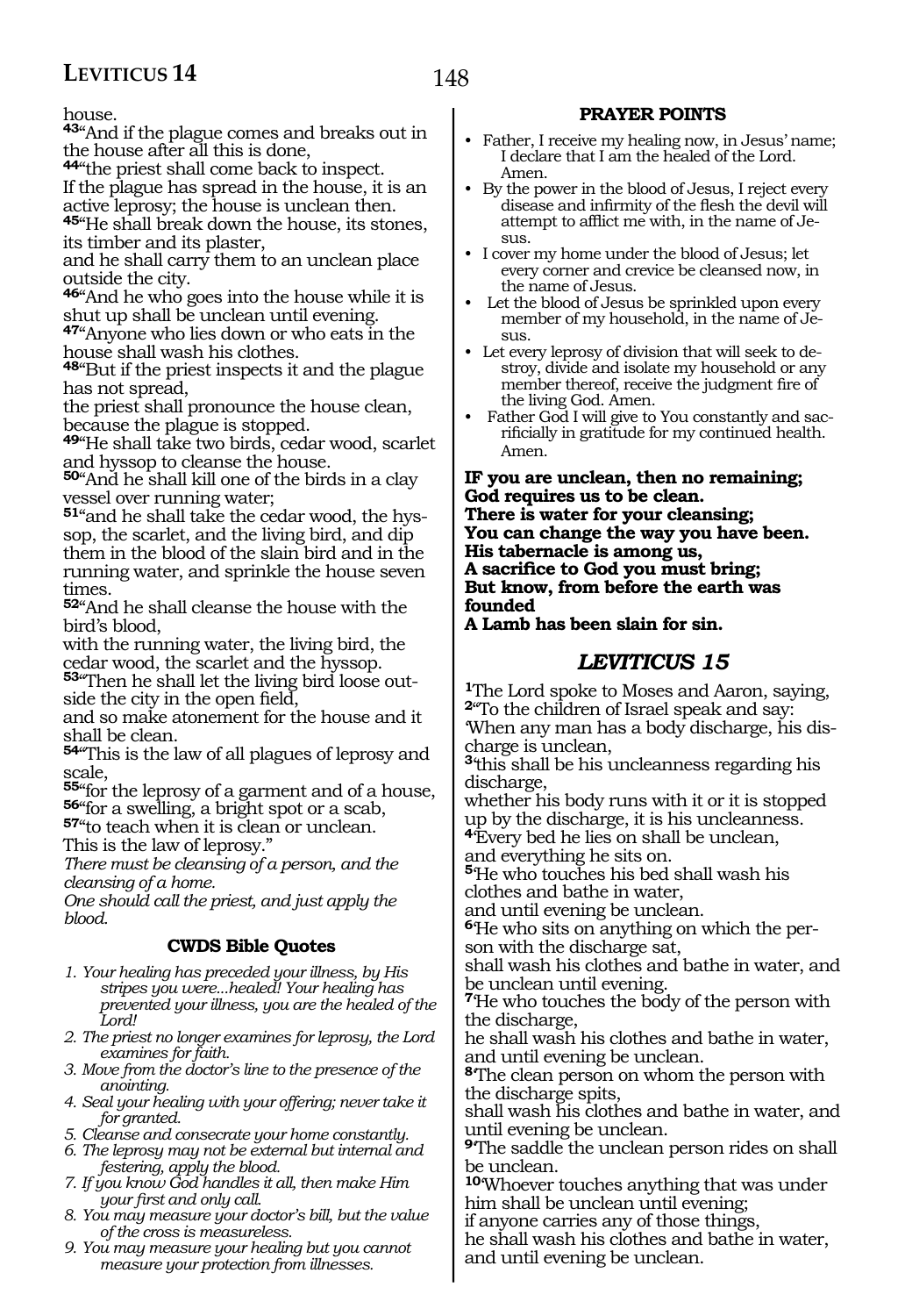**<sup>11</sup>**'And anyone the person with the discharge touches, if he has not rinsed his hands, shall be unclean until evening, but first he must bathe and his clothes he shall wash. **<sup>12</sup>**'Break the vessel of clay that the person with the discharge touches, and rinse every vessel of wood with water.

**<sup>13</sup>**'When the man with the discharge is cleansed of his discharge,

he shall number seven days for his cleansing, then wash his clothes, and bathe his body in running water; then he shall be clean.

**14**'On the eighth day let him take two turtledoves or two young pigeons,

he shall then come before the Lord, to the door of the tabernacle of the congregation,

and there he shall give them to the priest. **<sup>15</sup>**'The priest shall offer them before the Lord; one as a sin offering and the other as a burnt offering.

So shall the priest make atonement for him before the Lord because of the discharge. **<sup>16</sup>**'If from any man his semen is discharged, he shall wash all his body in water,

and he shall be unclean until evening.

**<sup>17</sup>**'Any garment of leather the semen falls on, shall be washed with water, and be unclean until evening.

**<sup>18</sup>**'When a woman lies with a man and semen is emitted,

they both shall bathe and be unclean until evening.

**<sup>19</sup>**'The woman with a discharge of blood from her body,

shall be separated seven days;

whoever touches her shall be unclean until evening.

**20**'Everything she lies on during her separation, shall be unclean;

and also everything she sits on.

**<sup>21</sup>**'Whoever touches her bed shall wash his clothes and bathe in water, and until evening be unclean.

**<sup>22</sup>**'Whoever touches anything she sat on shall wash his clothes and bathe in water, and until evening be unclean.

**<sup>23</sup>**'If there is anything on her bed or on the thing on which she sits, he who touches it shall be unclean until evening.

**24**'If any man lies with her so that her uncleanness is on him,

he shall be unclean seven days, and the bed he lies on shall be unclean.

**<sup>25</sup>**'If a woman's issue of blood continues for many days beyond her normal impurity, if it runs beyond her usual separation time, all the days of her discharge shall be as the days of her separation days; she shall be unclean.

**26**'The bed she lies on all the days of her discharge, shall be as the bed of her separation; whatever she sits on shall be unclean.

**<sup>27</sup>**'Anyone who touches those things shall be unclean;

he shall wash his clothes and bathe in water, and until evening be unclean.

**<sup>28</sup>**'If she is cleansed of her discharge, she shall be clean after seven days; let her count the days.

**<sup>29</sup>**'On the eighth day she shall take for herself two turtledoves or two young pigeons,

and bring them to the priest at the tabernacle door.

**<sup>30</sup>**'The priest shall offer one as a sin offering, and the other as a burnt offering;

and the priest shall make atonement for her before the Lord for the discharge of her uncleanness.

**<sup>31</sup>**'So shall you separate the children of Israel from their uncleanness,

lest they do die in their uncleanness when they defile My tabernacle, which is among them.

**32**'This is the law of the person with an uncleanness,

and for the person who emits semen and by it is defiled,

**<sup>33</sup>**'and for the woman who is unclean because of her customary separation,

and for the person with a discharge, either man or woman,

and for the man who lies with the woman and is unclean.'"

*God's tabernacle is within us, we must never be defiled.*

*There is blood shed for our cleansing.*

*Wash; yes, let the blood be applied.*

#### **CWDS Bible Quotes**

- *1. You may have no control over your uncleanness, but you have full control over your response.*
- *2. God is holy; He does not tolerate the unclean in His presence.*
- *3. Care to enter His presence? Then enter His presence with care.*
- *4. The blood of Jesus Christ His Son, cleanses us.*
- *5. It is available but it must be applied; as with the water, so with the blood.*
- *6. The effect of the water is gradual, the effect of the blood is immediate.*

#### **PRAYER POINTS**

- I apply the blood of Jesus to every unclean thing in my life, in the name of Jesus.
- Lord Jesus, I thank You for the cross and for the constant flow that keeps me clean, pure and holy in Your sight. Amen.
- I apply the blood of Jesus Christ to my life daily. I sanctify my body, soul and spirit in the blood and with the word. Amen.
- Thank You Lord that it is not by works of righteousness that I have done, but You have been merciful to me and You have provided the blood to regenerate me. Amen.
- Thank You Father that You see me pure through the lenses of Your Son stretched out for my sake. Amen.

**The priest must make atonement For his sins and for his house; Bring to the Lord an offering,**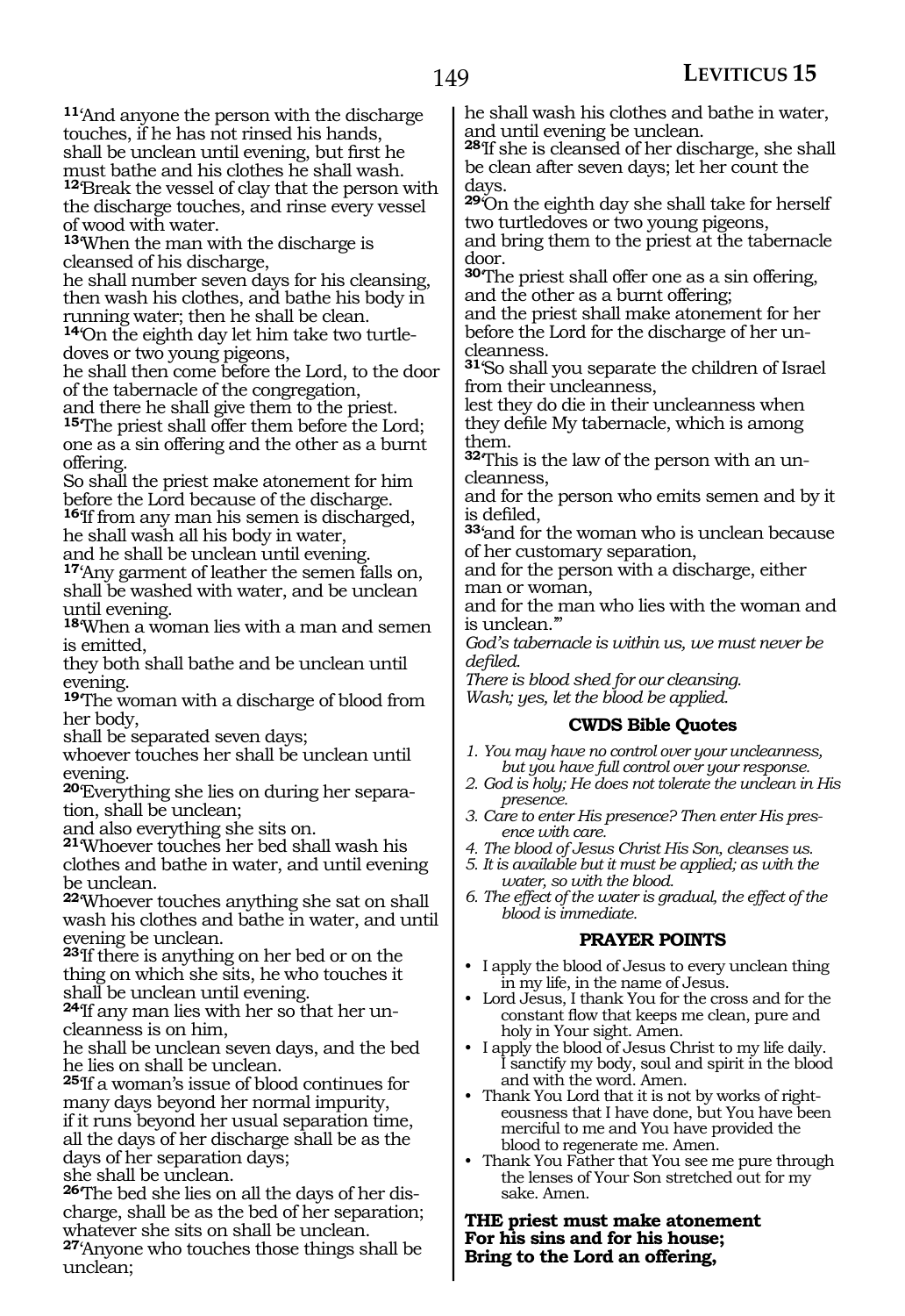**And for the nation atone.**

**With the blood of the sin offering offered, the atonement is complete, For the holy Lord is dwelling among a people who are unclean.**

### *LEVITICUS 16*

**<sup>1</sup>**And the Lord spoke to Moses after Aaron's two sons had offered incense and died. **<sup>2</sup>**And the Lord said to Moses: "Tell Aaron your

brother,

he must not come at just any time into the holy place inside the veil,

before the mercy seat on the ark, lest he die; for I will appear in the cloud upon the mercy seat.

**<sup>3</sup>**"Therefore Aaron shall come into the holy place

with a young bull's blood for a sin offering and of a ram for a burnt offering.

**<sup>4</sup>**"He shall put on the holy coat of linen, with the linen trousers on his body;

he shall gird himself with the linen sash and with the linen turban be attired;

these are holy garments, therefore he shall wash his body with water and put them on.

**<sup>5</sup>**"He shall take from the congregation of Israel two kid goats for a sin offering, and one ram for a burnt offering.

**6**"And Aaron shall offer the bull for sin offering to make atonement for himself and for his house.

**<sup>7</sup>**"Then he shall present the two goats before the Lord

at the door of the tabernacle of congregation. **<sup>8</sup>**"Then for the two goats Aaron shall cast lots: one for the Lord, the other for a scapegoat.

**<sup>9</sup>**"And Aaron shall bring the goat on which the Lord's lot fell, and offer it as a sin offering.

**<sup>10</sup>**"And he shall release the goat on which the lot fell to be the scapegoat into the wilderness, after he has presented it alive before the Lord to make atonement upon it.

**<sup>11</sup>**"And Aaron shall bring the bull for the sin offering,

and shall kill it to make atonement for himself and for his house.

**<sup>12</sup>**"And he shall take a censer full of burning fire coals from off the altar,

and bring it inside the veil, with his hands full of incense beaten small.

**<sup>13</sup>**"And he shall put the incense on the fire before the Lord,

that the cloud of the incense may cover the mercy seat, that he does not die.

**<sup>14</sup>**"And he shall take some of the blood of the bull,

and sprinkle it with his finger on the mercy seat on the east side;

and he shall sprinkle some of the blood before the mercy seat seven times;

in front of the mercy seat before the Lord.

**15**"Then he shall kill the goat of the sin offer-

ing, the one for the people's sin,

and bring the blood inside the veil,

and do with the blood as he did with the blood of the bull,

and sprinkle it on and before the mercy seat. **<sup>16</sup>**"And so shall he make atonement for the holy place,

because of the uncleanness of the children of Israel,

and because of their transgressions, for all their sins;

and so shall he do for the tabernacle of congregation which remains among them in the midst of their uncleanness.

**<sup>17</sup>**"No man shall be in the tabernacle when he goes in to make atonement in the holy place, until he comes out again,

that he may atone for himself and for his household,

and for all the congregation of Israel. **<sup>18</sup>**"And he shall go out to the altar before the

Lord,

and make atonement for it then. And shall take some of the blood of the bull,

and some of the blood of the goat,

and put it on the horns of the altar all around. **<sup>19</sup>**"He shall then sprinkle some of the blood on the altar seven times,

and so cleanse and hallow it from the uncleanness of the population of Israel.

**<sup>20</sup>**"And after he has finished the atonement for the holy place,

the altar and tabernacle of congregation, he shall bring the live goat.

**<sup>21</sup>**"And Aaron shall lay both his hands on the live goat's head,

and confess over it all the iniquities of the children of Israel,

and all their transgressions, concerning all their sins,

putting them on the head of the goat, and he shall send it by the hand of a fit man into the wilderness.

**<sup>22</sup>**"And there he shall release the goat; and the goat shall bear on itself all their iniquities to an uninhabited land.

**<sup>23</sup>**"Then Aaron shall come and take off his linen garments, in the tabernacle of congregation,

which he put on when he went into the holy place, and there he shall leave them.

**<sup>24</sup>**"And in a holy place, he shall wash himself with water,

and put on his garments and come out and offer his burnt offering and that of the people, and make atonement for the people and for himself.

**<sup>25</sup>**"He shall burn the fat of the sin offering on the altar.

**<sup>26</sup>**"And he who released the scapegoat shall wash his clothes,

and bathe his body in water, and then into the camp he shall come.

**<sup>27</sup>**"And the bull and the goat of the sin offering,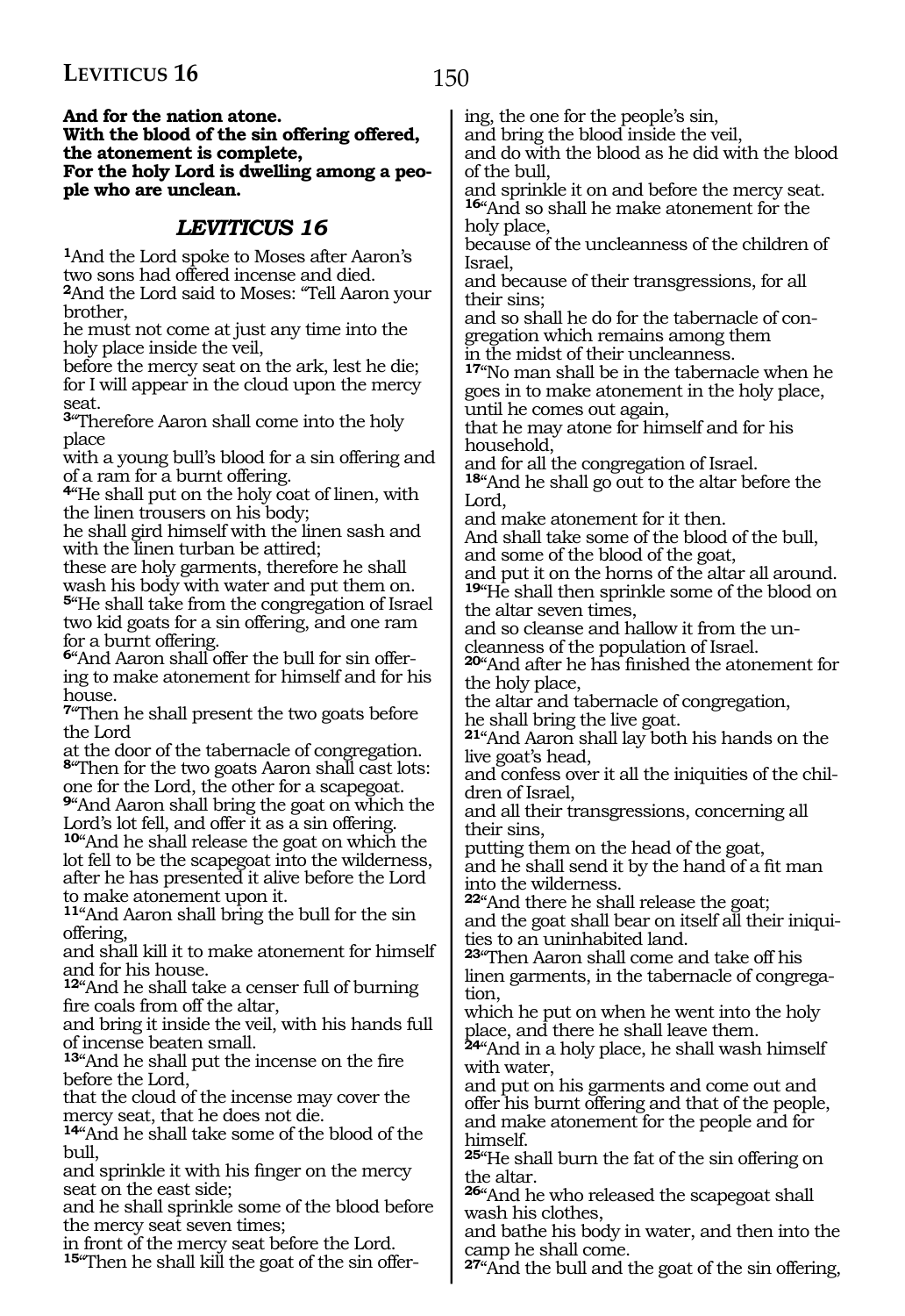whose blood was brought into the holy place to make atonement

shall one carry outside the camp,

and with fire burn the skin, the flesh and the dung.

**<sup>28</sup>**"Then he who burns them shall wash his clothes,

then bathe in water and return into the camp. **<sup>29</sup>**"And this shall be a statute to you forever.

In the seventh month, on the tenth day of the month,

you shall afflict your souls and do no work at all,

whether a native Israelite or a stranger who dwells among you.

**<sup>30</sup>**"For on that day the priest shall make atonement for you, to cleanse you,

so you may be clean before the Lord from all your sins.

**<sup>31</sup>**"It is a Sabbath of solemn rest for you, and you shall afflict your souls;

it is a statute forever.

**<sup>32</sup>**"And the priest who is anointed as priest and consecrated to minister as priest in his father's stead,

shall make the atonement, and shall wear the linen clothes, the holy garments;

**<sup>33</sup>**"then he shall make atonement for the holy sanctuary,

and for the tabernacle of congregation, for the altar and for the priests,

and for the people of the congregation.

**<sup>34</sup>**"An everlasting statute to you this shall be, to make atonement for the children of Israel, for all their sins once a year."

And Aaron did as the Lord commanded Moses.

#### **CWDS Bible Quotes**

*1. It is granted that the priest enter the holy place, but the privilege cannot be taken for granted; it takes preparation, consecration and purpose.*

- *2. The priest could not be so brazen as to enter the holy place at just any time, but now we can be bold to come without restriction to the throne of grace.*
- *3. We must carefully reverence the awesome presence that we carry.*
- *4. You've got sins? Admit them and confess them to release them.*
- *5. A kingdom of priests is a kingdom of intercessors; confess the sins of your people and Jesus will bear them away.*

*6. The scapegoat carried the sins of the people into the wilderness, Jesus tossed our sins into the Sea of Forgetfulness.*

*7. The sins are taken to a place that people cannot dwell so that His mercy may remain with the people. God's intent is to keep us free from sin.* 

*8. He became sin for our sake, and took our sins to make us free; let us forsake sin to remain free.*

*9. Dress with modesty; cover yourself properly in the presence of the holy God.* 

#### **PRAYER POINTS**

• Father I thank You for casting my sins into the Sea of Forgetfulness. Amen.

- Lord Jesus, thank You for becoming sin for my sake. You bore my sins away so that I can stand before God. Amen.
- Father forgive my nation of the sins of bloodshed, idolatry, prostitution, corruption, perversion, hardness of heart, witchcraft, callousness and everything committed in this land contrary to Your word. Amen.
- Father raise up intercessors in this nation who
- Let the spirit of intercession fall upon the churches in this nation, and let the prayer altar of Your children receive fresh fire now, in the name of Jesus.
- Father God, make me an intercessor to stand between the people of this nation and the wrath we justly deserve, in the name of Jesus. Amen.

**There is a way that you should follow When you offer to the Lord; Bring every sacrifice to the door of the tabernacle;**

**Let the priest sprinkle some of the blood. Eat no blood for it contains life, But for atonement the blood of life must flow;**

**The priest alone shall make atonement, For not just any blood will do.**

### *LEVITICUS 17*

**<sup>1</sup>**And the Lord spoke to Moses, saying, **<sup>2</sup>**"Speak to Aaron, to his sons, and to all Israel, and say:

'This is the thing the Lord has commanded, saying:

**<sup>3</sup>**"Any man of the house of Israel who kills an ox, a lamb or a goat inside or outside the camp,

**4**"and does not bring it to the door of the tabernacle of congregation, to offer an offering to the Lord before the tabernacle of the Lord, the guilt of bloodshed shall be imputed to that man.

He has shed blood and therefore from among his people that man shall be cut off,

**<sup>5</sup>**"so that the children of Israel may bring their sacrifices which they offer in the field,

that they may bring them to the Lord, to the door of the tabernacle of congregation, to the priest,

and offer them to the Lord as peace offerings. **<sup>6</sup>**"And the priest shall sprinkle the blood on the altar of the Lord,

at the door of the tabernacle of congregation, and burn the fat for a sweet aroma to the Lord.

**<sup>7</sup>**"They shall no more offer their sacrifices to demons,

after whom they have prostituted themselves. This shall be a statute forever for them throughout their generations."

**<sup>8</sup>**"And you shall say to them,

'Any man of the house of Israel or, likewise, of strangers who sojourn among you,

who offers a burnt offering or sacrifice

**<sup>9</sup>**'and does not bring it to the tabernacle door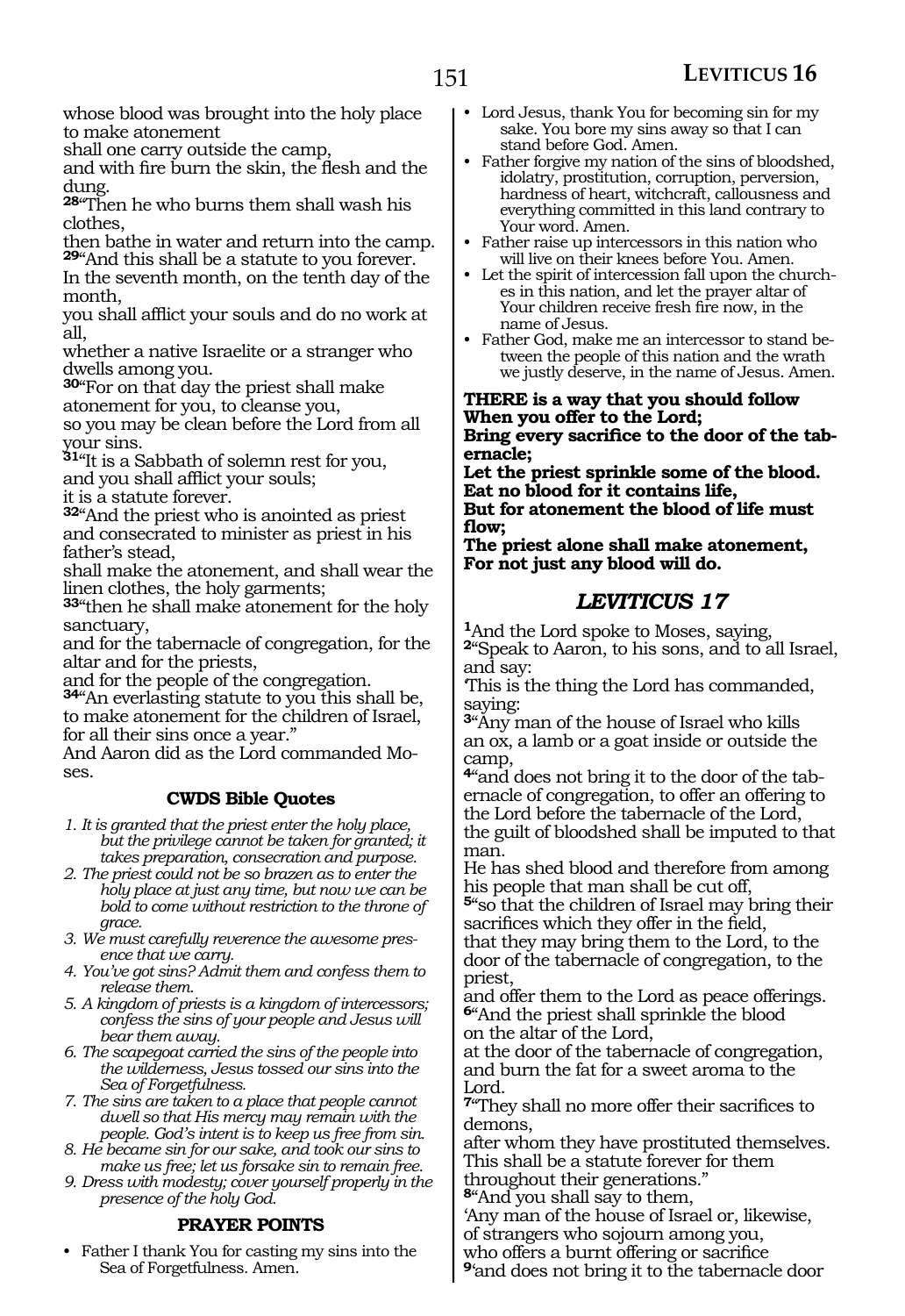to offer it to the Lord,

from among his people that man shall be cut off.

**<sup>10</sup>**'And any man of Israel, or of the stranger who dwells among you,

who eats any manner of blood at all,

I will set My face against that person who eats blood,

and from among his people I will cut him off. **<sup>11</sup>**'For the life of the flesh is in the blood, and I have given it to you upon the altar,

to make atonement for your souls;

for it is the blood that makes atonement for the soul.'

**<sup>12</sup>**"Therefore to the children of Israel I said, 'None of you shall eat blood, nor shall any stranger who dwells among you.'

**<sup>13</sup>**"And any man of the children of Israel, or of the strangers among you,

who hunts and catches any animal or bird that is good for food,

shall pour out the blood and cover it with dust;

**<sup>14</sup>**"for it is the life of all flesh.

Its blood sustains its life.

Therefore to the children of Israel, I said, 'You shall not eat the blood of any flesh,

for the life of all flesh is in the blood.'

Whoever eats it shall be cut off.

**<sup>15</sup>**"Every person who eats that which dies of itself, or that which was torn by beasts, whether he is one of your own or a stranger, he shall wash his clothes and bathe in water, and until evening be unclean. Then he shall be clean.

**<sup>16</sup>**"But if he does not wash them or bathe his

body, he shall bear his iniquity."

#### **CWDS Bible Quotes**

*1. Your sacrifice may be personal but not independent; bring it into the house and offer it.*

- *2. The aroma of obedience and divine order makes the aroma of your sacrifice savory.*
- *3. You oppose God when you embrace demons; you hate God when you sacrifice to demons; He will set His face against you.*
- *4. The ritual of drinking blood will leave you exposed to the wrath of God.*
- *5. You cannot find strength in the weak; demons are defeated angels.*
- *6. Eat the flesh and drink the blood of Jesus; it will make you strong.*

#### **PRAYER POINTS**

- Lord God, You have ordered it and therefore I bring my offering to You in Your house. Amen.
- Lord Jesus You offered my sacrifice, now order my giving and my offering. Amen.
- Let the fire of God purge away every eater and drinker of blood from this nation, in the name of Jesus.
- Let every demonic ritual performed in this nation receive the judgment fire of God. Amen.
- Righteous God, turn the hearts of this people to You. Remove corruption and faithlessness that will cause them to consult demons and devils for help. Amen.

• Lord Jesus, order my life in Your word. Amen.

**The land is spewing out people Who are making it defiled, Man with beast, man with man, Man with mother and with child. It is vomiting out the people, They shall be driven before you; Do none of the sins they are doing, Or it will vomit you out too!**

### *LEVITICUS 18*

**<sup>1</sup>**The Lord spoke to Moses saying, **<sup>2</sup>**"Speak unto the children of Israel, and say: 'I am the Lord your God.

**<sup>3</sup>** 'According to the deeds of the people of the land of Egypt, where you dwelt, you shall not do;

nor follow after the deeds of the land of Canaan where I am bringing you.

*The land is speaking, won't you listen?* 

Do the judgments of the Lord;

do not follow after the people of Canaan,

or in their ordinances walk. **4**'Observe My judgments and keep My statutes, walk in them,

I am the Lord your God.

**<sup>5</sup>**'Keep My statutes and My judgments; those who do them shall live by them;

I am the Lord!

**<sup>6</sup>**'*The land vomits out the people,* 

*for the wickedness that they do.* 

None of you shall approach a near relative, to uncover their nakedness;

I am the Lord.

They fornicate with their mother,

**7**'you shall not uncover your father's nakedness, or that of your mother;

she is your mother, you shall not uncover her nakedness.

**<sup>8</sup>**'You shall not uncover the nakedness of your mother-in-law; it is your father's nakedness. **9**'You shall not lie with your sister, your fa-

ther's or mother's daughter,

whether born at home or elsewhere; their nakedness you shall not uncover.

**<sup>10</sup>**'You shall not uncover the nakedness of your granddaughter,

the daughter of your son or daughter;

their nakedness is your own nakedness. **<sup>11</sup>**'You shall not uncover:

the nakedness of the daughter of your father's wife, whom your father begot,

she is your sister.

**<sup>12</sup>**'The nakedness of your aunt, your father's sister, she is a near relative;

**<sup>13</sup>**'or that of your mother's sister, she is a near relative.

**<sup>14</sup>**'The nakedness of your father's brother, you shall not uncover,

you shall not approach his wife, she is your aunt.

**<sup>15</sup>**'You shall not uncover the nakedness of your daughter-in-law, your son's wife;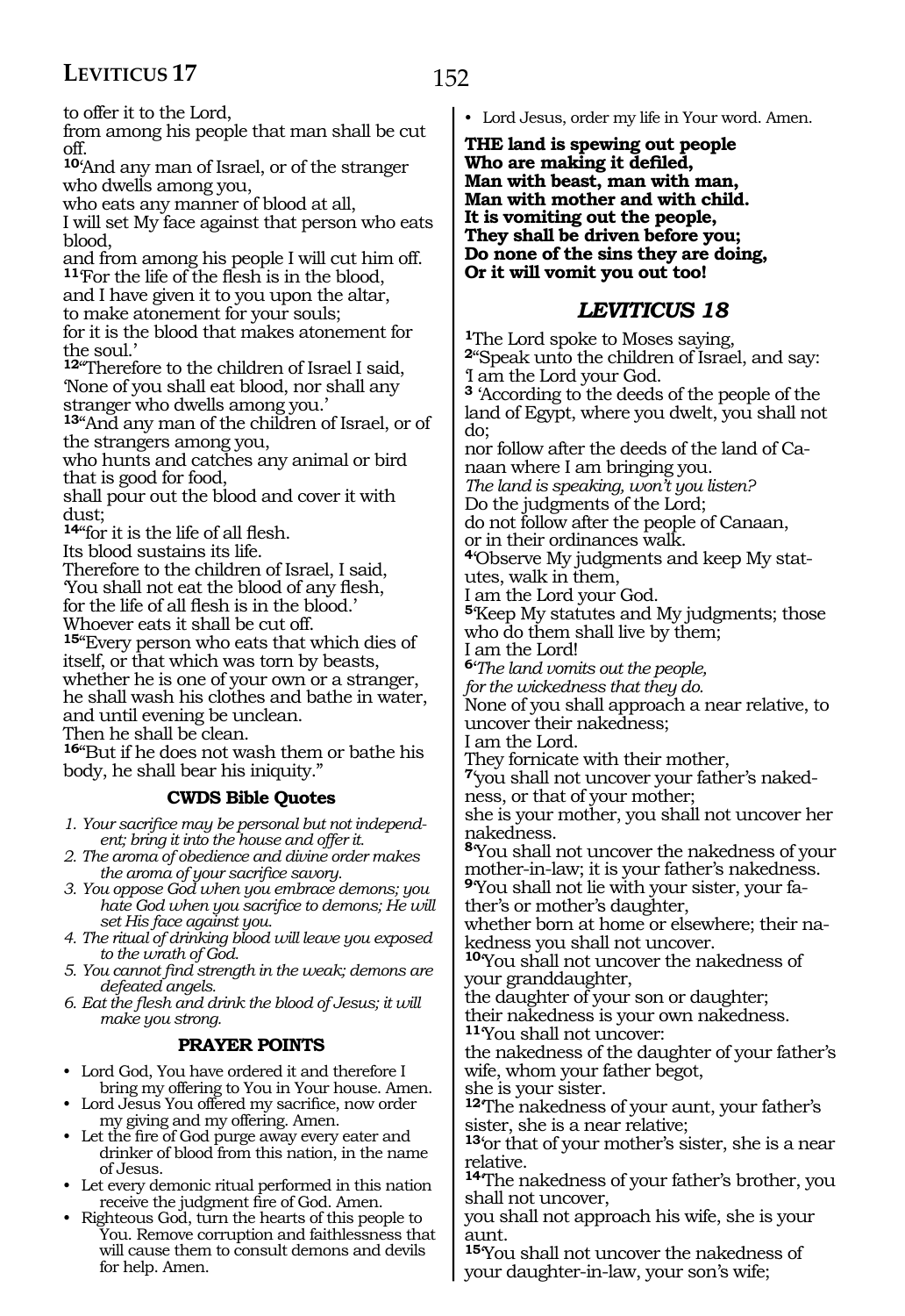**<sup>16</sup>**'or the nakedness of your brother's wife, it is your brother's nakedness.

**<sup>17</sup>**'To uncover the nakedness of both a mother and her daughter must never be,

nor her grand-daughter, they are her near relative. This is wickedness.

**<sup>18</sup>**'Nor take a woman and her sister to uncover her nakedness,

you shall not grieve her while she is alive.

**<sup>19</sup>**'Nor shall you approach a woman to un- cover her nakedness,

while she is unclean with her customary un- cleanness.

**<sup>20</sup>**'Do not lie carnally with your neighbor's wife and in so doing your own self you defile.

**<sup>21</sup>**'Through the fire to Molech,

do not allow any of your descendants to pass. Nor shall you profane the name of your God: I am the Lord.

*Will you not listen to the land?* 

**22**'You shall not lie with a man as with a woman. It is an abomination.

**<sup>23</sup>**'Nor mate with an animal, to defile yourself thereby.

With an animal, a woman shall not mate; this is confusion.

**24**'With any of these things, do not defile yourselves,

for by all these the nations are defiled.

I cast them out for you, and this is the reason why.

**<sup>25</sup>**'For the land is defiled; therefore I visit the punishment of its iniquity on it.

The land vomits out its inhabitants.

**<sup>26</sup>**'You shall therefore keep My statutes and My judgments,

commit none of these abominations; no one from your own nation, or a stranger who dwells among you.

*A land defiled will begin vomiting, and will vomit you out as those before you.* 

**<sup>27</sup>**'The men of the land have done all these abominations, therefore the land is defiled,

**<sup>28</sup>**'lest when you defile it, as those who were before you, the land vomits you out likewise. **<sup>29</sup>**'Whoever commits any of these abominable

acts,

from among his people he shall be cut off. **<sup>30</sup>**'Therefore keep my ordinances,

so that you do not commit any of these abominable customs, which were committed before you;

and that you do not defile yourselves by them. I am the Lord your God.'"

@*The land is speaking, firmly, clearly; you have seen in Egypt what God has done! It is beseeching, "Won't you hear me?" You will see Canaan and what is to come. I am hurting; they have defiled me; that is why I vomit them out. Do not follow in their footsteps, lest once more I spit you from my mouth!* 

**CWDS Bible Quotes**

- *1. You are in this world but not of this world, respect the laws of your country wherever you are, but live by the laws of your kingdom.*
- *2. The Lord gives you their possession, but if you assume their position, you will join their procession.*
- *3. Take everything that belongs to sinners, except their sins and the resulting judgment.*
- *4. The word of God is life; find them, do them for it is the word you live by.*
- *5. Sexual perversion repulses the land you live in; it will begin vomiting up the thing that repulses it, you.*
- *6. To remain yourself you should restrain yourself; you cannot make love to everyone you truly love or you disdain yourself.*
- *7. Keep your relatives near but never bring them too close; maintain moral boundaries.*
- *8. In the simplest form, homosexuality and bestiality is confusion.*
- *9. If it cannot stand in glory, it is your shame; you make yourself a mockery when you glory in your shame.*

#### **PRAYER POINTS**

- Father, seal my heart in Your word, in the name of Jesus.
- I refuse to let the salt in me be watered down by this unsavory world, but I will represent my King here on earth, in the name of Jesus.
- I shall operate by the dictates of my King and not the dictates of my flesh, in the name of Jesus.
- By the power in the blood of Jesus Christ, I shall not pervert my ways, nor shall I take pleasure in perverted people, in the name of Jesus.
- Let the blood of Jesus Christ fan away every spirit of perversion from this nation, in the name of Jesus.
- Let the fear of the living God fall upon the church now, in the name of Jesus.
- Mighty God who humbled Egypt, remove hardness from the hearts of men in pursuit of their own gratification in this nation. Amen.
- Father God, let every perversion in my family be washed away by the blood of Jesus. Let my generations uphold Your righteousness so that this land will not spit us out, in the name of Jesus. Amen.

#### **The Lord your God is holy, And so are all His laws; He commands us to be holy, But we must obey all His word.**

#### *LEVITICUS 19*

**<sup>1</sup>**And the Lord spoke to Moses, saying, **<sup>2</sup>**"Speak to the congregation of the children of Israel, and say to them:

'You shall be holy, for I the Lord your God am holy.

**<sup>3</sup>**'You shall all, every one of you, honor his mother and father,

and keep My Sabbaths, I am the Lord your God.

**<sup>4</sup>**'You shall not turn to idols, nor make for yourselves molded gods, I am the Lord your God.

**<sup>5</sup>**'If you must offer a sacrifice of peace offering, you shall offer it of your own free will;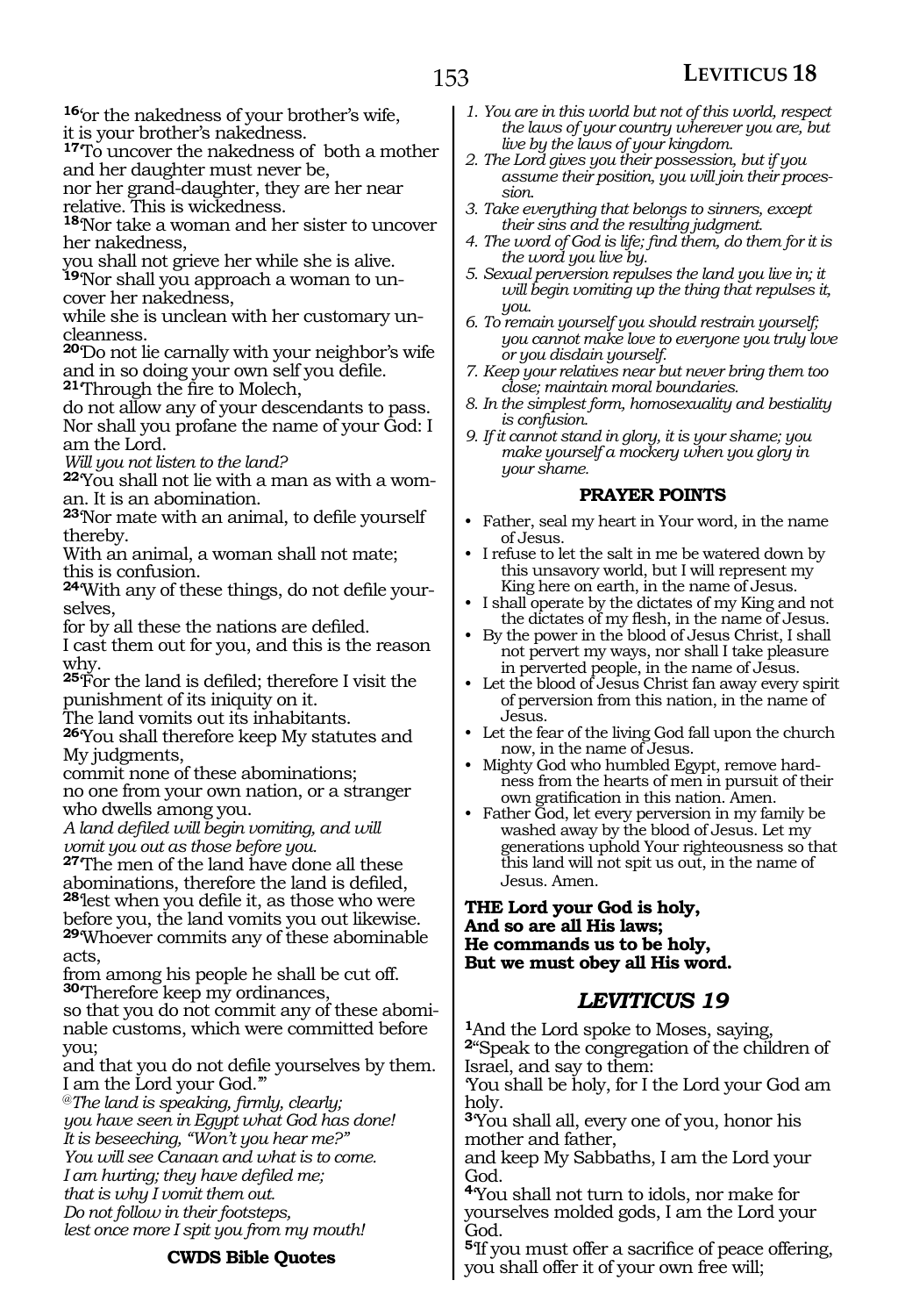154

let it not remain for three days.

**<sup>6</sup>**'It shall be eaten the same day it is offered, or by the second day.

If any remains until the third day it shall be burned.

**<sup>7</sup>**'If it is eaten at all on the third day, it is an abomination. It shall not be accepted.

**<sup>8</sup>**'Everyone who eats it shall bear his iniquity, because he has profaned the holy offering of the Lord;

that person shall be cut off from his people. **<sup>9</sup>**'When you reap the harvest, you shall not

gather the gleanings, nor reap the corners of your field.

**10**'You shall not glean your vineyard, nor gather every grape.

You shall leave them for the poor and stranger. I am the Lord your God.

**<sup>11</sup>**'You shall not steal, nor act falsely, nor lie to each other.

**<sup>12</sup>**'You shall not swear by My name falsely, nor profane My name. I am the Lord.

**<sup>13</sup>**'You must not rob or defraud your neighbor. You shall not keep back the wages of the hired person until morning.

**<sup>14</sup>**'You shall not curse the deaf,

nor lay a stumbling block before the blind, but you shall fear your God; I am the Lord. **<sup>15</sup>**'You shall not be an unjust judge.

You must not give less regard to the poor man, nor give more honor to the great; you shall judge your neighbor in righteousness.

**<sup>16</sup>**'You shall not be a talebearer among your people,

nor take a stand against the life of your neighbor; I am the Lord.

**<sup>17</sup>**'You shall not hate your brother in your heart.

You shall surely rebuke a neighbor, and not bear sin for this cause.

**<sup>18</sup>**'You shall not take vengeance, nor bear any grudge,

but you shall love your neighbor as you love yourself; I am the Lord.

**<sup>19</sup>**'You shall keep My statutes.

You shall not let your livestock breed with another kind;

nor plant your field with two kinds of seed; nor wear a garment of mixed linen and wool at any time.

**<sup>20</sup>**'Whoever lies carnally with a bondwoman, betrothed to a man as a concubine,

shall be scourged, but he shall not be put to death, for she was not free.

**21**'Let him bring a ram for his trespass offering to the Lord, to the door of the tabernacle of congregation.

**<sup>22</sup>**'For him the priest shall make atonement with the ram, his trespass offering, before the Lord for his sin committed,

and his sin shall be forgiven him.

**<sup>23</sup>**'When you come into the land and have planted all types of trees for food, count their fruits uncircumcised.

You shall not eat of the food for the first three years.

**<sup>24</sup>**'But in the fourth year all the fruit shall be holy, a praise offering to the Lord.

**<sup>25</sup>**'In the fifth year you may eat the fruit, that it may yield you its increase:

I am the Lord your God.

**<sup>26</sup>**'You shall not eat anything with the blood, nor use enchantment or practice divinations. **<sup>27</sup>**'You shall not shave the sides of your head,

nor spoil the edge of your beard.

**<sup>28</sup>**'You shall not cut yourselves in the flesh for the dead, nor print any marks on your flesh; I am the Lord.

**<sup>29</sup>**'Do not make your daughter a prostitute, to cause her to be a harlot,

lest the land fall to harlotry, and become full of wickedness.

**<sup>30</sup>**'You shall keep My Sabbaths and reverence My sanctuary.

I am the Lord.

**31**'You must never turn to wizards and familiar spirits, to be defiled by them;

I am the Lord your God.

**<sup>32</sup>**'You must honor the presence of old men, and fear your God.

**<sup>33</sup>**'You shall not mistreat the stranger who dwells with you in your land.

**<sup>34</sup>**'You shall love the stranger who dwells among you as yourself,

he shall be as one born among you; for you were strangers in Egypt;

I am the Lord your God.

**<sup>35</sup>**'You shall do no injustice in judgment;

in measures of length or weights.

He brought you out of bondage;

**<sup>36</sup>**'you shall have honest scales, honest

weights, an honest ephah, and an honest hin. I am the Lord who brought you out of Egypt.

**<sup>37</sup>**'You shall observe all My statutes, and do all My judgments, and perform them; I am the Lord.

*Lord, I want to be holy; I want to be as You; I will be holy, Lord; please show me, what I must and must not do!* 

#### **CWDS Bible Quotes**

- *1. Your mother and father are your divine gateway to God, reverence them to fear Him.*
- *2. Reap your crops (budget) with the poor and fatherless in mind.*
- *3. Because they cannot hear does not mean it is not heard; because they cannot see you does not mean it is not seen; live, walk, speak in the fear of the living God.*
- *4. You engaged them, you engaged the labor laws and you engaged God; ensure your workers are paid. No excuses, just pay them.*
- *5. No one scandals and slanders themselves in the name of love; love your neighbor as you love yourself.*
- *6. The best gossip given or received is the worst hatred; this is standing against your neighbor's blood.*
- *7. Restraint and release lead to abundance and rest.*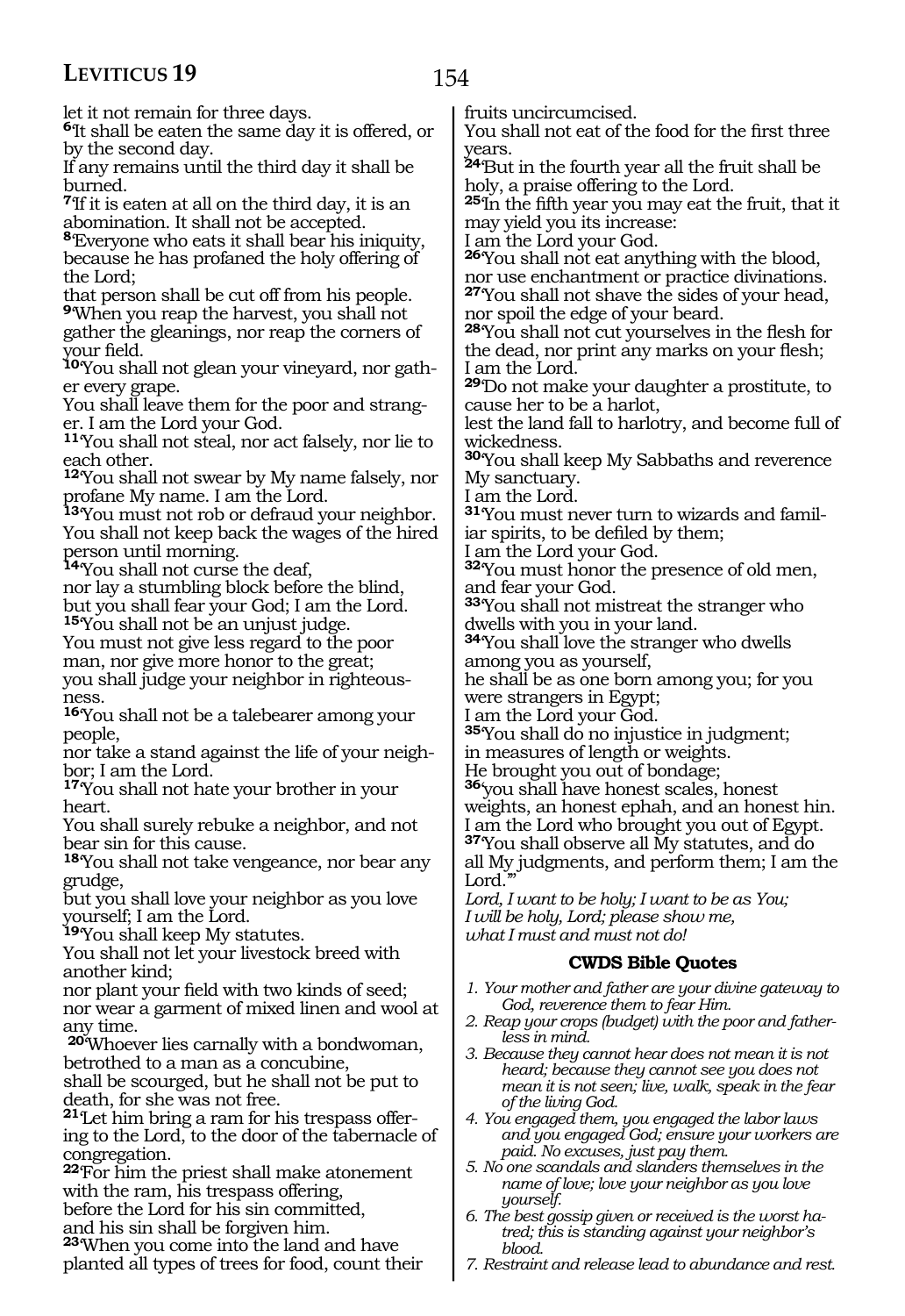- *8. When you release your profits as a praise offering to God it makes you profitable. God watches over your fifth year's abundance.*
- *9. If you have to fight God to obtain it, it is worthless; if you have to use witchcraft to gain it, you purchase problems; God will fight you Himself or leave you to your demons.*
- *10. The stranger you love is you; produce and give love all the time.*
- *11. You cheat in a business transaction, you cheat yourself out of God's blessings for your business.*

#### **PRAYER POINTS**

- Father, I submit and acknowledge, You are the Lord my God; direct my steps to honor You. Amen.
- I forgive my parents for any wrong they have ever done me. I will honor them and be their blessing, in the name of Jesus.
- Loving and compassionate God, give me a heart of compassion for the poor. I will always make provision for the needy in my regular budget, in the name of Jesus. Amen.
- I refuse to be a gossiper, and I refuse to listen to gossip and slander, in Jesus' name.
- Father, I am committed to give You praise and to bring You my praise offering in acknowledgement that I have nothing without You. Amen.
- I declare by the power of the Holy Ghost within me that I would rather die than give my glory to the devil; I would rather be destitute than to seek the help of demons, in the name of Jesus.
- Let every witch and wizard receive the judgment fire of God now, and let them be tormented by the demons they resort to until they run into the arms of Jesus for escape. Amen.

### **I say it again, though I have said it before, "Sanctify and be holy." I will say it to you once more:**

**He who sacrifices to Molech, that man shall surely die;**

**Also the man who makes love to a man, or if with an animal he should lie.**

**Do not be influenced by others to do the things I hate.**

**I give you milk and honey, but be holy lest against you I set My face.**

#### *LEVITICUS 20*

**<sup>1</sup>**Then the Lord spoke to Moses, saying, **<sup>2</sup>**"Again, say to the children of Israel: 'Whoever of the children of Israel, or of the strangers who dwell in Israel,

who sacrifices any of his children to Molech shall be stoned to death.

**<sup>3</sup>**'I will set My face against that man and cut him off from his people in that day,

because by giving his son to Molech, he defiles My sanctuary and profanes My holy name.

**<sup>4</sup>**'And if the people of the land ignore the man when he sacrifices his descendant to Molech, and they do not kill him,

**<sup>5</sup>**'then against that man and his family I will set My face,

and I will cut him off from his people, and all who go prostituting to Molech from this place. *My face in wrath or My favor, your action speaks your choice.*

**<sup>6</sup>**'Do not go prostituting after wizards, or turn to familiar spirits or divination,

for I will set My face against that person, to cut him off from among his people.

**<sup>7</sup>**'Sanctify yourselves and be holy; I am the Lord your God.

**<sup>8</sup>**'You shall keep My statutes and do them, I am the Lord who sanctifies you.

**9**'Everyone who curses his father or his mother shall be put to death;

his blood shall be on himself.

**<sup>10</sup>**'He who commits adultery with another man's wife or his neighbor's wife;

both the adulterer and the adulteress shall die.

**11'**If a man lies with his father's wife, he has uncovered his father's nakedness;

both of them shall be put to death. Their blood shall be on them.

**12'I**f a man lies with his daughter-in-law, both parties shall be put to death.

They have done perversion; their blood shall be upon them.

**13'**If a man lies with a man, as men lie with women,

both of them have committed an abomination. Both parties shall be put to death; their blood be upon them.

**14**The a man takes both his wife and her mother, it is wickedness;

they shall all be burnt with fire, that no wick- edness shall be among you.

**15'**If a man lies with an animal, he shall be put to death, and you shall kill the animal.

**<sup>16</sup>**'If a woman lies down to an animal, you shall kill both the woman and the animal.

They shall surely be put to death; their blood shall be upon them.

**<sup>17</sup>**'If a man takes his sister, his father's or mother's daughter and they see each other's nakedness, it is a wicked thing.

They shall be cut off in the sight of their people for this.

He has uncovered his sister's nakedness; he shall bear his guilt.

**<sup>18</sup>**'If a man lies with a woman during her flow of blood and uncovers her nakedness,

he has exposed her flow, and she has uncovered the flow of her blood;

from among their people they shall both be cut off.

**<sup>19</sup>**'The nakedness of your mother's or father's sister you shall not uncover.

For that would uncover your near relative. You shall bear your guilt for this.

**<sup>20</sup>**'The man who lies with his uncle's wife shall bear his sin;

he has uncovered his uncle's nakedness; he shall die childless.

**<sup>21</sup>**'It is an unclean thing for a man to take his brother's wife;

he has uncovered his brother's nakedness;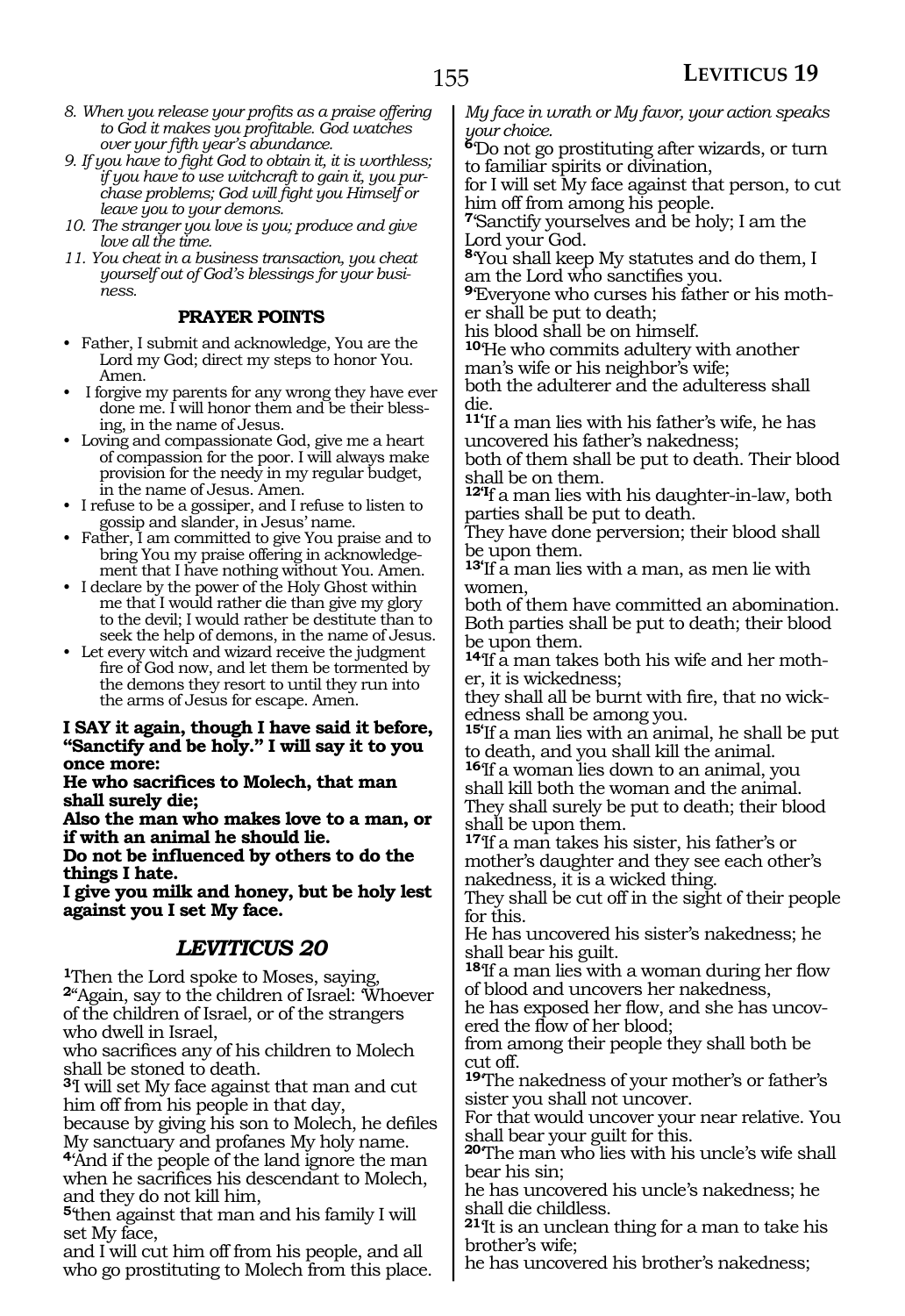they shall be childless.

**<sup>22</sup>**'You shall therefore keep all My statutes and My judgments;

do them that the land I am bringing you to dwell in does not vomit you out.

**23**'You shall not walk in the manner of the nations that I am casting out before you,

for they committed all these things, and therefore I abhor them.

**<sup>24</sup>**'But I have said to you, "You shall inherit their land,

and I will give it to you to possess it; a land that with milk and honey flows."

I am the Lord your God who has separated you from the peoples.

**<sup>25</sup>**"You shall therefore put a difference between clean beasts and unclean,

and you shall not make your souls abomina- ble by fowl or by beast;

or by any manner of living thing that creeps on the ground,

which I have separated from you as unclean; I am the Lord.

**<sup>26</sup>**"I am holy; therefore you shall be holy to Me. I have severed you from other people that Mine you should be.

**<sup>27</sup>**A man or woman with a familiar spirit, or a wizard, shall be put to death.

You shall stone them with stones; their blood be on themselves."'"

*@Severed from all people, called by His holy name I am;*

*sanctified by covenant and by the blood of the spotless Lamb.* 

*Because of the many abominations, the land is spewing men from its terrain.*

*What You command, Lord, I will observe and do; You won't have to speak again.*

#### **CWDS Bible Quotes**

- 1. It is to your disadvantage to sacrifice your children for advantage. God will chastise you for them.
- 2. Never join others to fight God, unless you are sure your joint strength is stronger than His; never seek benefits from those who hate God; you will benefit from their punishment.
- 3. There is a sentence of death pursuing people who pursue bestiality, homosexuality, adultery, immorality and sexual perversion; there is a sentence of life pursuing those who maintain sexual purity.
- 4. God separates you from sinners but you must remain separate from their sins.
- 5. God gives you what is theirs because you are His; you partake of their sins and He takes away what is yours.
- 6. The land that welcomed you will spit you out if you spit at the welcome with your perversions.
- 7. Sexual perversion will unsettle you in every area of your life.

#### **PRAYER POINTS**

• Most righteous and Holy God, let my thoughts and my deeds be pure before You always as my Kingdom defines purity, in the name of Jesus.

- Let every spirit that hates the living God receive the fire of judgment now. Amen.
- Father, let every idol worshipping spirit in our nation be purged away by the blood of Jesus. Amen.
- Let every spirit of perversion operating in our nation be scattered by the thunder of the living God. Amen.
- Lord let Your fire bring divine confusion into every gathering or agreement to promote sexual perversion in any of the things You command against, in the name of Jesus.
- Father, I take everything You appropriate to me with gratitude. Let my attitude to You and my adherence to Your laws reflect this. Amen.

#### **Anointed and in office,**

**But there are some guidelines; Seek God about the woman you take to you as wife.**

**Reflected on the father, is all that the daughter does; Always commit her to God's fire,**

**And so place her in God's love.**

### *LEVITICUS 21*

**<sup>1</sup>**And the Lord said to Moses, "Speak to the sons of Aaron, the priests, and say to them, 'None of you shall defile himself for the dead among his people, **<sup>2</sup>**'except for the relatives that are near to him: his mother, his father, his son, his daughter or his brother; **3**'also his virgin sister who has had no husband.

**<sup>4</sup>**'Among his people he is a chief person, therefore he shall not be defiled or profane himself.

**<sup>5</sup>**'They shall not make any baldness on their head,

nor shave off the corners of their beard, nor make any cutting in their flesh.

**<sup>6</sup>**'They shall be holy to their God.

They must not profane the name of their God, for they offer up the bread of their God, and the offerings of the Lord made by fire; therefore they shall be holy.

**7**'The priest shall not take a wife who is a prostitute or profane, for he is holy to his God, nor shall he take a woman who is divorced from her husband; for the priest is holy to his God.

**<sup>8</sup>**'You shall consecrate him therefore, for he offers the bread of your God. He shall be holy to you,

for I the Lord, who sanctifies you, am holy. **<sup>9</sup>**'If the daughter of any priest profanes herself by playing the prostitute, she profanes her father. She shall be burnt with fire.

**<sup>10</sup>**'He who is the high priest among his brethren, on whose head the anointing oil is poured,

and who is consecrated to put on the garments,

shall not uncover his head nor tear his clothes.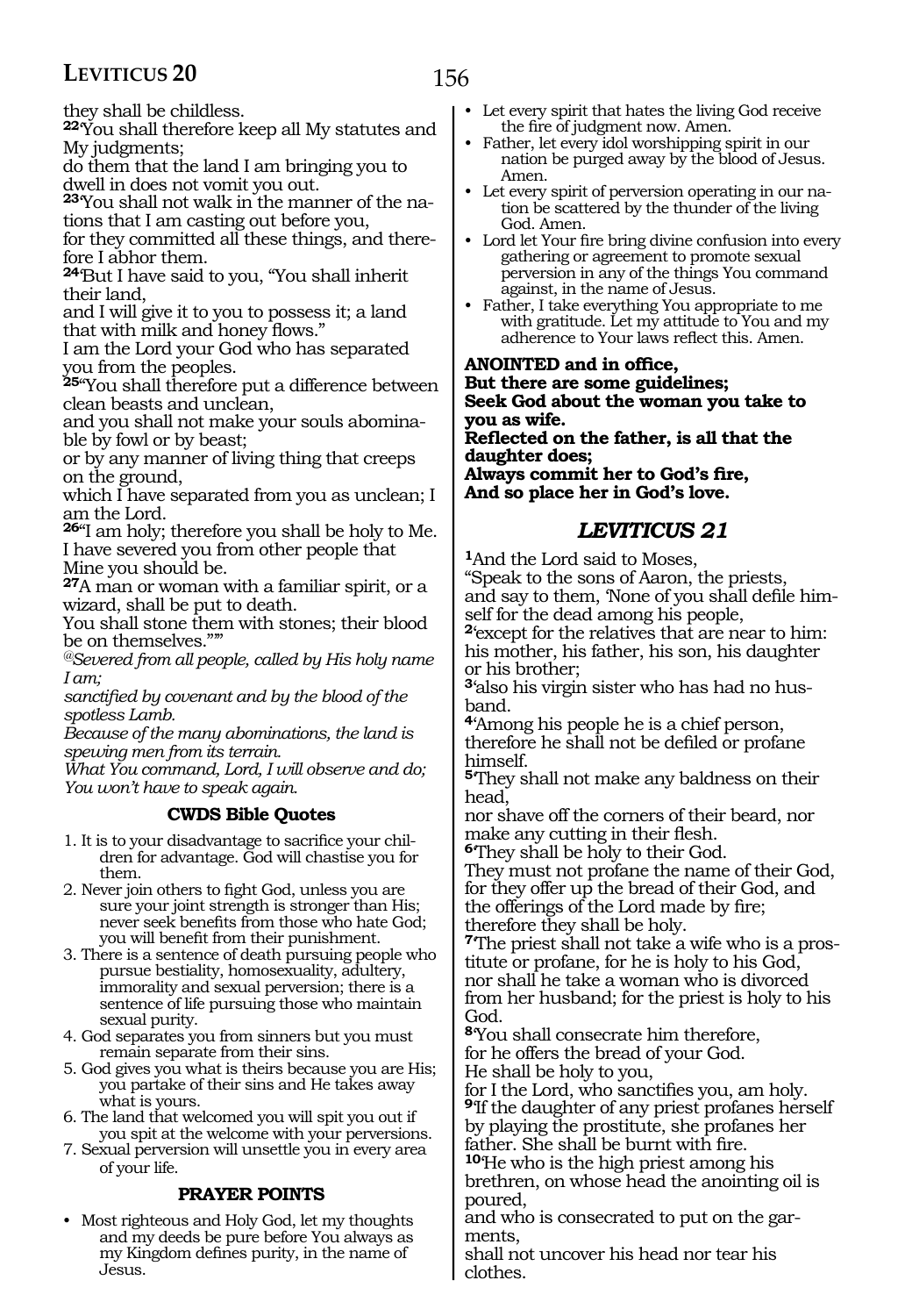**<sup>11</sup>**'Nor shall he go close to any dead body, nor for his father or his mother be defiled.

**<sup>12</sup>**'Nor shall he go out of the sanctuary,

nor profane the sanctuary of his God;

for on him is the crown of God's anointing oil; I am the Lord.<br><sup>13</sup>He shall take a wife in her virginity.

<sup>14</sup>He shall not marry a widow, a divorced woman, a defiled woman, or a harlot, but he shall marry a virgin of his own people.

**<sup>15</sup>**'Nor shall he profane his posterity among his people;

I am the Lord who sanctifies him.'"

**<sup>16</sup>**And the Lord spoke to Moses, saying, **<sup>17</sup>**"Speak to Aaron your brother,

and say, 'None of your descendants in any generation who has any defect,

may approach to offer the bread of his God. **<sup>18</sup>**'For no man with any of these such defects shall approach,

whether he is blind, lame or flat-nosed, or has any limb too long,

**<sup>19</sup>**'a man who has a broken foot or a broken hand,

**<sup>20</sup>**'or is a hunchback, a dwarf, or any with a defect in his eye,

or has eczema or scab, or is a eunuch.

**<sup>21</sup>**'No man with a defect of the descendants of Aaron,

shall come near to offer the offering made by fire to the Lord.

He has a defect; he shall not come near to offer the bread of his God.

**<sup>22</sup>**'His portion of the bread of his God he may eat; the most holy and holy, both,

**<sup>23</sup>**'but he shall not go in beyond the veil, or to the altar come near,

so that he does not profane My sanctuary; for I the Lord sanctify them.'"

**<sup>24</sup>**And Moses told these to Aaron and to his sons, and to all the children of Israel.

#### **CWDS Bible Quotes**

*1. God sets you apart for service but you must set yourself apart to serve Him.*

*2. Give due consideration to the background of your wife; if the background is painted colorful, your life and ministry may be tainted colorful, but for the color red of the blood.*

*3. Your physical defect does not make the Spirit in you defective; Jesus has taken your sins; express Him.*

*4. The daughter of ministers of God should be on fire for God or they may attract the fire of God.*

*5. Holy women should control the fire of the flesh; if you allow it to burn unrestrained, it will burn you up; literally.*

*6. But for the blood of Jesus, no man qualifies.*

#### **PRAYER POINTS**

- Father God, I consecrate myself with the precious blood of Jesus Christ as I present myself daily for service. Amen.
- Lord Jesus, thank You for taking away from me every defect and sin that could prevent me from coming before my Father's throne. Amen.
- My Savior and King, I count myself unworthy and therefore I am eternally grateful to You for representing me to Your Father. Amen.
- Let the fire of God arrest every spirit assigned to drag the daughters of ministers of God into sexual sin. Amen.
- Father God, keep the hearts and minds of the children of Your ministers to prevent them from falling; we pray that the redemptive blood of Jesus Christ rescues those who are living in sin. Amen.
- Lord as Your ministers represent You to the people, stand up for them and perfect the things that concern them. Amen.
- We call forth wives and husbands for ministers of the gospel who will strengthen them in ministry, instead of weaken, distract and preoccupy them. Amen.

**To touch things holy when you are unclean,**

**Holy men must never do. To profane the holy things of God, is simply not acceptable. To offer a gift that is not your best, holy men must never do. Bruised, broken or blemished is not acceptable of you.**

### *LEVITICUS 22*

**<sup>1</sup>**The Lord spoke to Moses, saying,

**<sup>2</sup>**"Speak to Aaron and his sons, that they separate themselves from the holy things of all Israel,

and that they do not profane My holy name by the things they dedicate to Me; I am the Lord. **<sup>3</sup>**'Say to them, 'Any of your descendants

throughout your generations who goes near the hallowed things the children of Israel dedicate to the Lord, in his un-

cleanness, shall be cut off from My presence; I am the

Lord.

*It is simply not acceptable to Me!*

**<sup>4</sup>**'Any person of the descendants of Aaron who is a leper, or has a discharge,

shall not eat of the holy offerings until he is clean, whatever his uncleanness may be. *It is simply not acceptable.*

Anyone who touches anything made unclean by a dead body,

or if a man has emitted semen,

**<sup>5</sup>**'or he who touches any creeping thing by which he becomes unclean,

or any person by whom he becomes unclean, whatever uncleanness it is;

**6**'he who touches any such thing shall be unclean until evening;

he shall not eat of the holy things unless he first washes his body with water.

**<sup>7</sup>**'He shall then be clean when the sun is down,

and after this he may eat of the holy things, for it is his food.

**<sup>8</sup>**'None of you shall eat of that which dies naturally,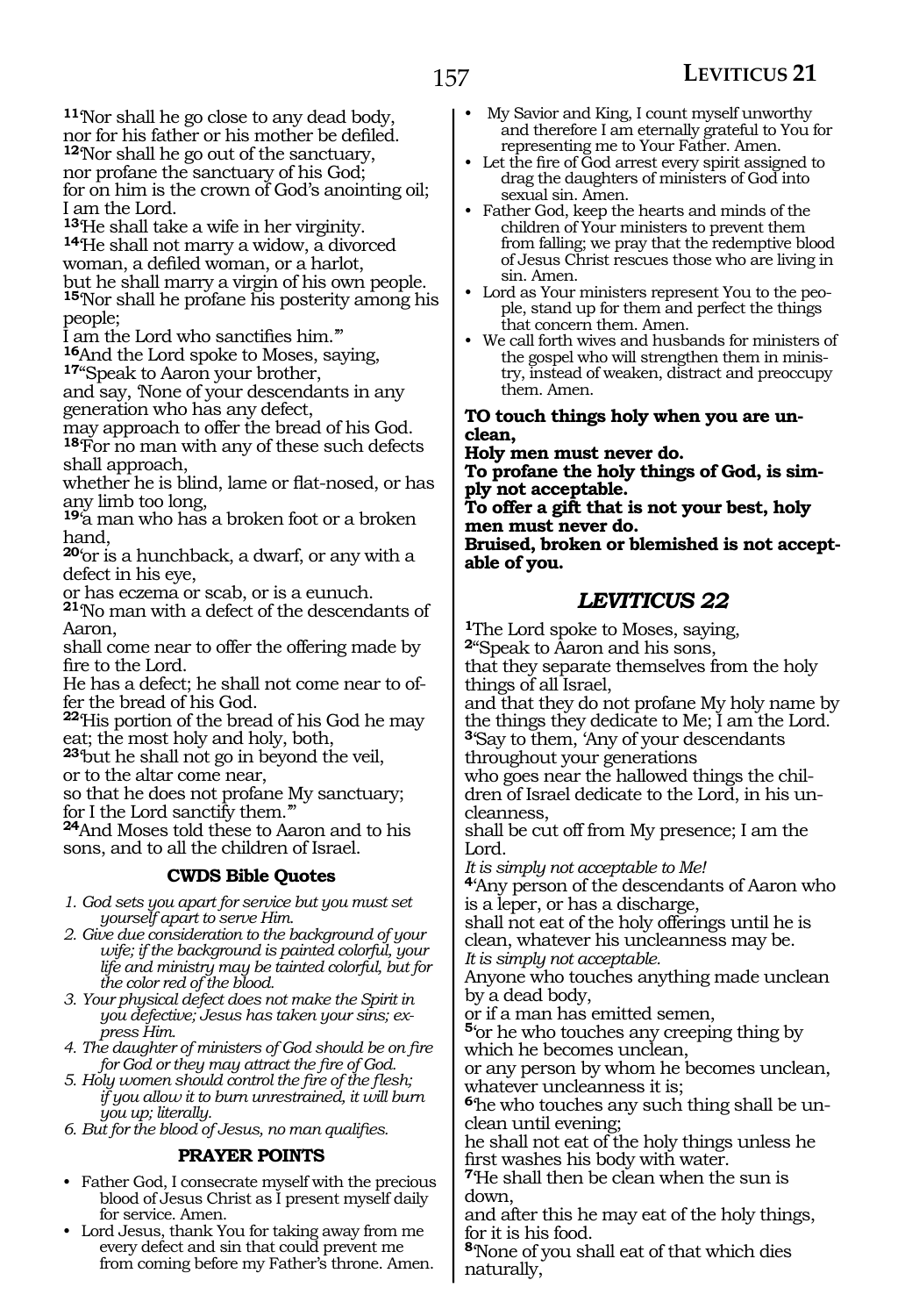158

or that which is torn by beasts, and so defile himself with it; I am the Lord.

**<sup>9</sup>**'They shall keep My ordinances,

lest they bear sin for it and die, if they profane it. I the Lord do sanctify them.

*To profane the holy offering is not acceptable.* **<sup>10</sup>**'No stranger shall eat of the holy offering; no one dwelling with the priest, or servant hired, shall eat the holy thing.

**<sup>11</sup>**'But he who is born in the house of the priest may eat it,

or any person who the priest has bought.

**12**'If the priest's daughter is married to a stranger,

the offering of the holy thing she may not eat. **<sup>13</sup>**'But if she is a widow or divorced, having no child,

she may eat of her father's meat, if she has returned to her father's house as in her youth she had been.

But a stranger shall not eat of it; *it is simply not acceptable.*

**14**'If a man eats of the holy offering unwittingly,

then he shall restore the holy offering to the priest and add one-fifth to it.

**<sup>15</sup>**'They shall not profane the holy offerings the children of Israel have offered to the Lord, **<sup>16</sup>**'or allow others to bear the guilt of trespass

when they eat the holy things, for I the Lord do sanctify them.'"

**<sup>17</sup>**And the Lord spoke to Moses, saying, **<sup>18</sup>**"Speak to Aaron and his sons,

and to the children of Israel, and say,

'Anyone of the house of Israel, or the strangers among them,

who will offer his sacrifice for any of his vows, or for any of his freewill offerings,

which as a burnt offering they offer to the Lord,

**<sup>19</sup>**'you shall offer of your own free will a male without blemish of the cattle, or the sheep, or the goats.

**<sup>20</sup>**'Do not offer that which has a defect; it shall not be acceptable of you.

**21**'And whoever offers a sacrifice of peace offering, to fulfil his vows to the Lord,

or a freewill offering from the cattle or sheep, it shall be perfect to be accepted; there shall be no defect on it.

**<sup>22</sup>**'Do not offer the blind or broken, the maimed or those having an ulcer, or eczema or scab;

you shall not offer these to the Lord or make an offering by fire of them on His altar. *This holy men should never do.*

**<sup>23</sup>**'You may offer a bull or a lamb with a limb too short or too long as a freewill offering, but for a vow it shall not be accepted.

**<sup>24</sup>**'Do not offer to the Lord anything that is bruised, or crushed, or broken, or cut; nor make any offering of these in your land. **<sup>25</sup>**'Nor from a stranger shall you offer any of these as the bread of your God,

because their corruption and defects are yet in them;

they shall not be accepted of you."<br>26 And the Lord spoke to Moses, saying,

**27** When a bull, sheep, or goat is born, it shall be seven days under its mother;

and from the eighth day it shall be accepted as an offering made by fire to the Lord.

**<sup>28</sup>**"Whether it is a cow or ewe,

do not kill both the mother and her young on the same day.

**<sup>29</sup>**"And any sacrifice of thanksgiving you offer to the Lord, offer it of your own free will. **<sup>30</sup>**"On the same day all of it shall be eaten; leave none of it until the morning;

I am the Lord.

**31**"You shall therefore keep My commandments and do them; I am the Lord.

**<sup>32</sup>**"You shall not profane My holy name, but I will be hallowed among the children of Israel.

I am the Lord who sanctifies you,

**<sup>33</sup>**"who brought you out of Egypt to be your God; I am the Lord."

*You must know what is, and what is not acceptable.*

#### **CWDS Bible Quotes**

- *1. It is holy, handle it with care. Your body is the temple of the living God, it is most holy, handle it with caution.*
- *2. The fear of the Lord should constrain you when handling the things of God.*
- *3. An ordinary building on fire is hot; ordinary things consecrated by the living God 'takes care to handle.'*
- *4. The defect of your offering exposes the heart of your offering; your heart.*
- *5. The defect of your offering removes the effect of your offering and causes it to be rejected.*
- *6. If you are forced to give it, it is taken not given; when you give of your free will it is love not laborious.*
- *7. God only accepts your willing best; the offering you give is a test of your willingness.*
- *8. Give to Him based on how you view Him, because He will view you based on what you give to Him, both gift and attitude.*

#### **PRAYER POINTS**

- Father I fear before You and treat the things You consecrate Holy with reverential care, in the name of Jesus.
- Holy Spirit, help me to restrain my body with full reverential consciousness of Your Holy presence. Amen.
- Father, You are a great big wonderful God, and every offering I give to You shall tell this story. Amen.
- Let the fire of the Holy Spirit burn up and scatter every spirit that opposes my freedom in giving to my loving God. Amen.
- Lord Jesus, let my heart's cry be, it is mine that it may be Yours. Amen.

#### **Take time to be holy; take time to be separate.**

**Take time to stop all labor and on the Lord**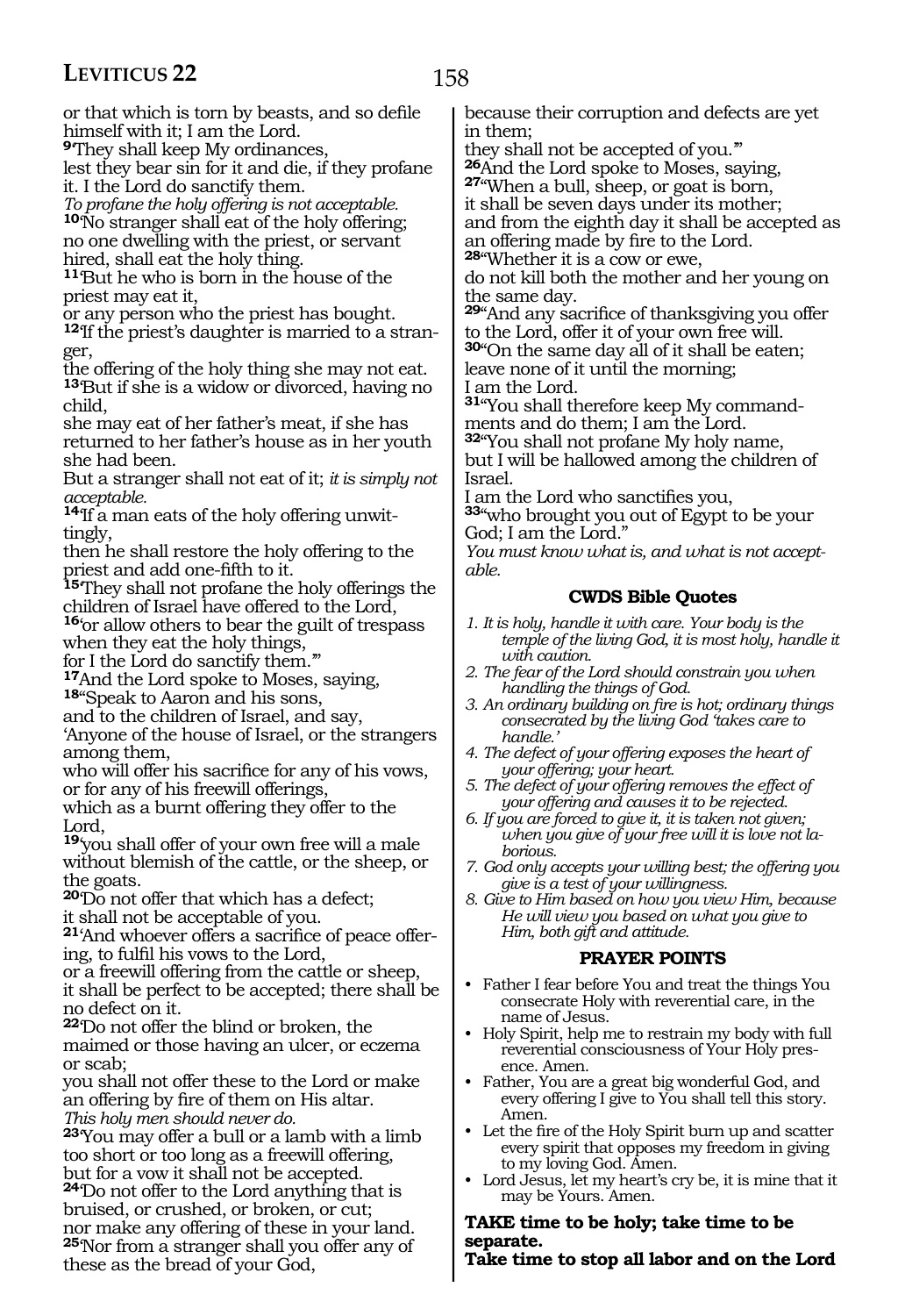**to concentrate,**

**Time to remember He has come, time to remember what He has done.**

**Time to remember where we are now, and where He has brought us from.**

**Take time to be holy, separation is required,**

**Time for convocation and in the Lord to rejoice.** 

### *LEVITICUS 23*

**<sup>1</sup>**And the Lord spoke to Moses, saying,

**<sup>2</sup>**"Speak to the children of Israel, and say, 'Concerning the feasts of the Lord, which you shall proclaim to be holy convocations, these are My feasts.

**<sup>3</sup>**'For six days you shall labor, but the seventh day is a sabbath of solemn rest;

a holy convocation.

You shall do no work on it; it is the Lord's Sabbath in every place you dwell.

**<sup>4</sup>**'Now these are the feasts of the Lord, holy convocations, which you shall proclaim at the times appointed.

**<sup>5</sup>**'Take time for the Lord's Passover, which on the fourteenth day of the first month, at sundown, is to be held;

**<sup>6</sup>**'and on the fifteenth day of the same month is the Feast of Unleavened Bread;

for seven days you shall eat unleavened bread. **<sup>7</sup>**'You shall have a holy convocation on the first day;

you shall do no customary work on it. **<sup>8</sup>**'But you shall offer an offering made by fire to the Lord all seven days.

The seventh day shall be a holy convocation; you shall do no customary work in it.'"

**<sup>9</sup>**Then the Lord spoke to Moses, saying,

**<sup>10</sup>**"Speak to the children of Israel, and say: 'When you enter the land I give to you, and reap its harvest,

you shall bring a sheaf of the firstfruits to the priest.

**<sup>11</sup>**'The priest shall wave it before the Lord on the day after the sabbath,

and it shall be accepted on your behalf.

<sup>12</sup>On that day you shall offer when the sheaf is waved,

a male lamb of the first year, with no blemish, as a burnt offering to the Lord.

**<sup>13</sup>**'Its grain offering shall be two-tenth of an ephah of fine flour mixed with oil,

a sweet aroma to the Lord, an offering made by fire;

its drink offering shall be, one-fourth hin of wine.

**<sup>14</sup>**'Until the day you bring your offering to the Lord, eat no bread, nor grain, parched or green.

This shall be an ordinance forever in all your dwelling, throughout your generations.

**<sup>15</sup>**'From the day after the sabbath, the day you brought the wave offering,

count off for yourselves seven sabbaths. **<sup>16</sup>**'Count fifty days to the day after the seventh sabbath,

'this is the time for a new grain offering to the Lord.

**<sup>17</sup>**'You shall bring from your dwellings, two loaves of bread to wave;

they shall be made of two-tenths of an ephah of fine flour that with leaven is baked.

They are the firstfruits to the Lord.

**18**'You shall offer with the bread seven unblemished lambs of the first year,

a young bullock and two rams.

They shall be as a burnt offering to the Lord, with their grain and their drink offering, an offering made by fire, an aroma smelling sweet to the Lord.

**<sup>19</sup>**'Then you shall sacrifice one kid of the goats as a sin offering, and two male lambs of the first-year for peace offering sacrifice.

**<sup>20</sup>**'The priest shall wave them with the bread of the firstfruits as a wave offering before the Lord along with the lambs.

They shall be holy to the Lord for the priest. **<sup>21</sup>**'Proclaim on the same day that it is to be a holy convocation to you.

Do no regular work on it. It shall be a statute forever in all your dwellings throughout your generations.

**<sup>22</sup>**'When you reap the harvest, leave some of it behind;

do not totally reap the corners, nor gather the gleanings; keep the poor and the strangers in mind.

Leave it for them to gather; I am the Lord your

God."<br><sup>23</sup>And the Lord spoke to Moses, saying, **24**"Speak to the children of Israel, saying, 'In the seventh month, on the first day of the month,

you shall have a sabbath rest, a memorial of trumpet blowing, a holy convocation.

**<sup>25</sup>**'Do no customary work on it;

and offer an offering made by fire to the Lord."<br><sup>26</sup> Again the Lord spoke to Moses, saying: **27**<sup>"</sup>The tenth day of the seventh month shall

be an atonement day.

It shall be a holy convocation to you, where you afflict your souls, and you make an offering by fire to the Lord.

**<sup>28</sup>**"On that day do no work, it is the Day of Atonement,

to make atonement for you before the Lord your God.

**<sup>29</sup>**"Any person who does not humble his soul on that day shall be cut off from his people,

**<sup>30</sup>**"I will destroy from among his people, any person who does any work on that day.

**Person who does any work on their it; this**<br>**31**"You shall do no manner of work in it; this shall be a statute forever throughout your generations in all your dwellings.

**<sup>32</sup>**"To you it shall be a sabbath of solemn rest, and you shall humble your souls;

you shall celebrate your sabbath from evening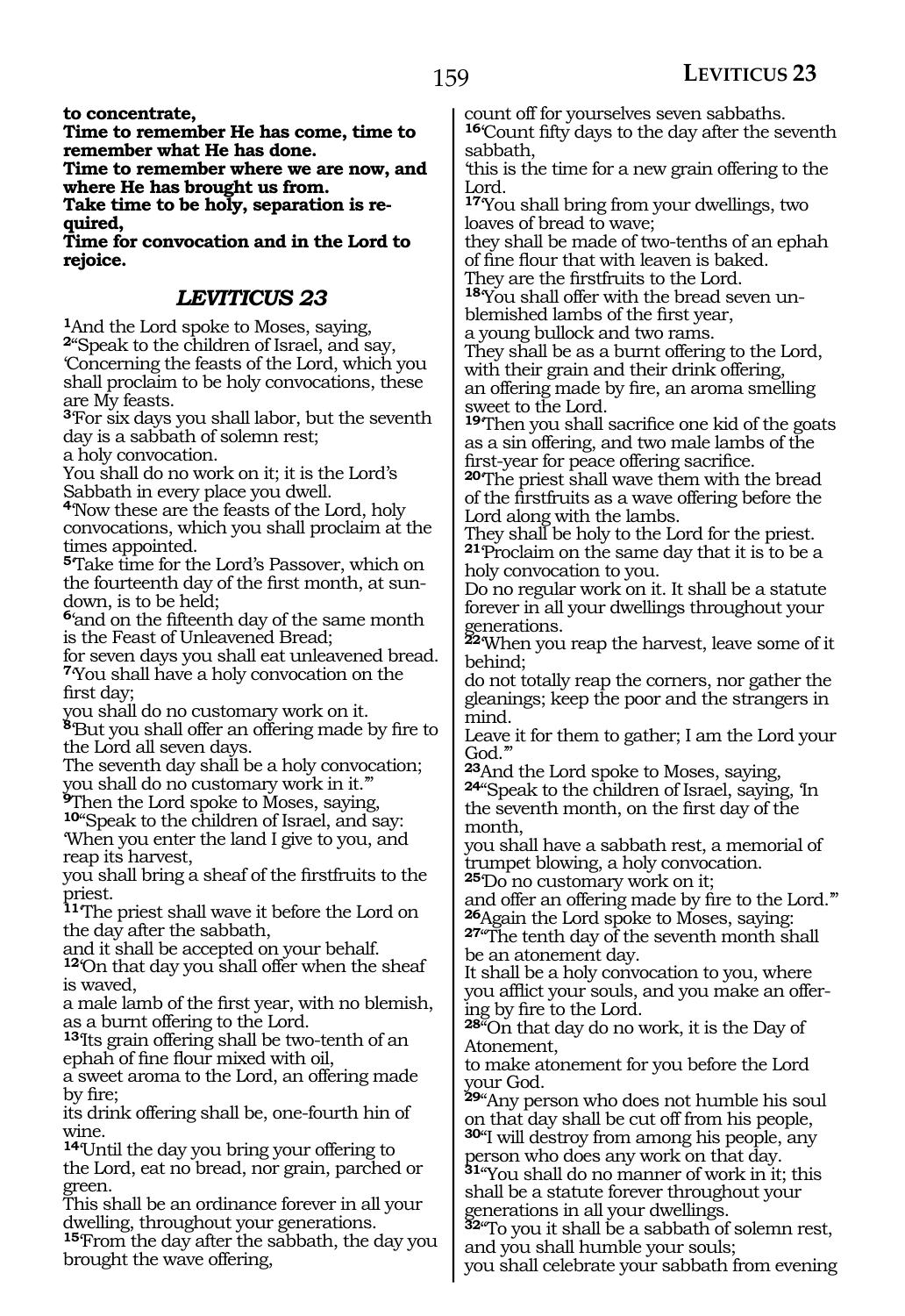to evening, on the ninth day of the month in

the evening."<br><sup>33</sup>And the Lord spoke to Moses, saying, **34**"Speak to the children of Israel, and say, 'The fifteenth day of the seventh month shall be the Feast of Tabernacles for seven days to the Lord.

**<sup>35</sup>**'The first day shall be a holy convocation, wherein you do no customary work;

**<sup>36</sup>**'offer an offering by fire to the Lord for seven days.

On the eighth day have a holy convocation, you shall offer an offering made by fire to the Lord.

It is a solemn assembly;

take time off from your labor, do no customary work on it.

**<sup>37</sup>**'These are the feasts of the Lord, which you shall proclaim to be holy convocations,

to offer an offering made by fire to the Lord, a burnt offering, a grain offering,

a sacrifice and a drink offering; everything on its day;

**38'**besides the Sabbaths of the Lord,

besides your gifts,

besides your vows and besides your freewill offerings.

**<sup>39</sup>**'And also on the fifteenth day of the seventh month, when you have gathered in the fruits, you shall keep a feast of the Lord for seven days;

on the first day and on the eighth day shall be a sabbath of rest to you.

**<sup>40</sup>**'Take on the first day, the boughs of lovely trees, branches of palm trees and the boughs of thick trees, and willows of the brook;

and for seven days you shall rejoice before Me. **<sup>41</sup>**'Seven days of rejoicing;

keep it as a feast to the Lord for seven days in the year.

This is a statute forever in your generations; celebration is in the air.

You shall celebrate it in the seventh month. **<sup>42</sup>**'You shall dwell in booths for seven days.

All who are born of Israel shall dwell in booths, **<sup>43</sup>**'that your generations may know,

that I made Israel to dwell in booths when I brought them out of the land of Egypt. I am the Lord your God.'"

**<sup>44</sup>**And Moses declared to the children of Israel the feasts of the Lord.

@*Take time to be holy; take time to separate, after all your labor, take time to celebrate. Take time to make atonement and to humble your souls;*

*take time to worship and to give God full control. Beside the weekly Sabbath and the regular gifts you bring,*

*take time to rejoice as you remember the deliverance of your King.* 

#### **CWDS Bible Quotes**

*1. Mark it, celebrate it, commemorate it, memorialize it; the coming of Christ; the Cross, and every* 

*significant breakthrough of the Lord in your life.*

- *2. Remembering God is not an event, it is the commitment to a process which involves discipline and celebration.*
- *3. When God waves you into your blessing, wave a portion back to Him to let Him know you have arrived safely and you are grateful.*
- *4. You shall not eat until you acknowledge God by presenting your wave offering.*
- *5. Compassion for the poor is not an option, it is a command of God; your velocity, vibrancy and prosperity is to let others glean of your generosity.*
- *6. If God desires more after all you have done before, do it with joy; it is all yours but it is first the Lord's.*
- *7. Celebrate the Lord with the feasts, with your sacrifice and with your attitude.*

#### **PRAYER POINTS**

- Father God, I celebrate You and Your work in my life daily. Amen.
- King of Glory, I will meet with You at my set time daily and meditate on You every time of the day. Amen.
- Lord of lords, I give You freedom to dictate whatever You desire of me. Amen.
- Mighty God who sits upon Heaven's throne, I wave my offering up to You for all the promises You have brought me into on earth. Amen.
- O God my Father, You are a Father to the poor, the fatherless, and the needy; let me be an extension of Your hands and a reflection of Your heart to them, in the name of Jesus.

**There is a lamp in every nation; You are the oil supply. Bring oil pure and beaten That the lamp may give its light. Have no union with blasphemy; Let good pour from your mouth, As priests vigilant in service, For the lamp must not go out!**

#### *LEVITICUS 24*

**<sup>1</sup>**The Lord spoke to Moses, saying: **<sup>2</sup>**"Command the children of Israel to bring you pure oil of pressed olives to fuel the lamps to burn continuously.

**@***I see the lamps burning;* 

*I see the priest at toil.* 

*I see twelve cakes baking*

*and the people bringing the oil.* 

**<sup>3</sup>**"In the tabernacle of congregation,

outside the veil of the Testimony,

Aaron shall order it from evening to morning before the Lord continually;

a statute forever in your generations it shall be.

**<sup>4</sup>**"He shall continually tend the lamps before the Lord on the pure golden lampstand. **<sup>5</sup>**"Bake twelve cakes from fine flour, with two

tenth of an ephah in each. **<sup>6</sup>**"Set them before the Lord on the table of pure

gold, in two rows of six. **<sup>7</sup>**"You shall put pure frankincense on each row,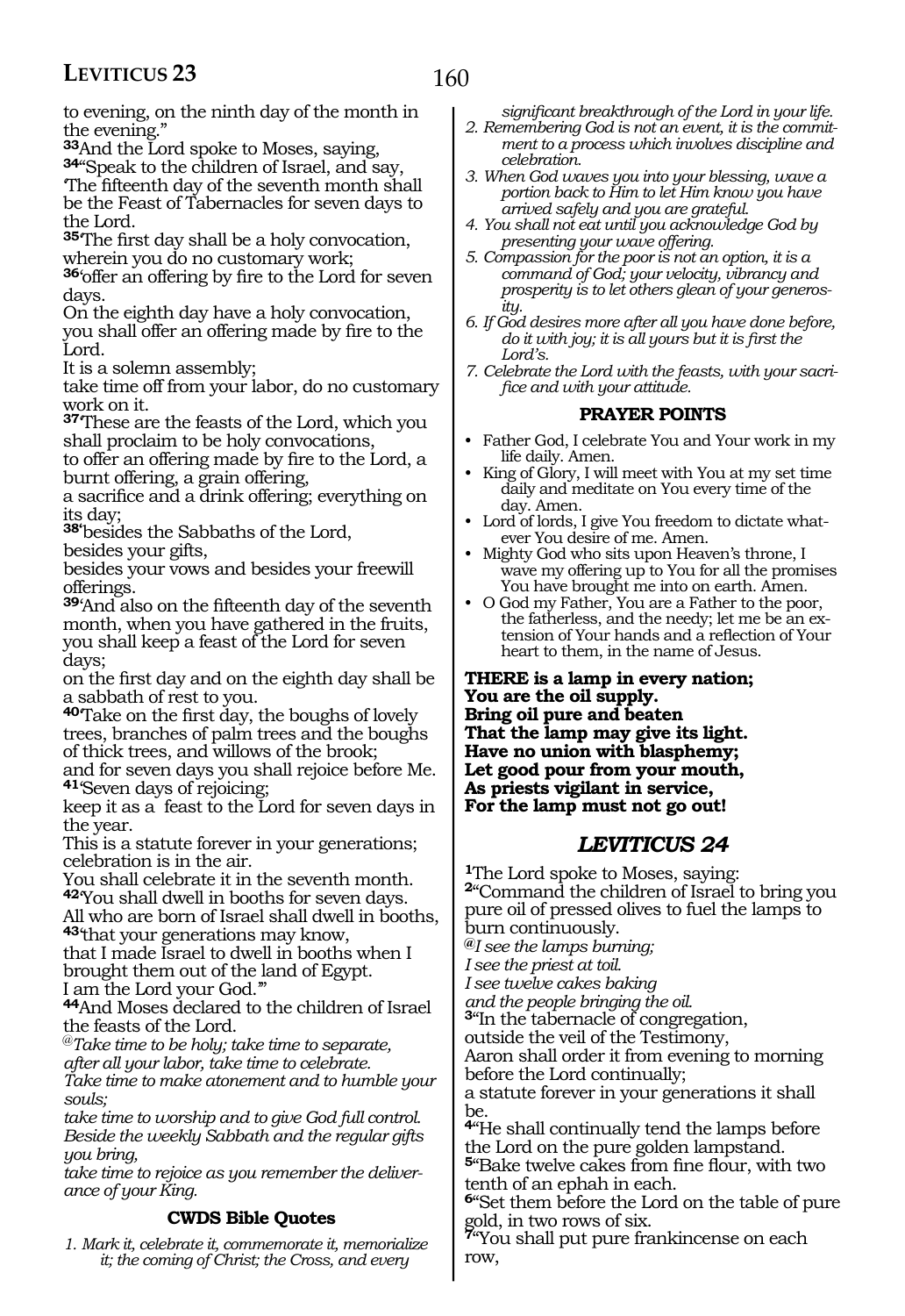that it may be on the bread for a memorial; an offering made by fire to the Lord.

**<sup>8</sup>**"He shall set it in order before the Lord every sabbath,

taken from the children of Israel as an everlasting covenant.

**<sup>9</sup>**"It belongs to Aaron and his sons; they shall eat it in the holy place;

it is most holy to him from the offerings of the Lord made by fire, by statute that perpetuates."

**<sup>10</sup>**Now the son of an Israelite woman whose father was an Egyptian,

disputed with another man of Israel in the camp.

**<sup>11</sup>**And he cursed and blasphemed the name of the Lord, so they brought him to Moses;

his mother's name was Shelomith, daughter of Dibri, of the tribe of Dan.

**<sup>12</sup>**They placed him in a prison until the Lord revealed His mind to them.

**@***If the lamp has lost it glowing* 

*and you don't know the cause;* 

*follow humble Moses,* 

*seek the mind of the Lord.* 

14<sup>"</sup>Take the one who has cursed outside the camp;

on his head, let all who heard him lay their hands.

Then let him be stoned by the entire congregation.

**@***Separate yourself from the blasphemers. Do not let the lamp go out!* 

*For in a holy nation,* 

*the light of God must burn.*

**<sup>15</sup>**"You shall speak to the children of Israel, saying,

'Whoever curses his God shall bear his sin. **<sup>16</sup>**'Anyone who blasphemes the name of the Lord shall be put to death.

All the congregation shall stone that man, both the stranger and those born in the land. **<sup>17</sup>**'Anyone who kills a man shall be put to death.

**<sup>18</sup>**'Anyone who kills shall make restitution, animal for animal.

**<sup>19</sup>**'Any person who disfigures his neighbor; shall have done to him just as he has done. *There is light in God's commandments; and life when they are kept;* 

**<sup>20</sup>**'whether eye for eye, or tooth for tooth; injury for injury and death for death. As he has caused disfigurement, it shall be done to him likewise.

**<sup>21</sup>**'Whoever kills an animal shall restore it, but anyone who kills a man shall die.

**<sup>22</sup>**'For an Israelite or for a stranger the same law applies;

I am the Lord your God.'"

**<sup>23</sup>**And to the children of Israel Moses spoke, and they took the man who cursed outside the camp and pelted him with stones. As the Lord commanded Moses, even so Israel did.

*For the oil must keep on burning in your nation continually.* 

#### **CWDS Bible Quotes**

- *1. For your lamp to burn continuously before the Lord you need a continuous supply of pure oil; find it in His presence; draw it from the Holy Spirit in you.*
- *2. The name of the Lord is weighty, never treat it cas-ually or take it lightly; you will face the weight of His judgment.*
- *3. Hear the Lord before you judge on His behalf.*
- *4. The law of accountability demands eye for eye; the law of love commands grace and demands mercy; the law of the cross projects redemption and reconciliation above judgment and the law of the Spirit requires forgiveness above vengeance.*
- *5. You are a brother's keeper means your brother rests safe knowing you are there and you are arrested knowing God is taking account.*
- *6. The righteous God requires accountability to and for each other.*

#### **PRAYER POINTS**

- Holy Spirit, thank You for the continuous supply of pure oil needed to keep my fire burning. Amen.
- I declare that the Christ in me is alive and the fire in me will always be burning bright. Amen.
- Let my prayer altar receive fresh fire now; let my prayer language receive fresh oil now; let the Pentecost in me reach out to people everywhere. Amen.
- Lord I reverence Your name; I speak of it in awe; I will not use Your precious name to swear or to curse. Amen.
- Father change the heart of everyone who hates me; turn their lives around; I forgive them for every harm I have suffered by them. Amen.
- Father give me a heart of love for people. Help me to represent You to them, and let the spirit of intercession that will compel me to represent them before You always, rest upon me now, in the name of Jesus.

**I Will be jubilant, it is Jubilee; Oh, Yes! my time has come;**

**For years I have been waiting, I am claim- ing my freedom.**

**My land and my possessions shall all come back to me;**

**The Lord your God who redeemed you, leg- islates your Jubilee.**

#### *LEVITICUS 25*

**<sup>1</sup>**The Lord spoke to Moses in Sinai, saying, **<sup>2</sup>**"Speak to the children of Israel, and say, 'When you come into the land I give you, you shall keep a sabbath to the Lord.

**<sup>3</sup>**'Six years you shall sow your field and prune the vineyard and gather the fruit,

**4**'but in the seventh year there shall be a sabbath of rest for the land, a sabbath to the Lord.

You shall neither prune your vineyard nor sow your field,

**<sup>5</sup>**'nor shall you reap any of your harvest that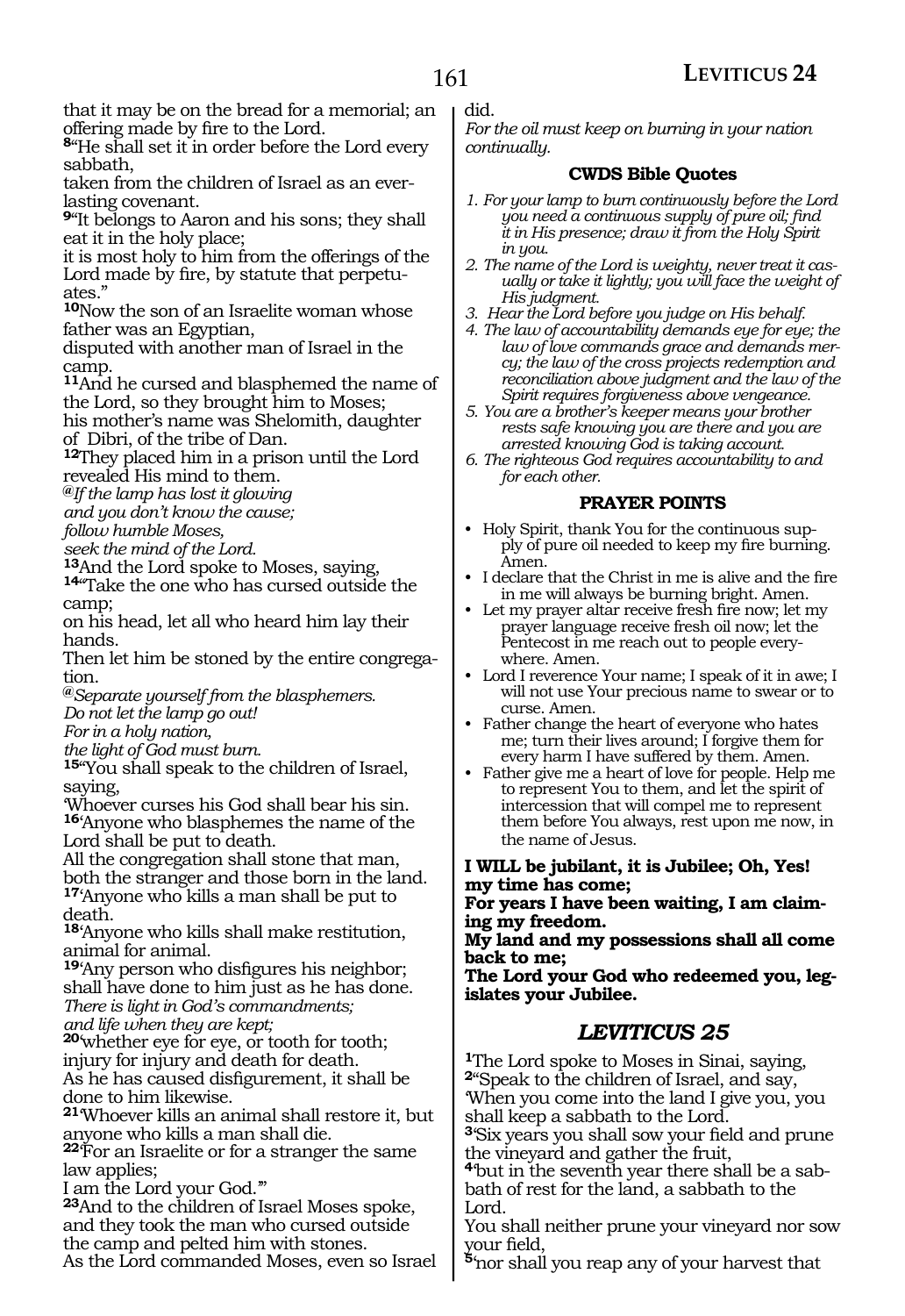162

grows of itself,

nor gather the grapes of the undressed vine, for it is the year of rest for the land.

**<sup>6</sup>**'The produce of the sabbath of the land shall be food for you, your male and female servants, your hired hand, and the stranger who with you dwells.

**<sup>7</sup>**'All the produce shall be food for your cattle and the beasts in the land.

**<sup>8</sup>**'And you shall number seven years of sab- baths for yourself,

seven times seven years.

The time of the seven sabbaths of seven years shall be forty-nine years.

**<sup>9</sup>**'Cause the trumpet of the Jubilee to sound on the tenth day of the seventh month; on the Day of Atonement, make the trumpet

sound throughout all the land.

**<sup>10</sup>**'Consecrate the fiftieth year; it is Jubilee. Proclaim liberty throughout all the land; tell it to all the inhabitants:

to you it shall be Jubilee.

Each of you shall return to your possessions and every man to his family.

**<sup>11</sup>**'The fiftieth year shall be a Jubilee to you; in it you shall neither sow nor reap that which grows on its own,

nor gather the grapes of your untended vine. **<sup>12</sup>**'For it is Jubilee; it shall be holy to you;

you shall eat the increase of the field.

**<sup>13</sup>**'In this Jubilee year, to his possession every man shall return.

**<sup>14</sup>**'If you sell or buy anything of your neighbor, you shall not oppress each other.

**<sup>15</sup>**'Let the land be priced according to the number of years after the Jubilee, and according to the number of years of crops when it is bought and sold.

**<sup>16</sup>**'You shall increase its price if the years are more and reduce it if the years are fewer; for it is sold to you according to the number of years of the crops.

**<sup>17</sup>**'You shall not oppress one another, but you shall fear your God, for I am the Lord your God.

**<sup>18</sup>**'Therefore you shall do My statutes and keep My judgments and perform them;

and you shall dwell in the land in safety then. **<sup>19</sup>**'Then the land will yield its fruit, and you will eat your fill and dwell there in safety.

**<sup>20</sup>**'But if you say, "What shall we eat? We shall not sow in the seventh year, nor gather in our increase."

**<sup>21</sup>**'I will command My blessing on you in the sixth year;

it shall bring forth supply enough for three years.

**<sup>22</sup>**'And in the eighth year you shall sow, and you shall eat the old fruit until the ninth year, until the new fruit comes.

**<sup>23</sup>**'The land shall not be sold permanently, for to Me it belongs.

All the land is Mine; you are strangers and sojourners with Me.

**<sup>24</sup>**'In all the land of your possession, you shall allow the land to be redeemed.

**<sup>25</sup>**'If any of your brethren becomes poor, and he has sold some of his possessions, if any of his relatives can redeem it, let him

redeem that which his brother sold.

**<sup>26</sup>**'But if he has no one to redeem it, and he is now able to redeem it himself,

**<sup>27</sup>**'let him count the years since its sale and, pay the remainder of the price to the buyer for it, that he may return his possession.

**<sup>28</sup>**'If he is not able to redeem it,

then it shall remain with the buyer until the year of Jubilee;

in the Jubilee he shall return to his possession; his own once more it shall be.

**<sup>29</sup>**'If a man sells a house in a walled city, he may redeem it within a year after the sale. **<sup>30</sup>**'If it is not redeemed within the full year, with the buyer it shall permanently remain;

it shall not be released in the Jubilee. **<sup>31</sup>**'The houses in villages with no walls around them shall be treated as the fields they may be redeemed and shall be released in the Jubilee.

**<sup>32</sup>**'However the cities of the Levites, and the houses that are in their cities,

the Levites may redeem at any time.

**<sup>33</sup>**'And any house in the city of his possession that was purchased from a Levite shall be returned in Jubilee;

for these houses are their possessions among the children of Israel;

**<sup>34</sup>**'but the field of the suburbs is their perpetu- al possession, these they may not sell.

**<sup>35</sup>**'If any of your brethren becomes poor and falls into poverty among you,

assist him, that he may live with you, even as a stranger or a sojourner.

**<sup>36</sup>**'Take no interest of him or increase, but fear your God, that with you your brother may live. **<sup>37</sup>**'Do not lend him your money with interest,

nor lend your food at a profit to him. **<sup>38</sup>**'I am the Lord your God, who brought you

out of Egypt's land,

to give you the land of Canaan, and to be your God.

**<sup>39</sup>**'If one of your brethren who dwells by you becomes poor, and to you he sells himself, do not compel him to serve as a slave.

**<sup>40</sup>**'As a hired servant and as a sojourner he shall serve you until the year of Jubilee.

**<sup>41</sup>**'Then he and his children shall depart from you, and return to their own family,

and to the possession of his fathers.

**<sup>42</sup>**'For they are My servants who I brought out of the land of Egypt;

they shall not be sold as slaves at any time. **<sup>43</sup>**'You shall not rule over him with rigor, but you shall fear your God.

*The Lord who redeemed you, preserves your freedom with His laws.*

**<sup>44</sup>**'As for your male and female slaves: from the nations around you, you shall buy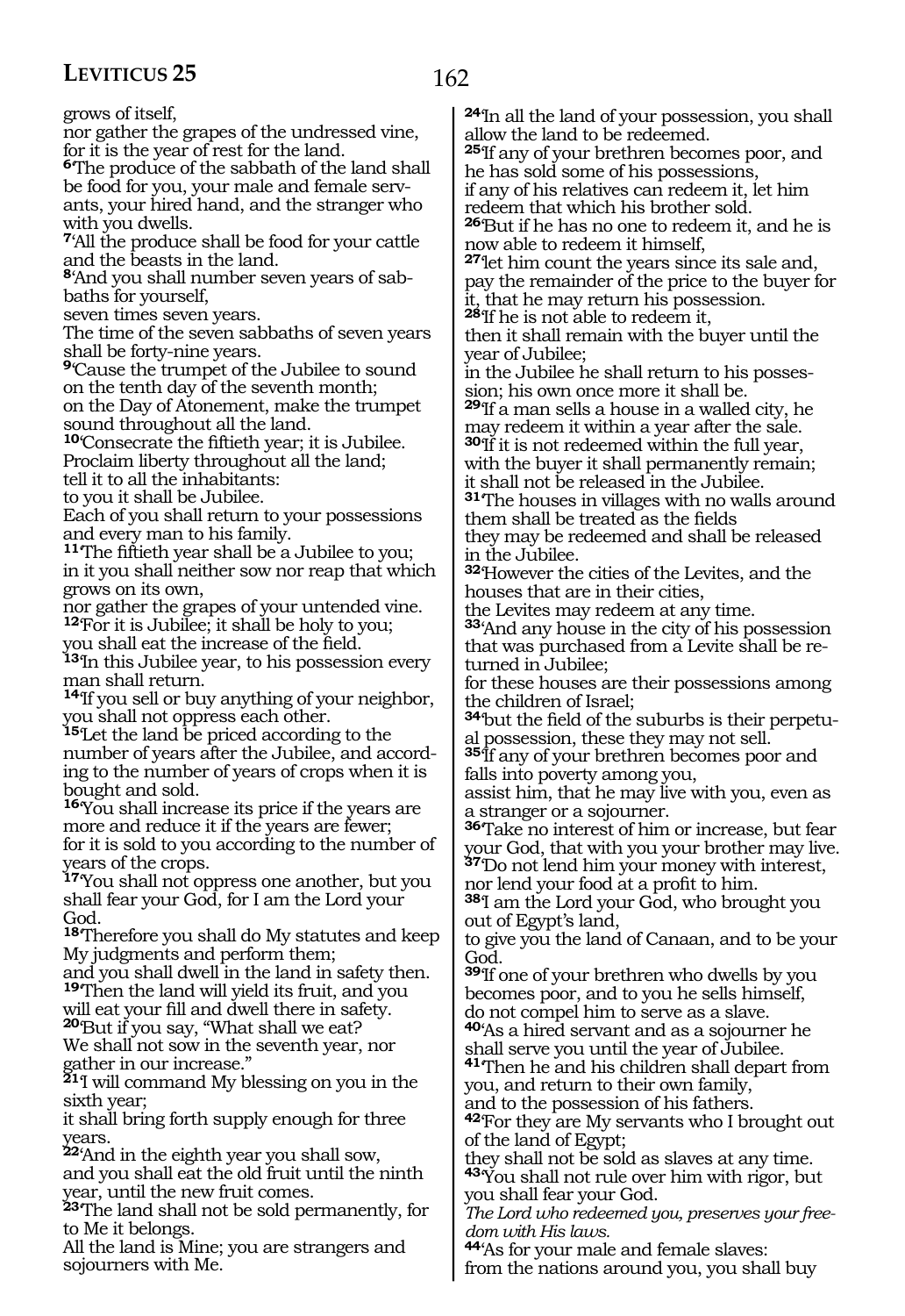male and female slaves.

**45**'Also you may buy the children of the strangers who dwell among you, and their families who are with you;

they shall become your property.

**<sup>46</sup>**'If you take them as an inheritance for your children to inherit,

they shall become your permanent property; but you shall not rule over any of the children of Israel with rigor.

**47**If a stranger or sojourner close to you be-<br>comes rich.

and any of your brethren who dwells near him becomes poor,<br>and he sells himself to the stranger or so-

journer close to you, or to any of the stranger's family,

**<sup>48</sup>**'after he is sold he may be redeemed. One of his brothers may redeem him;

**<sup>49</sup>**'or his uncle or his uncle's son,

or a near relative to him; and, if he is able, by he himself it may be done.

**<sup>50</sup>**'He shall reckon with the buyer: the price of his release shall be according to the number of years,

from the year he was sold to him to the Year of Jubilee;

as with the time of a hired servant, so shall his sale price be.

**<sup>51</sup>**'If there are many years remaining, he shall repay the price according to the price paid to purchase him.

**52**'If there is just a few years to the Year of Jubilee,

he shall reckon with him accordingly and repay the price of his redemption.

**<sup>53</sup>**'He shall be as a yearly hired servant with him:

he shall not rule over him with rigor in your sight.

**<sup>54</sup>**'If he is not redeemed in these years, *there comes Jubilee;*

he shall be released in the year of Jubilee; he and his children shall go free.

**<sup>55</sup>**'For the children of Israel are My servants, whom I brought out of the land of Egypt; I am the Lord your God.

*He is the Lord your God who brought you forth from bondage to set you free.* 

*Be jubilant, it is Jubilee; He has legislated your perpetual liberty.*

#### **CWDS Bible Quotes**

*1. But the righteous decree of God time signals an end and ushers in new beginnings.*

*2. Turnaround is just a matter of time; live in hope and expectation.*

- *3. Jubilee is as it is, jubilation; exalt the God of turnaround daily; celebrate the God of second chances.*
- *4. Jubilee is for everyone; do not let another person's jubilee become your misery; joyfully release them; cheerfully release it.*

*5. Do not let God force it from you; release it naturally; let your righteousness flow like rivers.*

*6. When the human heart surrenders to the right-*

*eousness of God, it is jubilee.*

- *7. Build rest into your work to make work easy and to remove the burden of breakdown; even the land is decreed rest.*
- *8. It is important to Him that people are important to you. Considering the poor is not an option; it is commanded.*
- *9. He has brought you out of bondage, He will not permit anyone to keep you there. He releases you from physical, emotional, financial and spiritual bondage; you are His servants.*
- *10. Your hope and your future is assured; the God who decrees your breakthrough will see you through every break you need.*

#### **PRAYER POINTS**

- My Father my God, thank You for new beginnings and new mercies every morning, in Jesus' name.
- By the power of the Holy Ghost, I have entered my seasons of divine breakthrough and divine turnaround. Amen.
- Merciful Father, I choose to release everyone who is indebted to me, even as Calvary released all my indebtedness. Amen.
- I claim my release from every bondage now in the name of Jesus.
- Let every spiritual padlock placed upon my finances, my progress in life, my business and my relationships, melt away before the fire of God. Amen.
- Thank You Rock of Ages for causing me to rest and to recover. Amen. My Father, my God, thank You for giving me a reason to rejoice and be jubilant. Amen.

**What do you desire Him to do to you? This is your time to choose; He sets His terror And He sets His grace before you. Would you have His victories? Would you chase your enemies? Or would you rather face His angry face, And run away before a tiny leaf?**

#### *LEVITICUS 26*

**<sup>1</sup>**'You shall make no idols for yourselves, neither a carved image nor a sacred pillar, nor set up an engraved stone to bow down before;

I am the Lord your God.

**<sup>2</sup>**'You shall keep My Sabbaths and reverence My sanctuary;

I am the Lord.

afraid.

**3**'If you walk in My statutes and keep My commandments and perform them:

**<sup>4</sup>**'I will give you rain in its due season;

the land will yield her increase,

and the trees shall yield their fruit.

As the trees of the field give their yield. **<sup>5</sup>**'Your threshing shall last until the time of vintage,

and the vintage last until it is time to sow; you shall eat your bread to the full,

and dwell in your land in safety also.

**<sup>6</sup>**'I will give peace in the land. You shall lie down and none will make you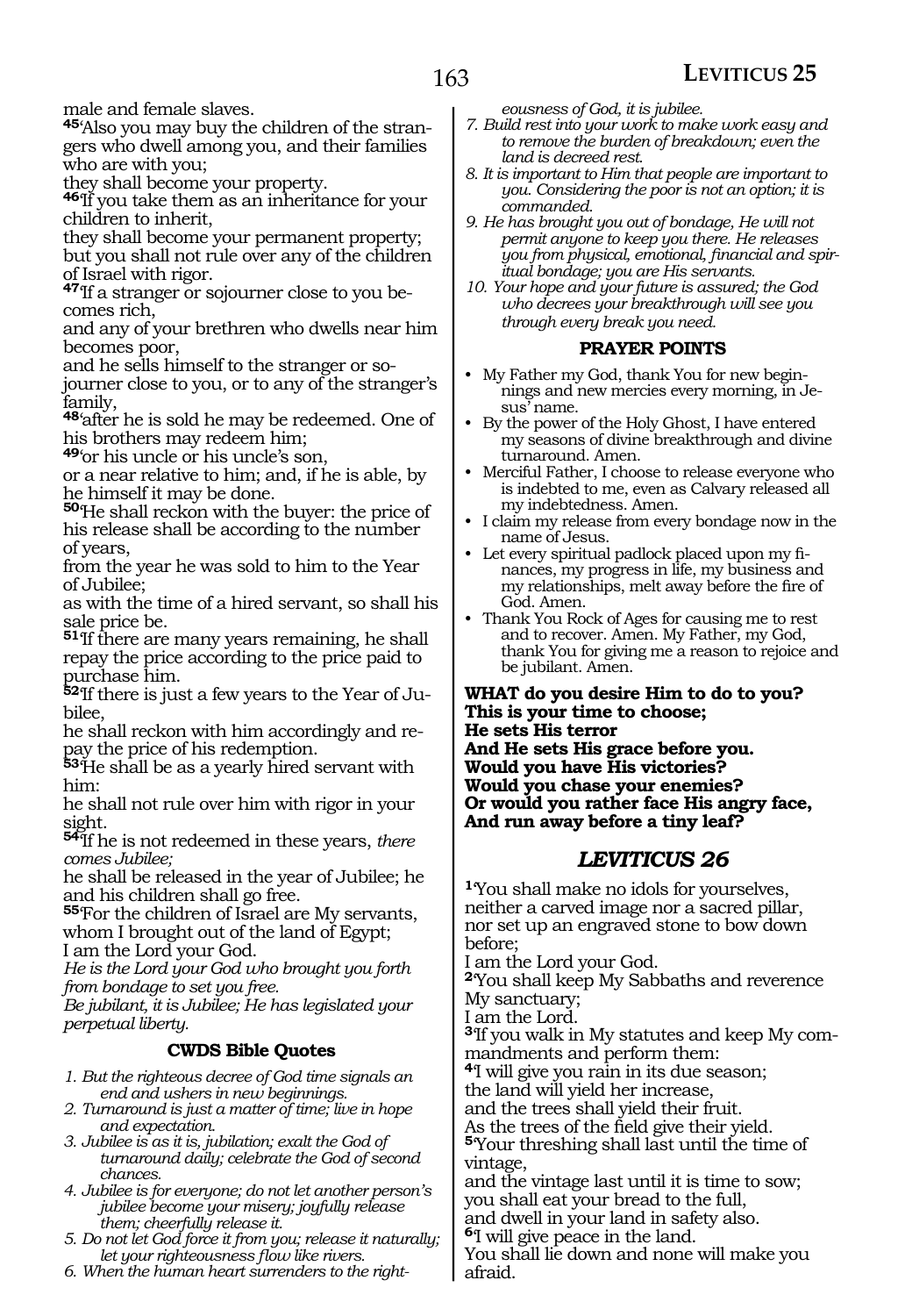164

I will remove evil beasts from the land, and the sword will not go through the land. **<sup>7</sup>**'You will chase your enemies,

and see them fall before you by the sword. **<sup>8</sup>**'Five of you shall chase a hundred,

and one hundred of you will make ten thousand flee.

Your enemies shall fall by the sword before you.

**<sup>9</sup>**'For I will look on you with favor, to make you be fruitful and multiply,

and to confirm My covenant with you.

**<sup>10</sup>**'You shall eat the old harvest,

and clear out the old because of the new.

**<sup>11</sup>**'I will set My tabernacle among you, and My soul shall not abhor you.

**<sup>12</sup>**'I will walk among you and be your God, and you shall be My people.

**<sup>13</sup>**'I am the Lord your God who brought you out of Egypt's land,

that you should not be in bondage;

I have broken the bands of your yoke, and made you walk upright.

**<sup>14</sup>**'However, if you do not obey Me,

and do not observe all these commandments, **<sup>15</sup>**'and if you despise My statutes,

or if your soul abhors My judgments,

so you do not perform all My commandments, but break My covenant,

**<sup>16</sup>**'I will also do this to you:

I will appoint terror over you,

a wasting disease and a burning fever, which shall consume your eyes and cause sorrow of heart.

You shall sow your seed in vain for your enemies shall eat it.

**<sup>17</sup>**'I will set My face against you,

so by your enemies you will be slain. You shall flee when no one pursues you, and over you those who hate you will reign. **<sup>18</sup>**'After all this, if you still will not obey Me, I will punish you seven times more for your sins.

**<sup>19</sup>**'I will break the pride of your power. I will make your heavens like iron, and your earth to be as bronze.

**<sup>20</sup>**'Your strength shall be spent in vain; for your land shall not yield its increase, nor will you have fruits of the trees.

**<sup>21</sup>**'Then if you walk contrary to Me, and are not willing to obey Me still,

I will bring seven times more plague on you according to your sins.

**<sup>22</sup>**'I will also send wild beasts among you, which shall rob you of your children; destroy your cattle and make you few in number; and your highways shall be desolate. **<sup>23</sup>**'If you still walk contrary to Me,

and are not reformed after all these things I do,

**<sup>24</sup>**'I will also walk contrary to you,

and for your sins I will punish you seven times more.

**<sup>25</sup>**'And I will bring a sword against you,

to deliver the vengeance of the covenant. When you are gathered together in your cities, among you I will send pestilence;

and you shall be delivered into the hand of your enemy.

**<sup>26</sup>**'When I have cut off your supply of bread, in one oven ten women shall bake bread, and shall bring to you your bread by weight; and you shall eat and not be satisfied. **<sup>27</sup>**'After this, if you do not obey Me but walk

contrary still,

**<sup>28</sup>**'then I will walk contrary to you and I, even I, will chastise you in My fury,

seven times for your sins.

**<sup>29</sup>**'You shall eat the flesh of your sons; and the flesh of your daughters you shall eat. **<sup>30</sup>**'I will destroy your high places, cut down your incense altars

and cast your carcasses on your lifeless idols; and My soul shall abhor you.

**<sup>31</sup>**'I will lay your cities waste and make your sanctuaries desolate,

and I will not smell the fragrance of your sweet aroma.

**<sup>32</sup>**'I will bring the land to desolation,

that by it your enemies who dwell in it shall be astonished.

**<sup>33</sup>**'I will scatter you among the nations, and draw out a sword after you besides this. Your land shall be desolate and your cities waste.

**<sup>34</sup>**'The land shall enjoy its sabbaths then, as long as it lies desolate and you are in the land of your enemies;

then shall the land rest and enjoy its sabbaths.

**<sup>35</sup>**'As long as it lies desolate it shall rest, for the time it had no rest on your sabbaths while you occupied it.

**<sup>36</sup>**'As for those who are left alive, I will send faintness into their hearts in the land of their enemies;

the sound of a shaken leaf shall make them flee,

even as though they flee from the sword; they shall fall when no one pursues them. *It is best to revere the word of God.*

**<sup>37</sup>**'They shall stumble over one another, as if before a sword, when no one pursues; and you shall have no power to stand before your enemies.

**<sup>38</sup>**'You shall perish before the nations and the land of your enemies shall consume you.

**<sup>39</sup>**'Those of you who are left, shall waste away in your iniquities in your enemies' land, also in their fathers' iniquities, which are with

them, they shall waste away. **<sup>40</sup>**'But if they confess their sins, and the sins of their fathers

and their unfaithfulness to Me,

and that they have walked contrary to Me, **<sup>41</sup>**'and that I also walked contrary to them to

bring them into their enemies' land;

if they humble their uncircumcised hearts and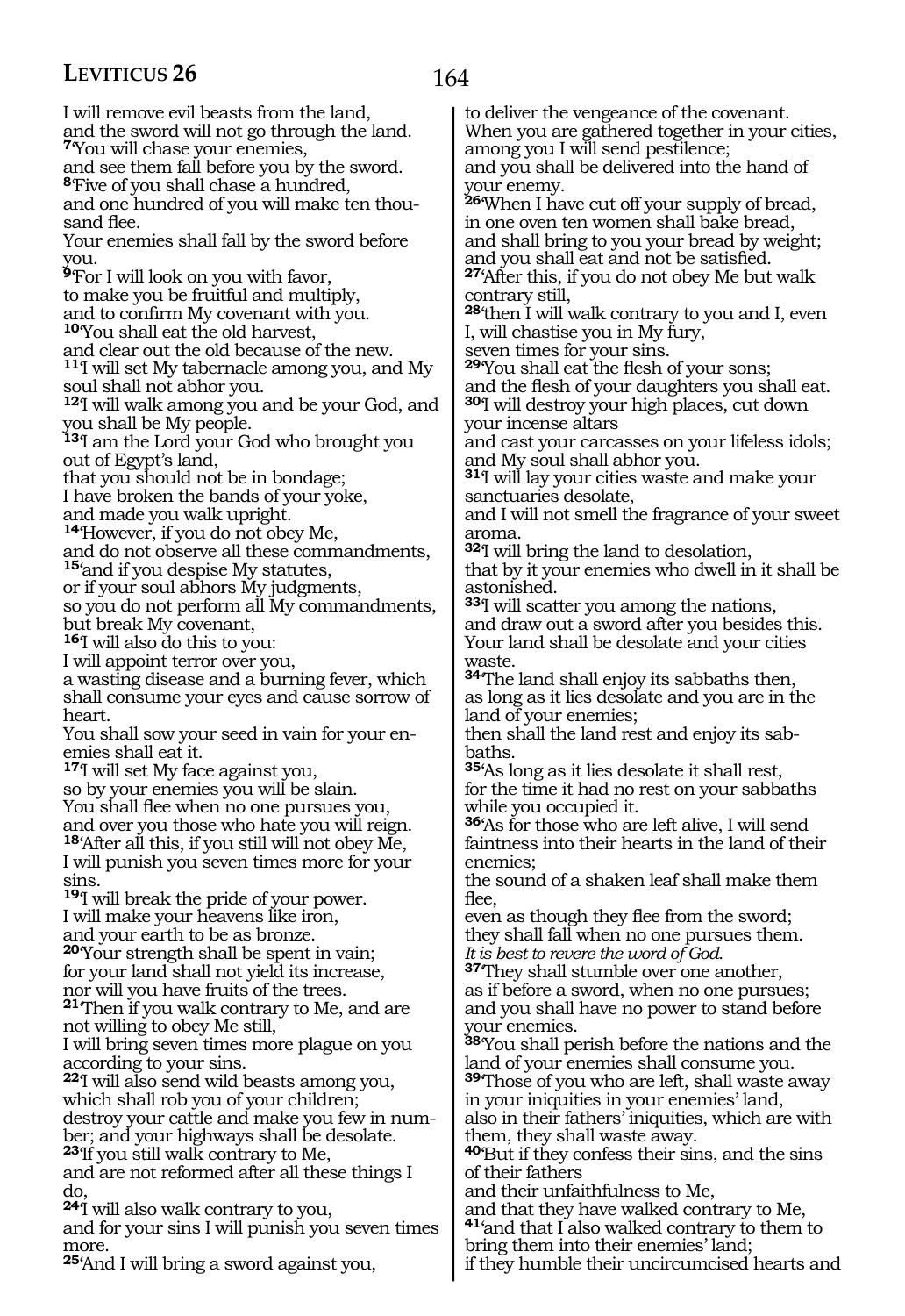accept their wrong,

**42**'then I will remember My covenant with Ja-

cob, and with Isaac, and with Abraham,

and I will also remember the land.

**<sup>43</sup>**'For the land shall be empty and shall enjoy her sabbaths,

while it lies desolate without them.

They will accept their punishment

because they despised my judgments, and

their soul abhorred My statutes.

**<sup>44</sup>**'Yet for all that, when they are in their en- emies' lands,

I will not cast them away,

nor shall I abhor them, to destroy them utterly and break My covenant with them;

for I am the Lord their God.

**<sup>45</sup>**'For their sake I will remember the covenant of their ancestors,

whom I brought out of the land of Egypt in the sight of all the nations, that I might be their God; I am the Lord'"

**<sup>46</sup>**These are the statutes and judgments and laws,

which the Lord made between Himself and the children of Israel on Mount Sinai, by the hand of Moses His servant.

#### **CWDS Bible Quotes**

- *1. Your success is in the process; your power is in your surrender; your worth is in your walk in the word.*
- *2. It is not by chance, it is by choice; walk, keep, perform and work the word and He will work on your behalf, walk with you, keep you and be your high performance God.*
- *3. Chase the word to chase your enemies; keep the commands and it will keep you; perform His statutes and your investments will perform beyond your expectations.*
- *4. New revelations, fresh anointing; exponential blessings spring from the word; when you clear out the old because of the new you know His mercies are new every morning.*
- *5. Your road to complete success, good success, is not on the open highway, but in your secret time in the word.*
- *6. Pursue the word of God as if your life depends on it, for indeed, it does.*
- *7. Seek God's favor; play it safe; you cannot stand against His face.*
- *8. You make the word inconsequential and you face the consequences of your actions.*
- *9. "Time to study the word", it is an invitation but it is not an option; it is good and it is for your own good.*
- *10. It is devastating to ignore your covenant with God and with His word; it is foolhardy to deny or defy the cry of judgment and eternity clearly written in the word. The loving God is a God of judgment; accept it.*

*11. Your harmful incidences may be no coincidence, it may be a product of your disobedience. It is not too late, confess your sins and turn now.*

#### **PRAYER POINTS**

- Father God, I honor Your every word, and Your every commandment, in the name of Jesus.
- Glorious and most holy God, thank You for hid-

ing my destiny in Your word; I will dig in until I find it, in the name of Jesus.

- Father walk among us, tabernacle with us; let the aroma of Your word in us attract Your presence to us. Amen.
- I shall live and I shall prosper in everything I do; I shall have good enduring success because I have anchored my life on Your unfailing word. Amen.
- I refuse to be destroyed and to be wasted away unto desolation; I hang on to Your word for life and chew it daily for victory over every internal and external enemy. Amen.
- All powerful God, I thank You for Your grace and mercy. If You should count iniquity, I could not stand.
- I will live securely by Your word rather than run from the sword. Amen.

**When you make a singular vow, You are valued by your age; There is a price set by the priest; Add a fifth to it and pay. There is no offering to the Lord That to change you are free to do; Bad for good or good for bad, God consecrates both old and new.**

#### *LEVITICUS 27*

**<sup>1</sup>**And the Lord spoke to Moses, saying, **<sup>2</sup>**"Speak to the children of Israel, and say, 'When a man consecrates a person to the Lord by a vow,

the person shall be valued by valuation. **<sup>3</sup>**'For males twenty years to sixty years, the valuation shall be fifty shekels of silver, according to the shekel of the sanctuary;

**<sup>4</sup>**'for a female, the valuation shall be thirty, **<sup>5</sup>**''and from the age of five years to twenty years of age,

the price is twenty for males and for females, ten;

**<sup>6</sup>**'for age one month to five years old, the valuation shall be five shekels of silver for a male and three for a female.

**7**'From sixty years old and above, the valuation shall be fifteen shekels for male and ten for a female.

**8**'If he is so poor that he cannot pay the estimate, then let the priest decide;

he shall present himself to the priest and according to his ability, the priest shall set a price.

**<sup>9</sup>**'The animal that men bring as an offering to the Lord cannot be taken back.

All gifts that anyone gives as an offering to the Lord shall be holy.

**<sup>10</sup>**'He cannot alter, replace or exchange it, good for bad or bad for good.

If he exchanges animal for animal, both it and the one exchanged for it shall be holy.

**<sup>11</sup>**'If the animal offered is an unclean animal that cannot be sacrificed to the Lord,

he shall present the animal to the priest; **<sup>12</sup>**'the priest shall value it, good or bad;

and as the priest values it, so shall it be.